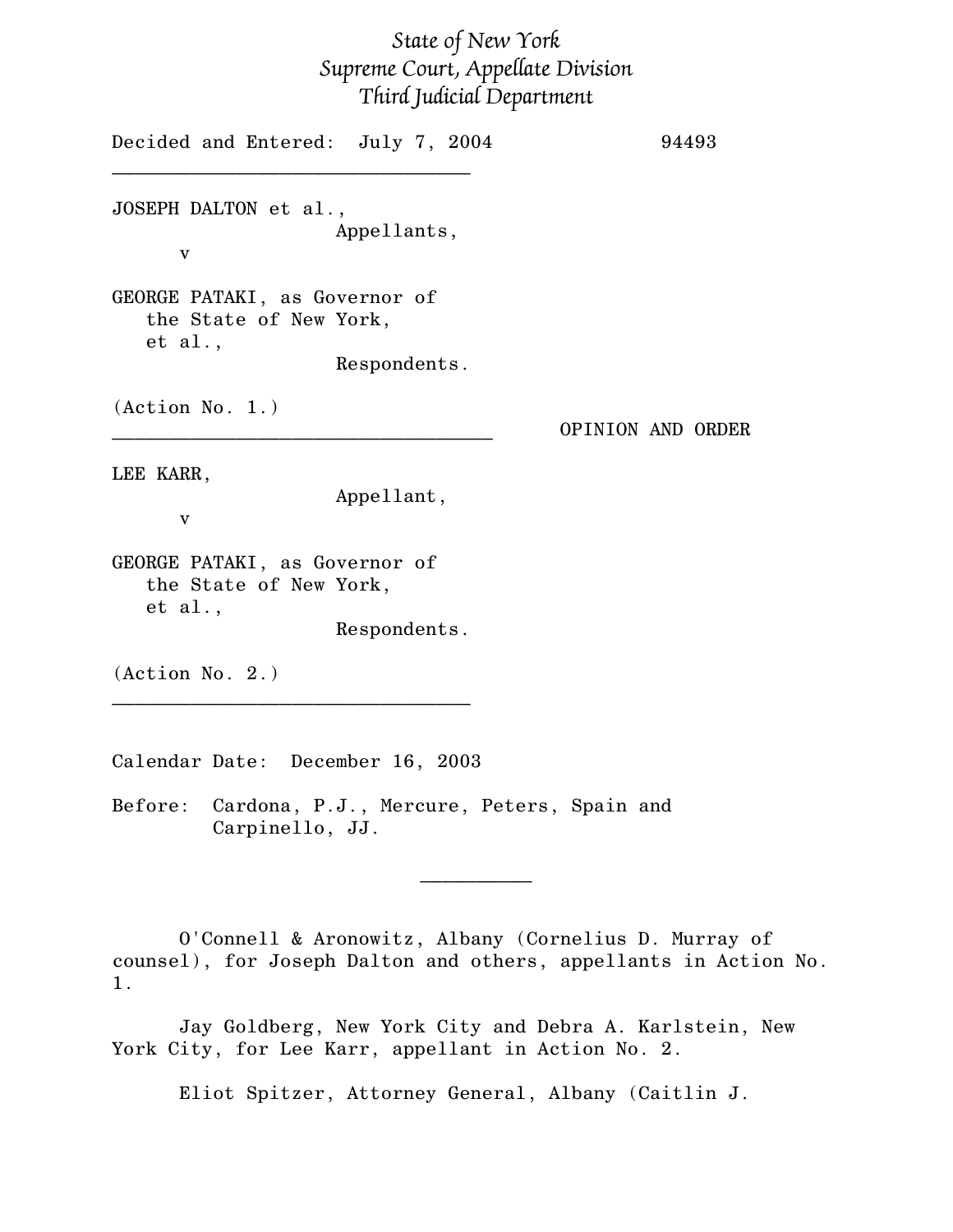## -2- 94493

Halligan of counsel), for George Pataki and others, respondents.

Gibson, Dunn & Crutcher L.L.P., New York City (Randy M. Mastro of counsel), for Park Place Entertainment Corporation, respondent.

Hodgson Russ L.L.P., Buffalo (Kevin M. Kearney of counsel), for Finger Lakes Racing Association, Inc., respondent.

Marvin Newberg, Monticello, for Monticello Raceway Management, Inc., respondent.

Harris Beach L.L.P., Pittsford (Heidi Schult Gregory of counsel), for Mid-State Raceway, Inc., respondent.

Bleakley, Platt & Schmidt L.L.P., White Plains (Frederick J. Martin of counsel), for Yonkers Racing Association Corporation, respondent.

 $\frac{1}{2}$ 

Mercure, J.

Appeal from an order of the Supreme Court (Teresi, J.), entered July 17, 2003 in Albany County, which granted defendants' cross motions for summary judgment dismissing the complaints and declared parts B, C and D of chapter 383 of the Laws of 2001 constitutional as challenged.

These consolidated actions have their roots in a prior Court of Appeals decision holding that defendant Governor lacks the authority to unilaterally execute tribal-state compacts with Indian tribes to allow casino gaming on Indian reservations (see Saratoga County Chamber of Commerce v Pataki, 100 NY2d 801 [2003], cert denied \_\_\_ US \_\_\_, 124 S Ct 570 [2003]). The Court concluded that the negotiation of such compacts involves issues affecting the health and welfare of state residents, implicating policy choices that lie solely within the province of the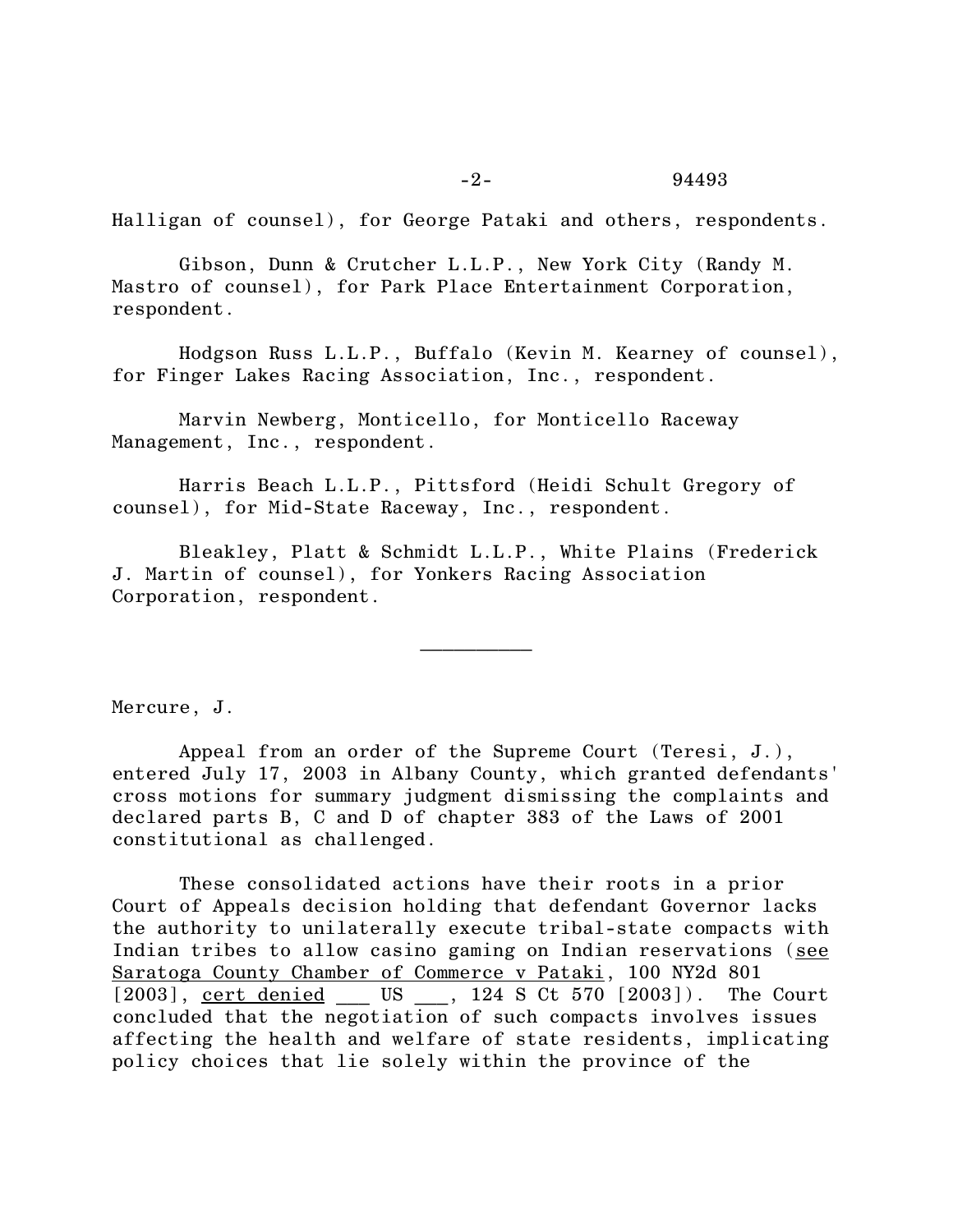Legislature (<u>id.</u> at 822-823).<sup>1</sup> In 2001, the Legislature enacted a bill which, among other things, authorizes the Governor to enter into four tribal-state compacts for the operation of casino gaming activities at up to six facilities on Indian lands (see L 2001, ch 383, part B) pursuant to the Indian Gaming Regulatory Act (25 USC §§ 2701-2721; 18 USC §§ 1166-1168) (hereinafter IGRA). As relevant here, part C of the law also permits the Division of the Lottery (hereinafter Division) to license and implement the operation of video lottery gaming at several parimutuel racetracks; part D of the law authorizes the Division to participate in a multistate lottery.

Plaintiffs, a group of citizen taxpayers, two state legislators, nonprofit organizations and an unincorporated association opposed to the spread of gambling, commenced these actions seeking a judgment declaring parts B, C and D of chapter 383 of the Laws of 2001 to be unconstitutional. Supreme Court granted defendants' cross motions for summary judgment dismissing the complaints and declared that parts B, C and D are constitutional and in conformance with federal law. Plaintiffs now appeal, asserting that these provisions violate NY Constitution, article I, § 9, which generally bans gambling in the state with certain exceptions. Plaintiffs argue in the alternative that parts B, C and D were enacted in violation of the "message of necessity" provision of the NY Constitution, which requires that a bill in final form be on legislators' desks for "at least three calendar legislative days [before] final passage, unless the governor \* \* \* shall have certified, under his or her hand and the seal of the state, the facts which in his or her opinion necessitate an immediate vote thereon" (NY Const,

<sup>1</sup> The Court also concluded that Indian tribes are not indispensable parties to litigation challenging the Governor's authority to enter into tribal-state compacts (Saratoga County Chamber of Commerce v Pataki, supra at 819-822). Although defendants argue that the decision was incorrect, their petition for a writ of certiorari has been denied (Saratoga County Chamber of Commerce v Pataki,  $US$ , 124 S Ct 570  $[2003]$ ). Therefore, we do not address defendants' argument that the tribes are indispensable parties in this action.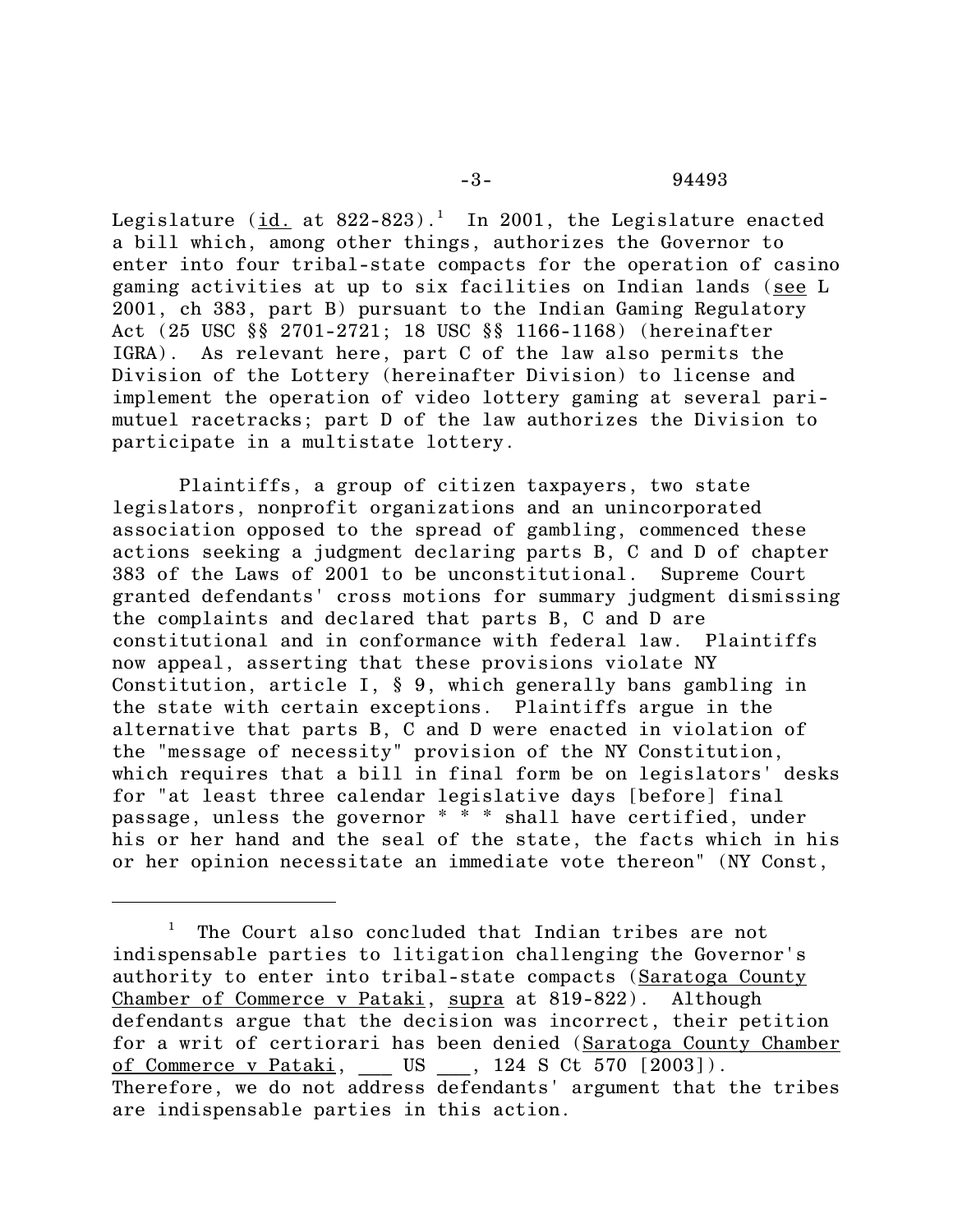-4- 94493

art III, § 14).

Addressing the latter argument first, we conclude that the Governor's message of necessity satisfied the constitutional obligation. The message of necessity indicates that "[b]ecause the bills have not been on your desks in final form for three calendar legislative days, the Leaders of your Honorable Bodies have requested this message to permit their immediate consideration." It states that the "facts necessitating an immediate vote on the bills" are that the "bills are necessary to enact certain provisions of law."

Although the message is brief, we note that "[i]t is the Governor who must express the opinion that an immediate vote is desirable. The facts on which [the Governor] forms that opinion must satisfy [him or her]" (Finger Lakes Racing Assn. v New York State Off-Track Pari-Mutuel Betting Commn., 30 NY2d 207, 219 [1972], appeal dismissed 409 US 1031 [1972]). Here, the message of necessity is reasonable and conforms to other such messages that have been upheld in the past (see Norwick v Rockefeller, 70 Misc 2d 923, 931-934 [1972], affd no op 40 AD2d 956 [1972], affd no op 33 NY2d 537 [1973] [upholding a message of necessity that stated "[b]ecause the bill in its final form has not been on your desks three calendar legislative days the Leaders of your Honorable bodies have requested this message to permit its immediate consideration"]; see also Finger Lakes Racing Assn. v New York State Off-Track Pari-Mutuel Betting Commn., supra at 219-220; Matter of Joslin v Regan, 63 AD2d 466, 468-469 [1978], affd 48 NY2d 746 [1979]). We note that "[t]he Legislature could [have said that] the time for consideration was too short. It did not say that, but accepting the Governor's certificate and considering the proposal in the time available, it passed it" (Finger Lakes Racing Assn. v New York State Off-Track Pari-Mutuel Betting Commn., supra at 220). Given that the message of necessity "literally and reasonably conforms with [the] constitutional requirements"  $(id.$  at  $220)$ , we will not intervene to nullify the act.

Turning to the substance of plaintiffs' arguments, we will first address plaintiffs' challenges to part B of chapter 383 of the Laws of 2001. As explained in depth below, IGRA both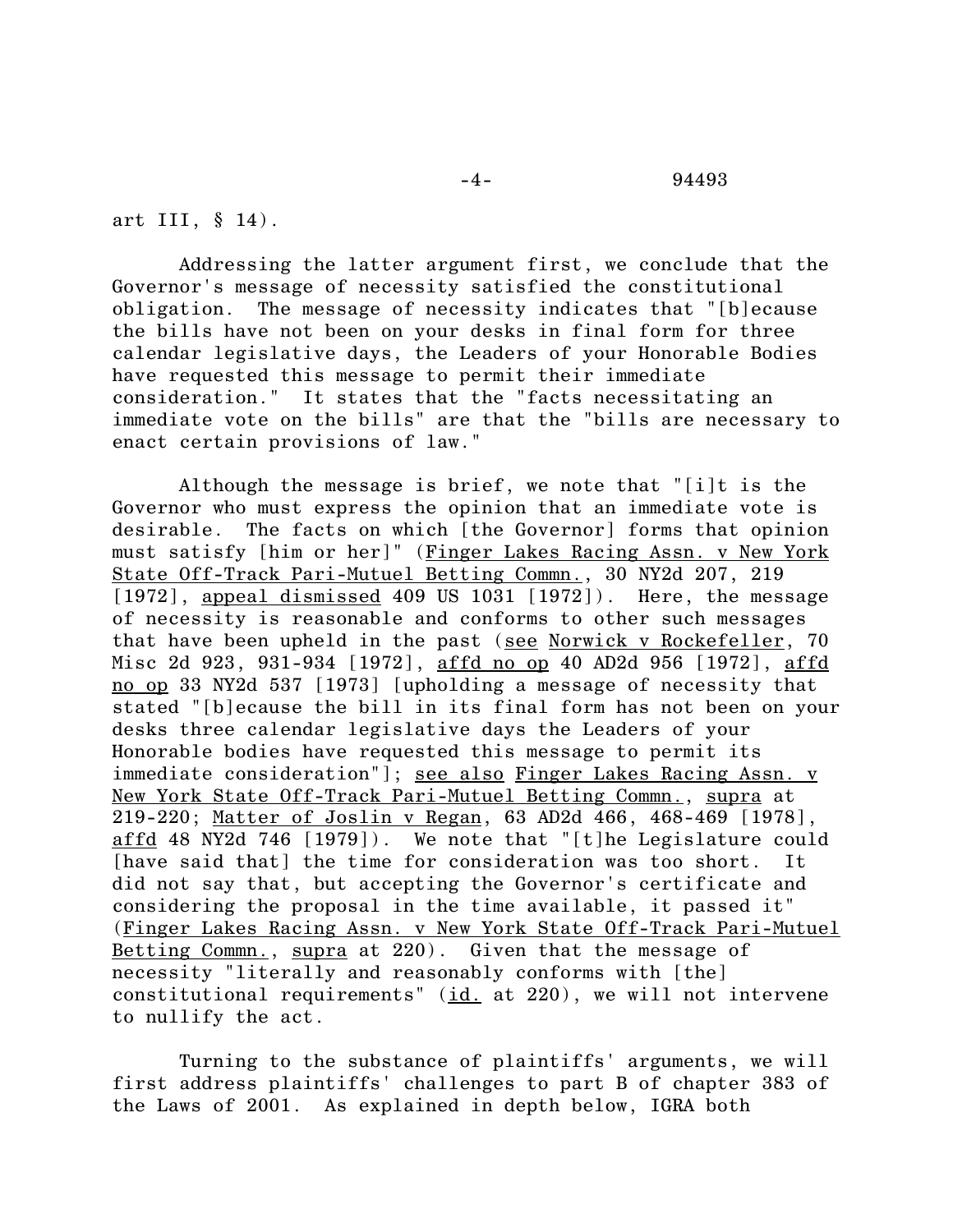"preempts the field in the governance of gaming activities on Indian lands" (S Rep No. 100-46, 100th Cong, 2d Sess, at 6, reprinted in 1988 US Code Cong & Admin News, at 3071) and sets forth a mechanism by which states may exert some measure of control over gambling on Indian lands (see Seminole Tribe of Fla. v Florida, 517 US 44, 58 [1996]). We determine that, pursuant to IGRA, a state may enter into tribal-state compacts permitting particular class III, casino-type gaming activities on tribal lands if the state permits any person to conduct those particular gaming activities for any purpose, including a charitable purpose. That a compact permits a certain game to be conducted in a manner that is otherwise inconsistent with state law will not render it invalid if the game is not completely prohibited. Because New York permits the gaming activities at issue here for charitable purposes, subject to heavy regulation, the gaming is properly the subject of a tribal-state compact.

Next, regarding part C of chapter 383 of the Laws of 2001, we conclude that video lottery gaming, as implemented by the Division, constitutes a valid, state-operated lottery and, thus, falls within the exception of such lotteries from the general ban on gambling in NY Constitution, article I, § 9 (1). We agree with plaintiffs, however, that the requirement in part C that a portion of video lottery terminal (hereinafter VLT) vendor fees be dedicated to breeding funds and enhanced purses violates the constitutional mandate that "the net proceeds" of state-operated lotteries "be applied exclusively to or in aid or support of education in this state as the [L]egislature may prescribe" (NY Const, art I,  $\S 9$  [1]). Moreover, we find that severing the portion of part C directing reinvestment does not cure the constitutional defect because severance would result only in an inflated vendor fee. Thus, while we conclude that video lottery gaming itself is a "lottery" within the meaning of NY Constitution, article I, § 9, we must modify Supreme Court's order to declare the entirety of part C of chapter 383 to be unconstitutional due to the impermissible revenue distribution scheme set forth therein.

Finally, we conclude that plaintiffs' challenges to part D of chapter 383 of the Laws of 2001 are meritless. New York retains sufficient control over the operation of the multistate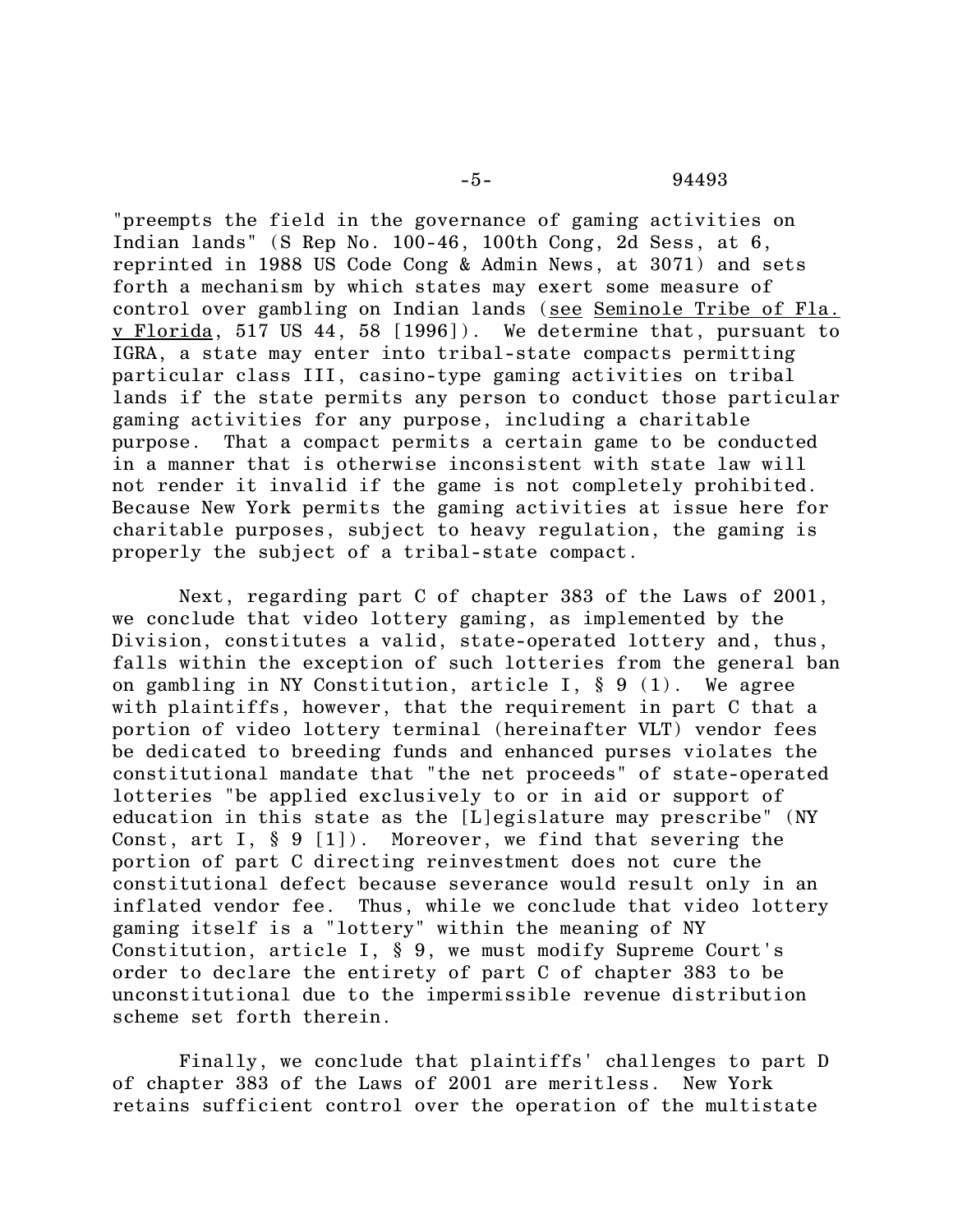-6- 94493

lottery within its borders to meet the constitutional requirement that lotteries be "operated by the state" (NY Const, art I, § 9 [1]). Contrary to plaintiffs' further argument, the net proceeds generated by the multistate lottery remain in New York and are dedicated "exclusively to or in aid or support of education in this state" as required by NY Constitution, article I, § 9 (1). Thus, part D is constitutional.

Although plaintiffs also advance a number of policy-laden arguments before us, courts are not concerned with questions of legislative policy. While we determine that parts B and D of chapter 383 are constitutional and, generally speaking, video lottery may constitute a valid lottery within the meaning of that term in NY Constitution, article I, § 9, our inquiry in this case is limited to the constitutionality of the challenged legislation.

#### I. Tribal-State Compacts

An understanding of both this state's historical approach to gambling, as well as the legislative history of IGRA and its interplay with state law, is essential to an analysis of the issues raised in connection with part B of chapter 383 of the Laws of 2001. Accordingly, we first examine the statutory and constitutional background of the case and then address the merits of plaintiffs' challenge to part B.

#### A. IGRA

#### 1. Statutory Provisions

The stated purpose of IGRA is "to provide a statutory basis for the operation of gaming by Indian tribes as a means of promoting tribal economic development, self-sufficiency, and strong tribal governments" (25 USC § 2702 [1]). The statute also provides a federal regulatory framework to shield such gaming "from organized crime and other corrupting influences, to ensure that the Indian tribe is the primary beneficiary of the gaming operation, and to assure that gaming is conducted fairly and honestly"  $(25 \text{ USC} \text{ } \text{\&} 2702 \text{ } [2]; \text{ see } 25 \text{ USC} \text{ } \text{\&} 2702 \text{ } [3])$ . Congress enacted IGRA upon a finding that "Indian tribes have the exclusive right to regulate gaming activity on Indian lands if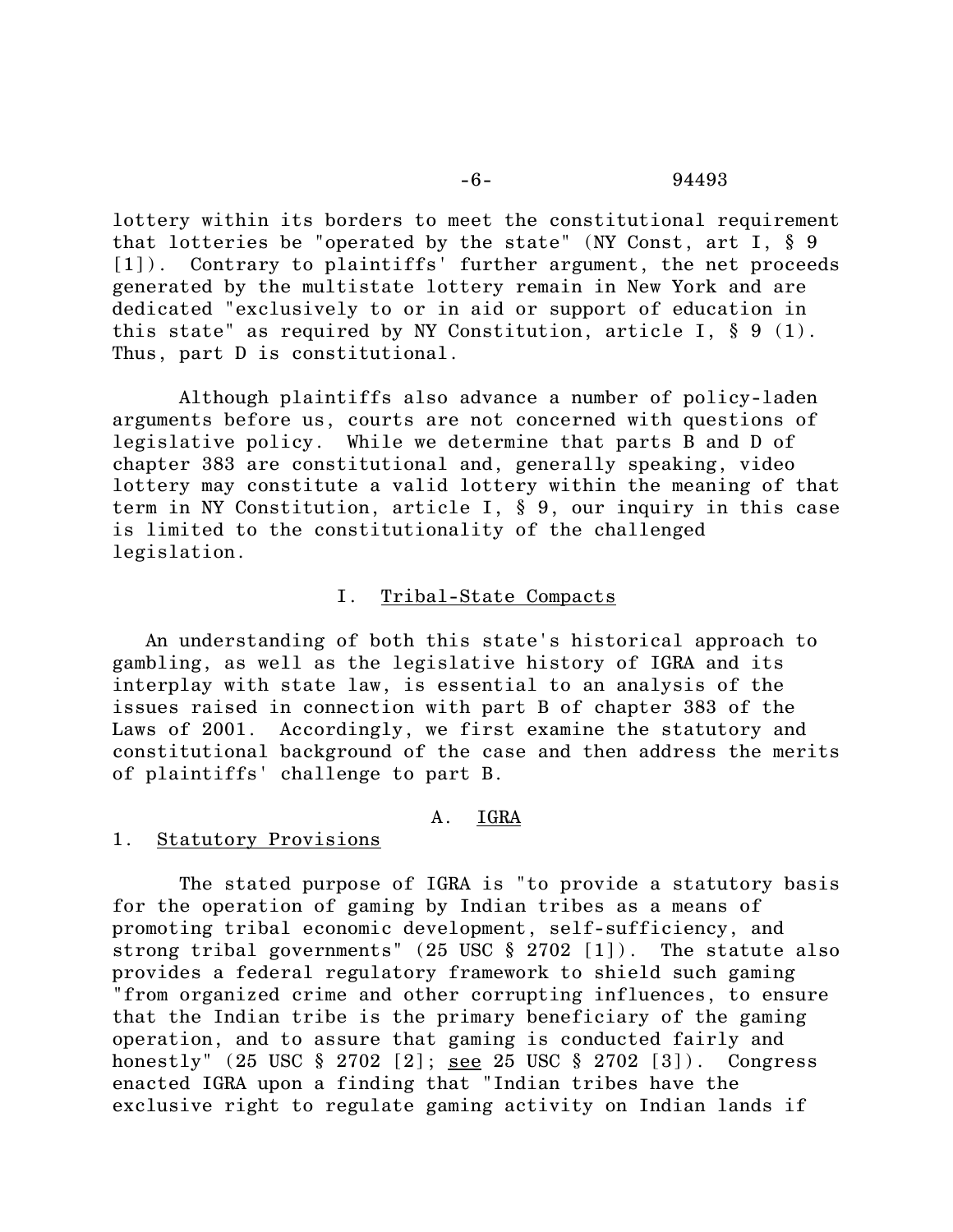the gaming activity is not specifically prohibited by [f]ederal law and is conducted within a [s]tate which does not, as a matter of criminal law and public policy, prohibit such gaming activity"  $(25 \text{ USC} \S 2701 [5])$ .

The statute divides gaming into three categories that are subject to differing levels of regulatory oversight depending on the type of gaming within each category. Class I gaming consists of "social games solely for prizes of minimal value or traditional" tribal games (25 USC § 2703 [6]). Class I gaming on Indian lands<sup>2</sup> is within the exclusive jurisdiction of Indian tribes (25 USC § 2710 [a] [1]). Class II gaming includes bingo and card games that are either expressly authorized or not explicitly prohibited by the state and legally played in the state (25 USC § 2703 [7] [A]). Class II gaming is defined to exclude "any banking card games, including baccarat, chemin de fer, or blackjack (21), or \* \* \* electronic or electromechanical facsimiles of any game of chance or slot machines of any kind" (25 USC § 2703 [7] [B]). Class II gaming on Indian lands is within the jurisdiction of the Indian tribes, subject to the

<sup>2</sup> The term "Indian lands" is defined as "all lands within the limits of any Indian reservation[,] and \* \* \* any lands title to which is either held in trust by the United States for the benefit of any Indian tribe or individual or held by any Indian tribe or individual subject to restriction by the United States against alienation and over which an Indian tribe exercises governmental power" (25 USC § 2703 [4]). Gaming on lands acquired after October 17, 1988 by the Secretary of the Interior and held in trust for the benefit of an Indian tribe – other than land within or contiguous to a reservation – is sharply curtailed (see 25 USC § 2719 [a]). As relevant here, gaming is permitted on after-acquired lands only if the Secretary finds, after consultation, that such gaming "would be in the best interest of the Indian tribe [and] would not be detrimental to the surrounding community," and the governor of the state concurs with the Secretary's determination; or the lands are taken in trust as part of (i) a land claim settlement, (ii) an initial reservation, or (iii) the restoration of Indian lands (25 USC  $§ 2719 [b] [1] [B]).$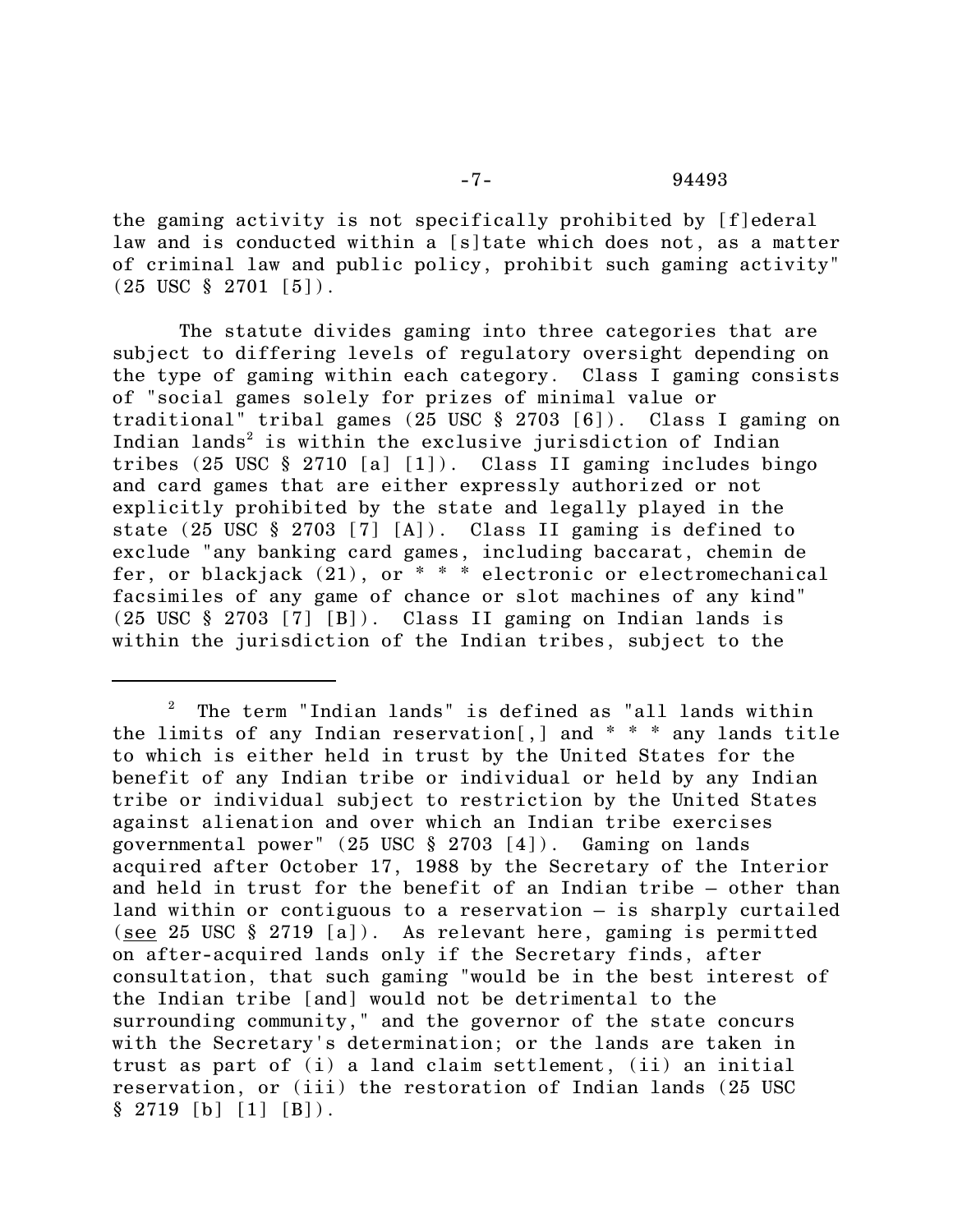provisions of IGRA, if "such Indian gaming is located within a [s]tate that permits such gaming for any purpose by any person, organization or entity (and such gaming is not otherwise specifically prohibited on Indian lands by [f]ederal law)" (25 USC § 2710 [b] [1] [A]; see 25 USC § 2710 [a] [2]).

Class III gaming, the type of gaming permitted by part B of chapter 383, is defined as "all forms of gaming that are not class I gaming or class II gaming" (25 USC § 2703 [8]). Class III gaming is the most heavily regulated of the three categories of gaming and is lawful on Indian lands only if three conditions are met. First, the gaming activities must be authorized by an ordinance or resolution of the governing body of the Indian tribe (see 25 USC § 2710 [d] [1] [A] [i]). Second, like class II gaming, class III gaming activities are permitted on Indian lands "only if such activities are \* \* \* located in a [s]tate that permits such gaming for any purpose by any person, organization, or entity"  $(25 \text{ USC} \S 2710 \text{ [d] } [1] [B])$ . Finally, class III gaming must be "conducted in conformance with a [t]ribal-[s]tate compact entered into by the Indian tribe and the [s]tate" (25 USC § 2710 [d] [1] [C]). The compacting requirement "allows states to negotiate with tribes that are located within their borders regarding aspects of class III Indian gaming that might affect legitimate state interests" (Artichoke Joe's California Grand Casino v Norton, 353 F3d 712, 716 [2003]; see 25 USC § 2710 [d] [3] [C]). Although states are required under IGRA to negotiate in good faith upon receiving a request to enter into negotiations with an Indian tribe (see 25 USC  $\S$  2710 [d] [3] [A]), nothing in the statute compels a state to accept a proposed compact (see 25 USC § 2710 [d] [7] [B] [vii] [describing the procedure to be followed by the Secretary of the Interior to permit class III gaming on state lands where a state does not consent to a compact]; 25 CFR part 291 [same]). Moreover, compacts will take effect only if approved by the Secretary of the Interior (see 25 USC § 2710 [d] [3] [B]).

Here, plaintiffs assert that while state laws, including constitutions, do not normally apply on Indian lands because Congress has exclusive authority over Indian affairs unless it vests such power in the states (see McClanahan v State Tax Commn. of Arizona, 411 US 164, 170-171 [1973]), IGRA provides that all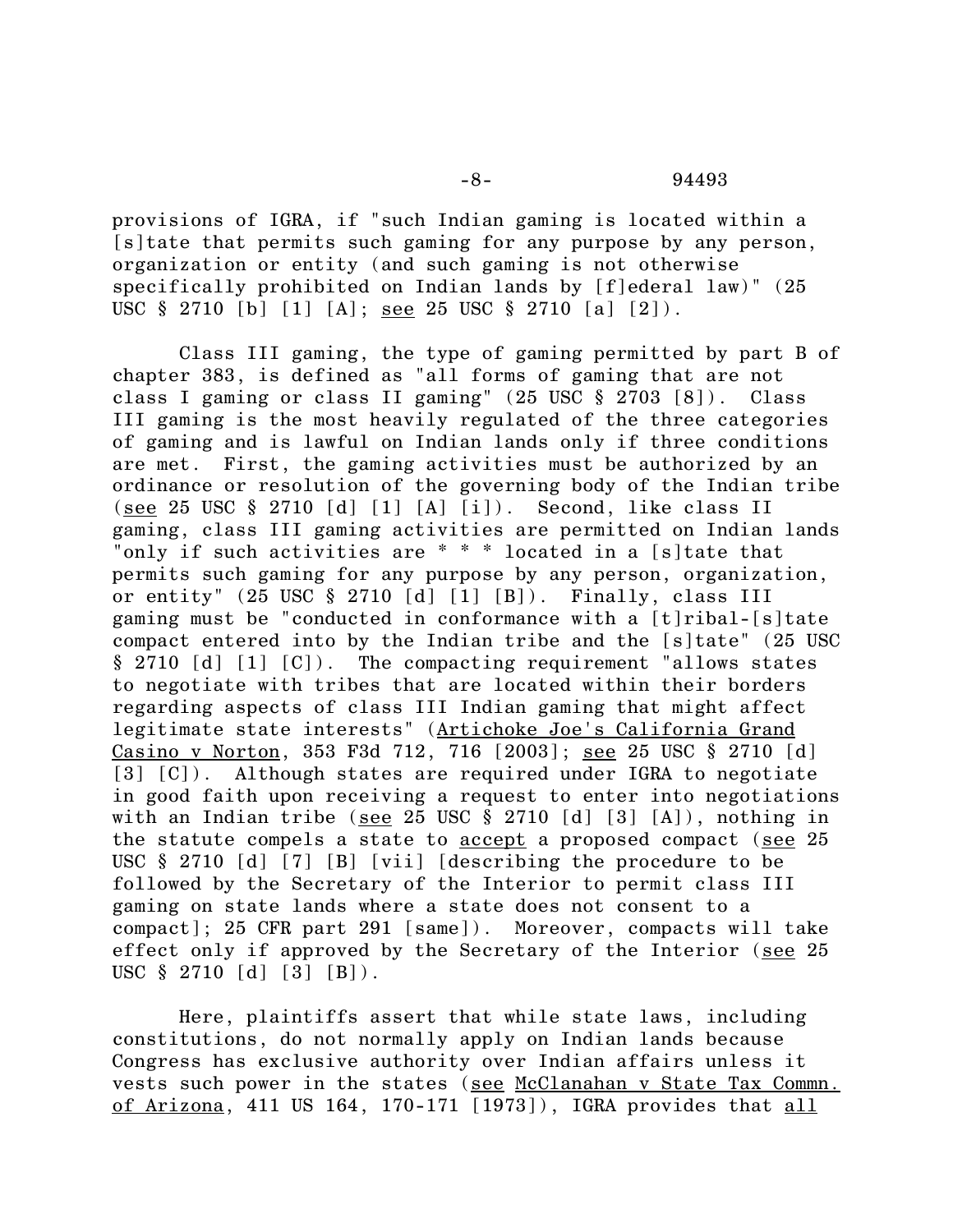state laws regarding gambling apply on Indian lands. Specifically, plaintiffs note that IGRA makes "all [s]tate laws pertaining to the licensing, regulation, or prohibition of gambling, including but not limited to criminal sanctions applicable \* \* \* in Indian country in the same manner and to the same extent as such laws apply elsewhere in the [s]tate" (18 USC § 1166 [a] [emphasis added]). Plaintiffs' argument fails, however, because the term "gambling" excludes "class III gaming conducted under a [t]ribal-[s]tate compact approved by the Secretary" (18 USC  $\S$  1166 [c] [2]). That is, under 18 USC § 1166, state laws regulating gambling do not apply to class III gaming otherwise permitted under IGRA. Class III gaming is allowed on Indian lands by IGRA if, as relevant here, it is "conducted in conformance with a [t]ribal-[s]tate compact" (25 USC § 2710 [d] [1] [C]) and "in a [s]tate that permits such gaming for any purpose by any person, organization, or entity" (25 USC § 2710 [d] [1] [B] [emphasis added]).

Plaintiffs argue in the alternative that New York does not "permit[] such gaming"  $-$  i.e., casino gambling  $-$  and, thus, the condition contained in 25 USC  $\S$  2710 (d) (1) (B) is not met here. Plaintiffs point to a ban on commercialized gambling – as opposed to gambling for charitable purposes – in NY Constitution, article I, § 9 as evidence that New York does not permit the type of casino gaming that is to be authorized in the four tribalstate compacts contemplated by part B of chapter 383. Defendants counter that because the NY Constitution permits class III gaming for some purposes, New York cannot unilaterally prohibit such gaming on Indian lands. Indisputably, the term "permits such gaming for any purpose by any person, organization, or entity" defines the scope of class III games in which Indians may engage and that a tribal-state compact may address (see Artichoke Joe's California Grand Casino v Norton, supra at 720-723; United States v Santee Sioux Tribe of Nebraska, 135 F3d 558, 563-564 [1998], cert denied 525 US 813 [1998]; Citizen Band Potawatomi Indian Tribe of Oklahoma v Green, 995 F2d 179, 181 [1993]; United States v Santa Ynez Band of Chumash Mission Indians of Santa Ynez Reservation, California, 33 F Supp 2d 862, 863 [1998]). While that term may be susceptible to more than one interpretation, a review of the legislative history of IGRA convinces us that defendants have the better argument regarding the meaning of the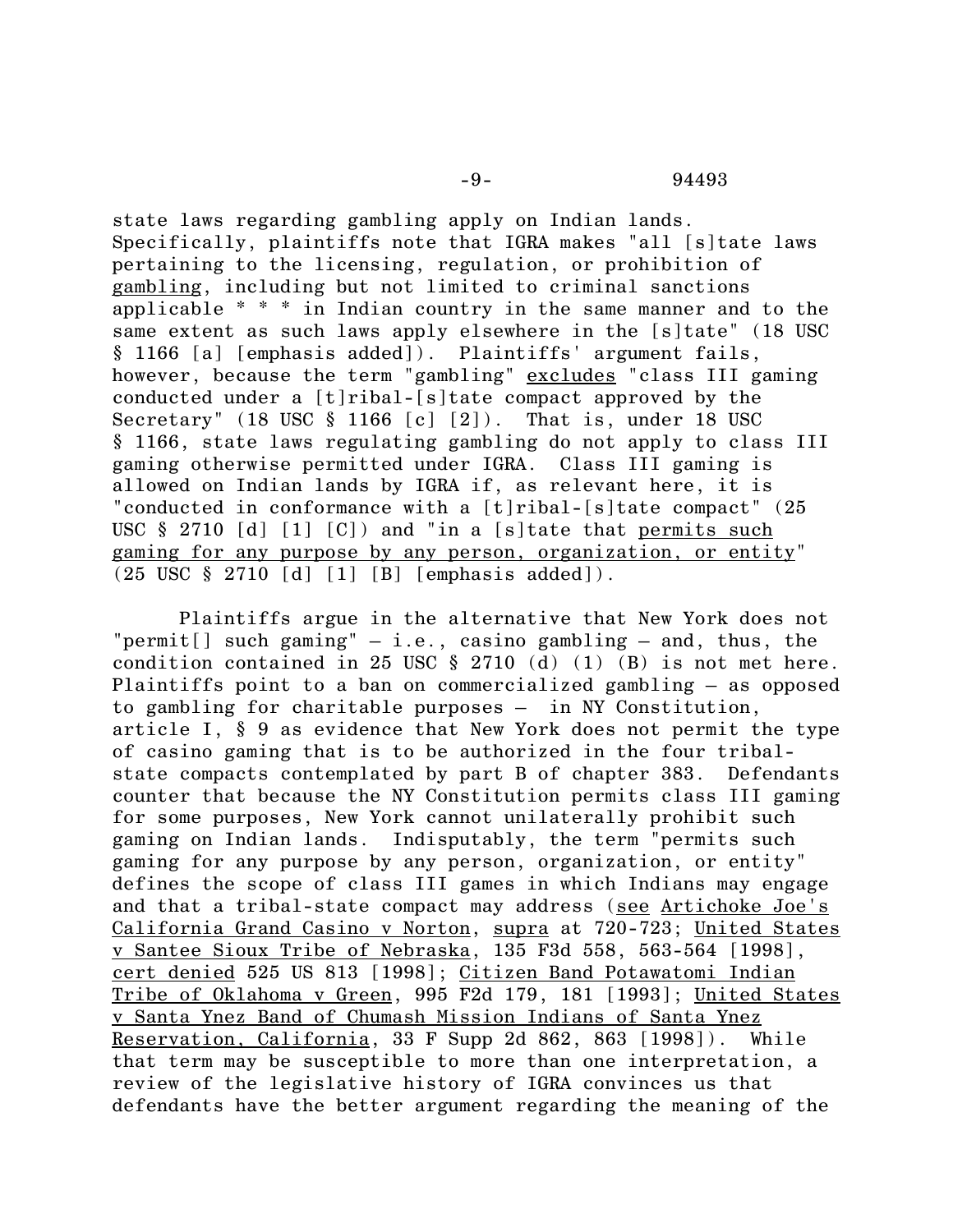term.

## 2. Legislative History of IGRA

Our review of the background of IGRA necessarily begins with California v Cabazon Band of Mission Indians (480 US 202 [1987]). Congress developed IGRA in response to Cabazon (see S Rep No. 100-446, 100th Cong, 2d Sess, reprinted in 1988 US Code Cong & Admin News, at 3071), a case addressing California's regulation of bingo games conducted by Indian tribes on reservation land. Ruling that the tribes were not required to adhere to state regulation of the games (see California v Cabazon Band of Mission Indians, supra at 211-212), the US Supreme Court began its analysis by reaffirming the long-settled principle that "Indian tribes retain attributes of sovereignty over both their members and their territory \* \* \* and that tribal sovereignty is dependent on, and subordinate to, only the [f]ederal [g]overnment, not the [s]tates" (id. at 207 [internal quotation marks and citations omitted]; see New Mexico v Mescalero Apache Tribe, 462 US 324, 332 [1983]). Nevertheless, the Court explained, state law may apply on Indian lands if Congress expressly so provides or, in the absence of express congressional consent, where state law is not preempted (see California v Cabazon Band of Mission Indians, supra at 207, 215-216).

The Court concluded that the particular statute at issue, Public Law 280 (Pub L 83-280, 67 US Stat 588 [1953]), did not make California law applicable to bingo played on Indian lands. The Court explained that Public Law 280 drew a distinction between "criminal/prohibitory" laws and "civil/regulatory" state laws, stating:

> "if the intent of a state law is generally to prohibit certain conduct, it falls within Pub.L. 280's grant of criminal jurisdiction, but if the state law generally permits the conduct at issue, subject to regulation, it must be classified as civil/regulatory and Pub.L. 280 does not authorize its enforcement on an Indian reservation. The shorthand test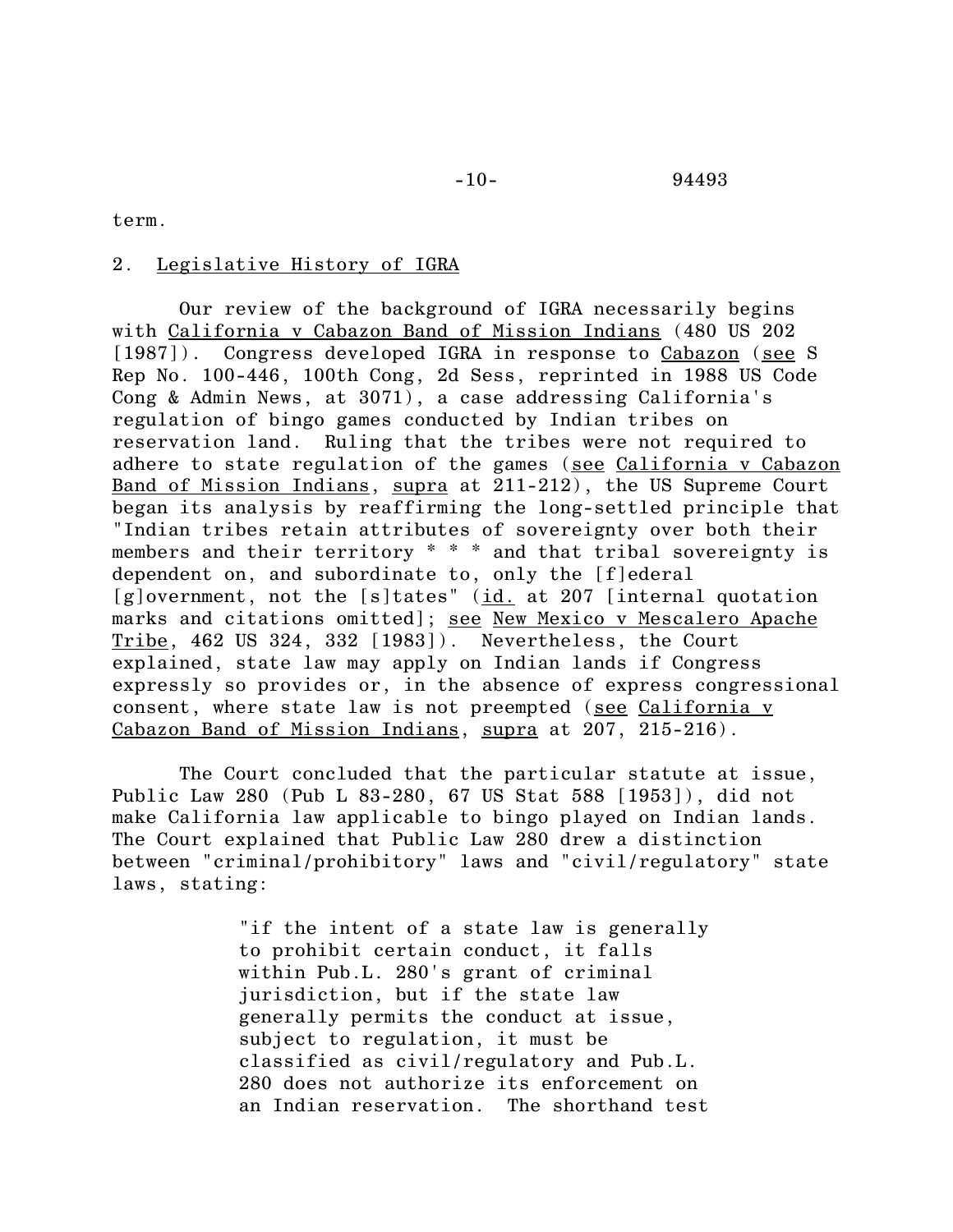-11- 94493

is whether the conduct at issue violates the [s]tate's public policy" (id. at 209).

After noting that in addition to bingo, California permits a substantial amount of gambling activity – including a state lottery, pari-mutuel horse betting and various card games – the Court determined that "California regulates rather than prohibits gambling in general and bingo in particular"  $(id.$  at  $211)$ , despite a prohibition in the California Penal Code on bingo for noncharitable purposes. In addition, after balancing the interests of the federal government and Indian tribes against the state's interest in regulating high-stakes bingo played on Indian lands, the Court concluded that California law was preempted by Public Law 280, explaining that "[s]tate regulation would impermissibly infringe on tribal government"  $(id.$  at  $222)$ .

While Cabazon involved a different statute than that before us, the case remains instructive. Congress enacted IGRA, in part, to clarify that courts should not engage in the balancing test used by the US Supreme Court to determine whether state law is preempted with respect to gaming on Indian lands. In this regard, the Select Committee on Indian Affairs report on IGRA indicates that "in the final analysis, it is the responsibility of the Congress, with its plenary power over Indian affairs, to balance competing policy interests and to adjust, where appropriate, the jurisdictional framework of regulation of gaming on Indian lands" (S Rep No. 100-446, 100th Cong, 2d Sess, at 3). Congress also incorporated into IGRA a modified version of the prohibitory/regulatory distinction articulated in Cabazon. Under the statute, "courts will consider the distinction between a [s]tate's civil and criminal laws to determine whether a body of law is applicable, as a matter of [f]ederal law, to either allow or prohibit certain activities" (S Rep No. 100-446, 100th Cong, 2d Sess, at 6).

The report discusses in depth the requirement that class II gaming be permitted if "located within a [s]tate that permits such gaming for any purpose by any person, organization or entity" (25 USC  $\S$  2710 [b] [1] [A]) - language which also appears in the portion of the statute relating to class III gaming and defines the scope of class III gaming that a tribal-state compact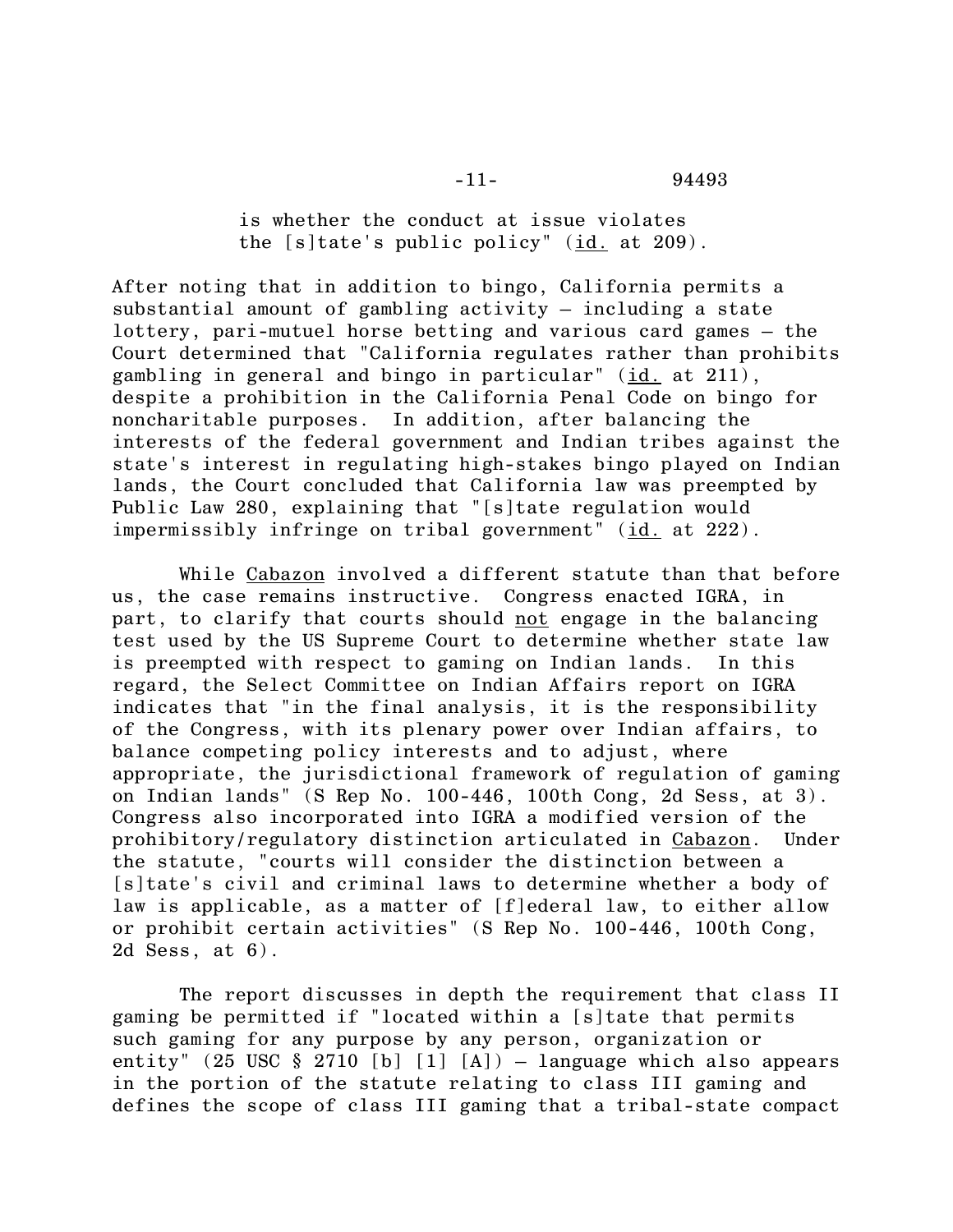may address, as noted above. The report makes clear:

"The phrase 'for any purpose by any person, organization or entity' makes no distinction between [s]tate laws that allow class II gaming for charitable, commercial or governmental purposes, or the nature of the entity conducting the gaming. If such gaming is not criminally prohibited by the [s]tate in which tribes are located, then tribes, as governments, are free to engage in such gaming" (S Rep No. 100-446, 100th Cong, 2d Sess, at 12).

The report thus demonstrates that with respect to class II gaming, "Congress intended to permit a particular gaming activity, even if conducted in a manner inconsistent with state law, if the state law merely regulated, as opposed to completely barred, that particular gaming activity" (United States v Sisseton-Wahpeton Sioux Tribe, 897 F2d 358, 365 [1990]). Although the report expressly addressed language in 25 USC § 2710 (b) (1) (A) relating to class II gaming, the identical phrase – providing that gaming may be located only in "a [s]tate that permits such gaming for any purpose by any person, organization or entity" – appears in section 2710 (d) (1) (B) with respect to class III gaming. Inasmuch as the same word or phrase used in different parts of a statute will be presumed to have the same meaning throughout in the absence of an indication of an intent to the contrary (see McKinney's Cons Laws of NY, Book 1, Statutes § 236, at 401), we agree with defendants that under IGRA, class III games that are not prohibited are properly the subject of negotiation in tribal-state compacts even if those games are heavily regulated and permitted to be played only by charities (see Mashantucket Pequot Tribe v State of Connecticut, 913 F2d 1024, 1029-1030 [1990], cert denied 499 US 975 [1991]; Coeur d'Alene Tribe v State of Idaho, 842 F Supp 1268, 1274-1275 [1994], affd 51 F3d 876 [1995], cert denied 516 US 916 [1995]; see also Saratoga County Chamber of Commerce v Pataki, 100 NY2d 801, 842 [2003], supra [Read, J., dissenting] ["IGRA mandates that, if a state allows any class III gaming by any person, a tribe may seek to conduct the same games on its lands."]).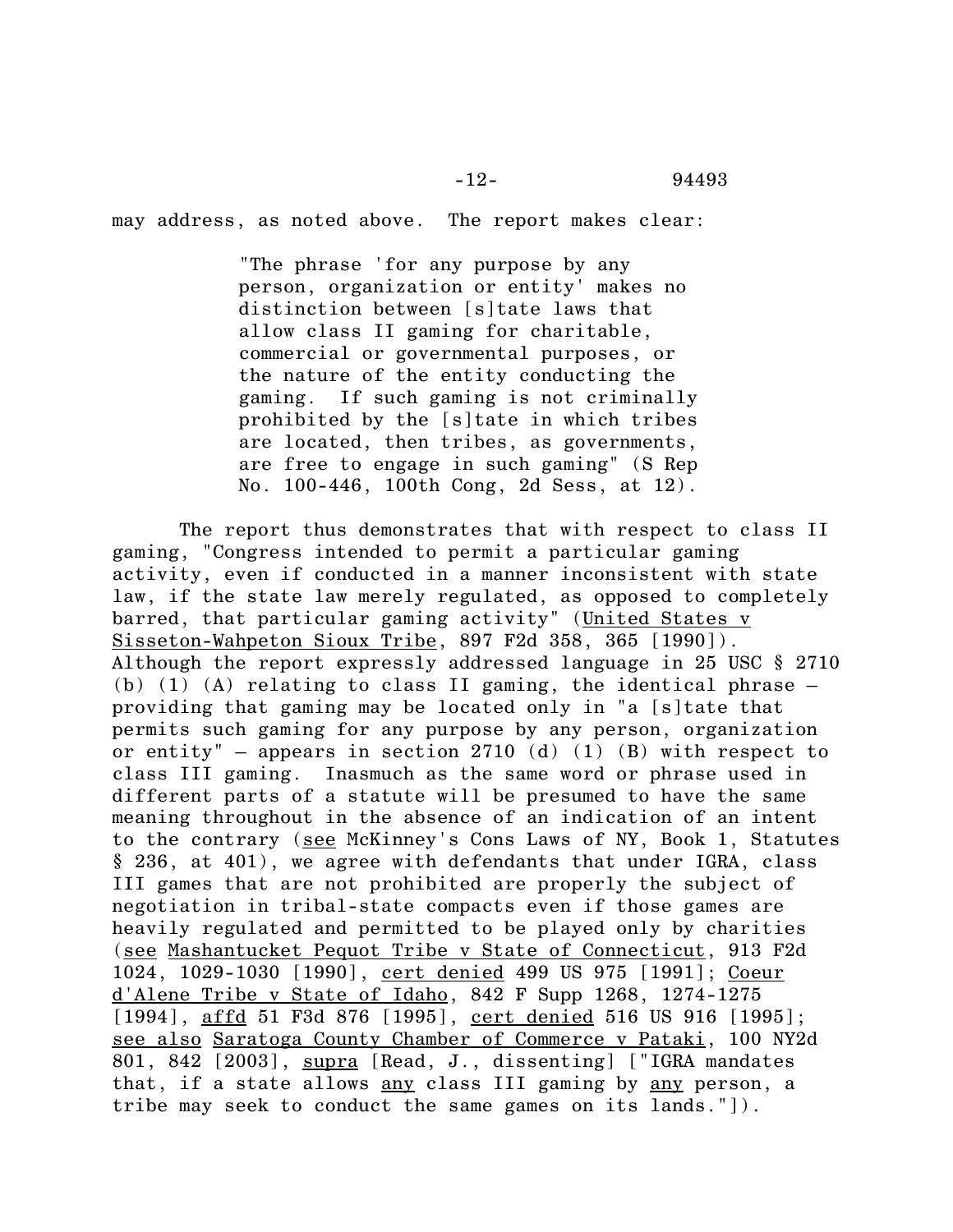-13- 94493

Plaintiffs' interpretation – that the term "such gaming" in the phrase "permits such gaming for any purpose by any person organization, or entity" should be read to mean "gaming for commercial purposes" – renders 25 USC § 2701 (d) (1) incoherent. If "such gaming" is read to refer to gaming for a particular purpose, as "commercialized gambling" refers to gambling for the purpose of commercial gain, the phrase "for any purpose" would be rendered meaningless. Because "[i]t is an accepted rule that all parts of a statute are intended to be given effect and that a statutory construction which renders one part meaningless should be avoided" (Rocovich v Consolidated Edison Co., 78 NY2d 509, 515 [1991]), plaintiffs' interpretation must be rejected. We agree with defendants that the phrase "such gaming" refers to the antecedent term "class III gaming" – a type of gaming defined by the rules of the particular games contained therein, rather than by the purpose for which the games are played, such as for profit or for charity. Again, this interpretation is consistent with the legislative history of IGRA, which indicates that the relevant inquiry is whether a particular game is criminally prohibited, not whether the game is played for commercial, charitable or governmental purposes (see S Rep No. 100-446, 100th Cong, 2d Sess, at 12).

Defendants err, however, in asserting that simply because any class III gaming is allowed by a state, all class III gaming is properly the subject of a tribal-state compact. While the Select Committee on Indian Affairs report explains that tribes are prohibited from operating bingo – a class II game – in the five states which criminally prohibit the game, the report analyzed other class II games, such as card games, separately, stating that such games "are permitted by far fewer [s]tates" (S Rep No.  $100-446$ ,  $100th$  Cong,  $2d$  Sess, at  $11-12$ ). We find the report's differing treatment of specific games within a gaming class significant inasmuch as it is indicative of a congressional intent that courts look to state law to determine whether particular gaming activities are permitted (see Cheyenne Riv. Sioux Tribe v State of South Dakota, 3 F3d 273, 278-279 [1993]; Mashantucket Pequot Tribe v State of Connecticut, supra at 1029; Coeur d'Alene Tribe v State of Idaho, supra at 1276-1280; Lac du Flambeau Band of Lake Superior Chippewa Indians v State of Wisconsin, 770 F Supp 480, 487-488 [1991], appeal dismissed 957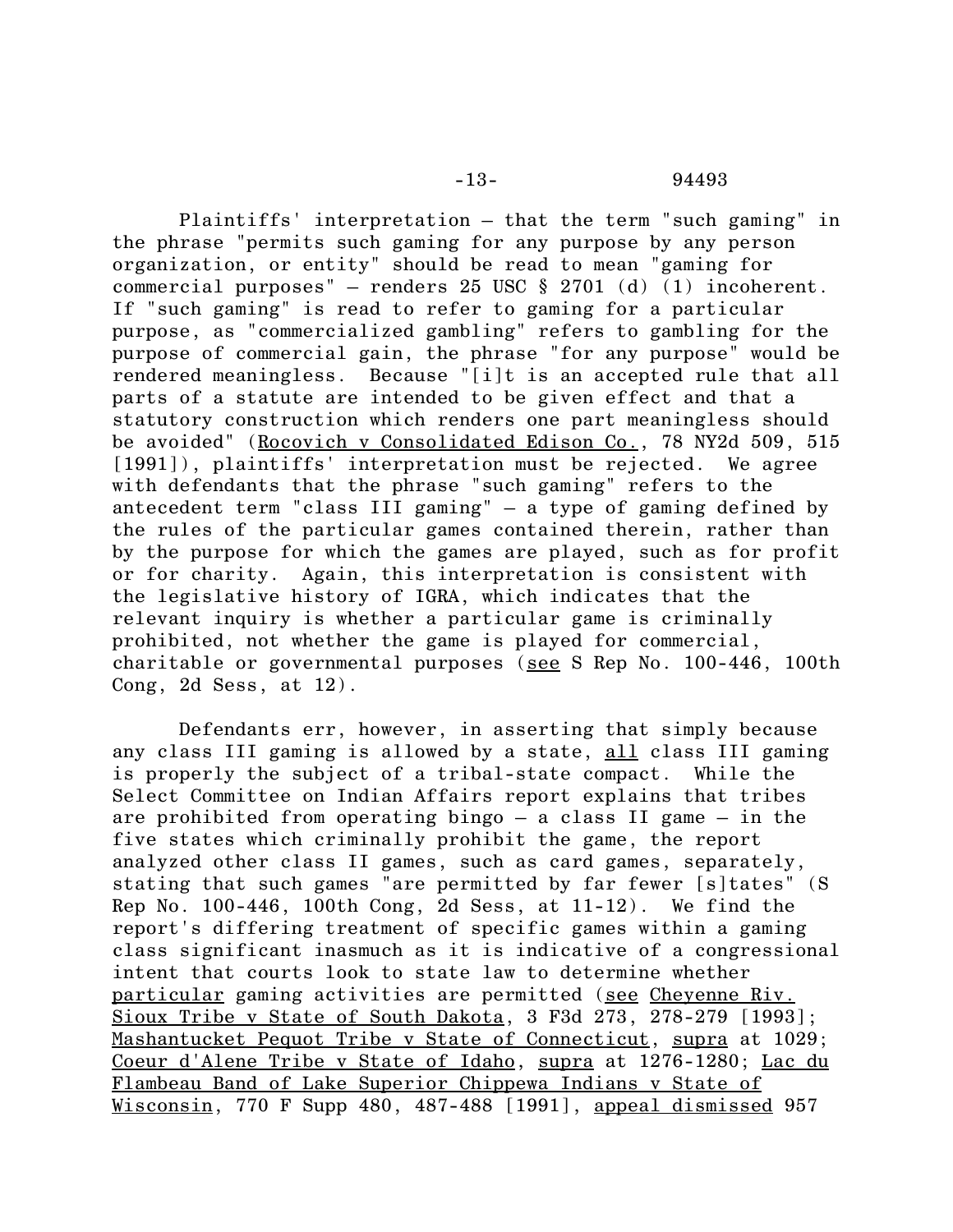F2d 515 [1992], cert denied 506 US 829 [1992]; see also Saratoga County Chamber of Commerce v Pataki, supra at 843 n 10 [Read, J., dissenting]; cf. Rumsey Indian Rancheria of Wintun Indians v Wilson, 64 F3d 1250, 1258-1259 [1994], amended 99 F3d 321 [1996], cert denied 521 US 1118 [1997] [concluding that class II legislative history is not applicable to class III gambling, but nevertheless holding that a state need not negotiate with Indian tribes regarding particular gaming activities in which the state forbids others to engage]).<sup>3</sup>

Accordingly, in determining whether New York "permits such

<sup>3</sup> To the extent that defendants rely upon Mashantucket Pequot Tribe v State of Connecticut (supra) for the proposition that Indian tribes may engage in all types of class III gaming if a state permits any type of class III gaming, they misinterpret that case. In Mashantucket, the Second Circuit held that Connecticut must negotiate in good faith with tribes that seek to offer the same types of casino games of chance that the state permitted nonprofit organizations to conduct (id. at 1029-1032). We note that in its analysis, the Court relied upon a statement by the Eighth Circuit that "'the legislative history reveals that Congress intended to permit a particular gaming activity, even if conducted in a manner inconsistent with state law, if the state law merely regulated, as opposed to completely barred, that particular gaming activity'" (id. at 1029, quoting United States v Sisseton-Wahpeton Sioux Tribe, 897 F2d 358, 365 [1990], supra [emphasis added]). Contrary to defendants' arguments, we conclude that Mashantucket should be read as holding that the "permits such gaming" language in 25 USC § 2701 (d) (1) (B) refers to the state allowing the specific gaming activities at issue (see Coeur d'Alene Tribe v State of Idaho, 842 F Supp 1268, 1277 [1994], supra; Seminole Tribe of Fla. v Florida, US Dist Ct, SD FL, Sept. 22, 1993, Marcus, J.; cf. Artichoke Joe's California Grand Casino v Norton, 353 F3d 712, 716-717 [2003], supra [stating that in Mashantucket, the Second Circuit agreed with the argument that where a state permits other types of class III gaming, it cannot refuse to negotiate over any type of class III gaming]; Yavapai-Prescott Indian Tribe v State of Arizona, 796 F Supp 1292, 1296 [1992] [same]).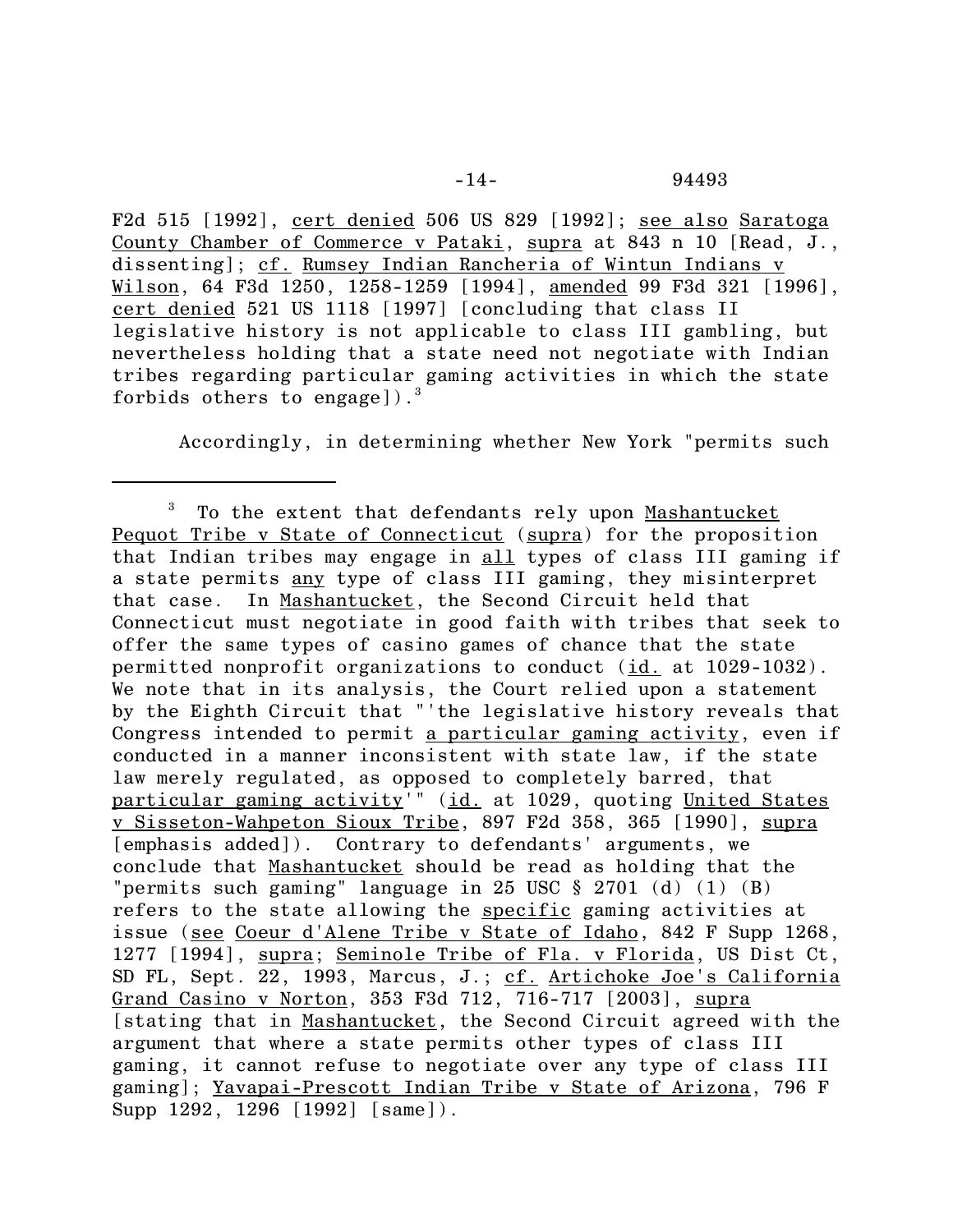gaming" for purposes of satisfying the condition contained in 25 USC  $\S$  2710 (d) (1) (B), "the question is not whether these games may be characterized as Las Vegas-style or commercialized gambling, but whether a particular game is" permitted under our Constitution, statutes and applicable regulations (Saratoga County Chamber of Commerce v Pataki, 100 NY2d 801, 843 n 10 [2003], supra [Read, J., dissenting]). "[I]f a state does not permit 'such gaming,' the matter is at an end" (Mashantucket Pequot Tribe v State of Connecticut, supra at 1028-1029) and a compact purporting to authorize prohibited gambling will not be valid (see Artichoke Joe's California Grand Casino v Norton, 353 F3d 712, 720-723 [2003], supra; United States v Santee Sioux Tribe of Nebraska, 135 F3d 558, 563-564 [1998], supra; Citizen Band Potawatomi Indian Tribe of Oklahoma v Green, 995 F2d 179, 181 [1993], supra; United States v Santa Ynez Band of Chumash Mission Indians of Santa Ynez Reservation, California, 33 F Supp 2d 862, 863 [1998], supra). Contrary to defendants' argument that the "permits such gaming" requirement is satisfied if the state allows any class III gaming, we conclude that if a particular class III game is not permitted by New York law under any circumstances, a tribal-state compact will not be upheld insofar as it purports to authorize a tribe to conduct that game on Indian lands.

To summarize, while IGRA "preempt[s] the field in the governance of gaming activities on Indian lands" (S Rep No. 100- 446, 100th Cong, 2d Sess, at 6; see Gaming Corp. of Am. v Dorsey & Whitney, 88 F3d 536, 546 [1996]), it also gives states, through the tribal-state compacting process, a power withheld from them by the US Constitution – i.e., "some measure of authority over gaming on Indian lands" (Seminole Tribe of Fla. v Florida, 517 US 44, 58 [1996], supra). Nevertheless, this authority does not amount to a blanket imposition on tribes of all state laws regarding gambling activity. Instead, consistent with traditional principles of tribal sovereignty, the compacting process constitutes "a framework for the regulation of gaming activities on Indian lands which provides that in the exercise of its sovereign rights, unless a tribe affirmatively elects to have [s]tate laws and [s]tate jurisdiction extend to tribal lands, the Congress will not unilaterally impose or allow [s]tate jurisdiction on Indian lands for the regulation of Indian gaming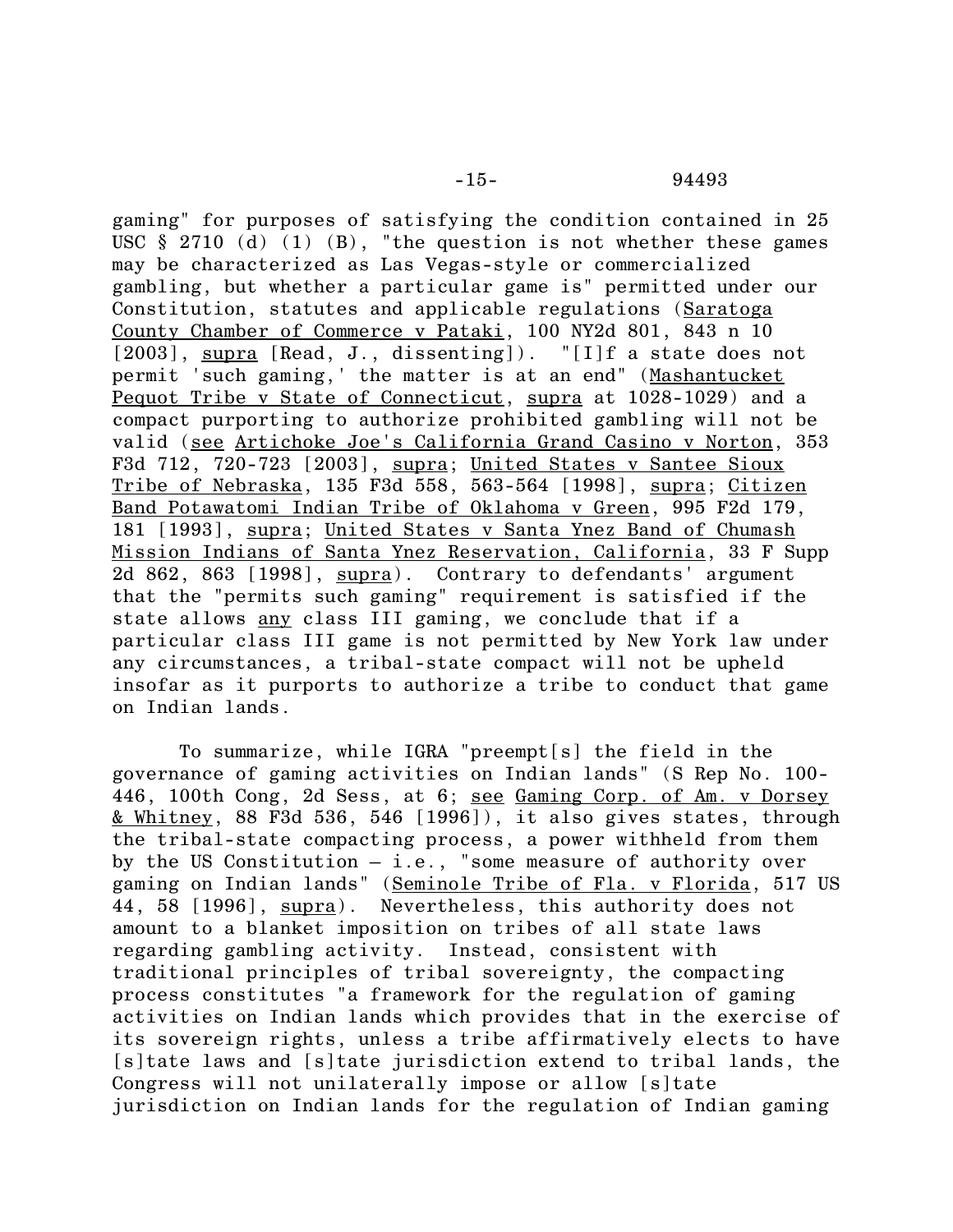activities" (S Rep No. 100-446, 100th Cong, 2d Sess, at 5-6). We emphasize, however, that Indian tribes may not engage in class III gaming activities if those particular activities are not "located in a [s]tate that permits such gaming for any purpose by any person, organization, or entity" (25 USC § 2710 [d] [1] [B]). That is, gaming activities that are not permitted by a state cannot be the subject of a tribal-state compact or played on Indian lands. We must therefore determine what gaming activities are permitted under the NY Constitution and laws regulating gambling.

#### B. Gaming in New York

New York has generally prohibited gambling throughout its history, with certain exceptions. The state's first Constitution, in 1777, did not mention gambling or lotteries and numerous statutes authorized public lotteries to raise money for a variety of purposes by the colony and state from 1746 through 1821 (see 3 Lincoln, The Constitutional History of New York, at 34-43 [1906]; see also People ex rel. Ellison v Lavin, 93 App Div 292, 300 [1904], revd on other grounds 179 NY 164 [1904]; Matter of Dwyer, 14 Misc 204, 205-206 [1894]). The second Constitution, approved in 1821, however, expressly prohibited lotteries not already authorized by law stating: "No lottery shall hereafter be authorized in this state; and the [l]egislature shall pass laws to prevent the sale of all lottery tickets within this state, except in lotteries already provided for by law" (1821 NY Const, art VII, § 11). An amendment prohibiting horse racing was also proposed but rejected by the Constitutional Convention of 1821 (see 3 Lincoln, The Constitutional History of New York, at 45  $[1906]$ .

The third Constitution contained a similar provision that prohibited lotteries but remained silent on other forms of gambling, providing: "nor shall any lottery hereafter be authorized, or any sale of lottery tickets allowed within this state" (1846 NY Const, art I, § 10). In 1887, the Legislature enacted the Ives pool law, authorizing gambling on horse racing during certain times of the year with a five percent tax on revenues to be used for the support of horse breeding (L 1887, ch 479). This form of gambling was subsequently forbidden by the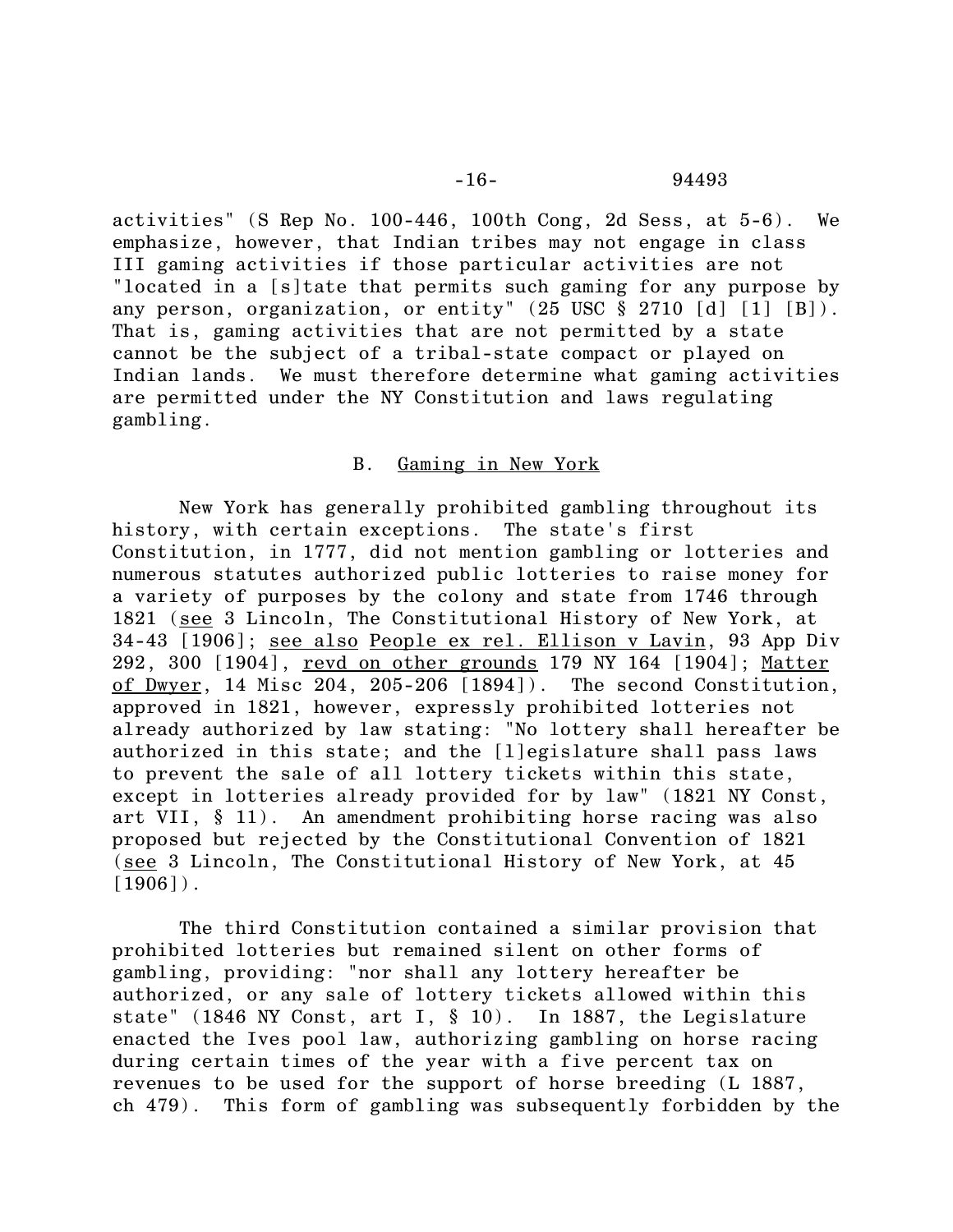fourth Constitution, approved in 1894 (see 3 Lincoln, The Constitutional History of New York, at 47 [1906]). Article I, § 9 provided: "nor shall any lottery or the sale of lottery tickets, pool-selling, book making, or any other kind of gambling hereafter be authorized or allowed within this [s]tate" (1894 NY Const, art I, § 9). An identical provision appeared in the current Constitution, when it was approved in 1938.

Since that time, NY Constitution, article I, § 9 has been amended five times.<sup>4</sup> The effect of these amendments has been to broaden the scope of permissible gambling in the state through a series of exceptions to the general prohibition on gambling. In 1939, the section was amended to except pari-mutuel betting on horse races from the prohibition on gambling. A 1957 amendment authorized localities to permit religious, charitable and nonprofit organizations to conduct bingo or lotto. A 1966 amendment permitted the state to conduct a lottery, with the net proceeds to be used to support education. Most relevant here, section 9 (2) was amended in 1975 to allow localities to permit, in addition to bingo and lotto, "games in which prizes are awarded on the basis of a winning number or numbers, color or colors, or symbol or symbols determined by chance from among those previously selected or played, whether determined as the result of the spinning of a wheel, a drawing or otherwise by chance." Subsequently, in 1984, the Constitution was amended again to provide that the previously mandatory \$250 limit on single prizes and \$1,000 limit on a series of prizes in games permitted by the 1957 and 1975 amendments could be varied by law.

As amended, the current version of NY Constitution, article I, § 9 (1) thus reads in pertinent part:

> "except as hereinafter provided, no lottery or the sale of lottery tickets, pool-selling, bookmaking, or any other kind of gambling, except lotteries

<sup>4</sup> In addition to these five amendments, article I, § 9 was amended in 2001 to render it gender neutral, as was the rest of the Constitution.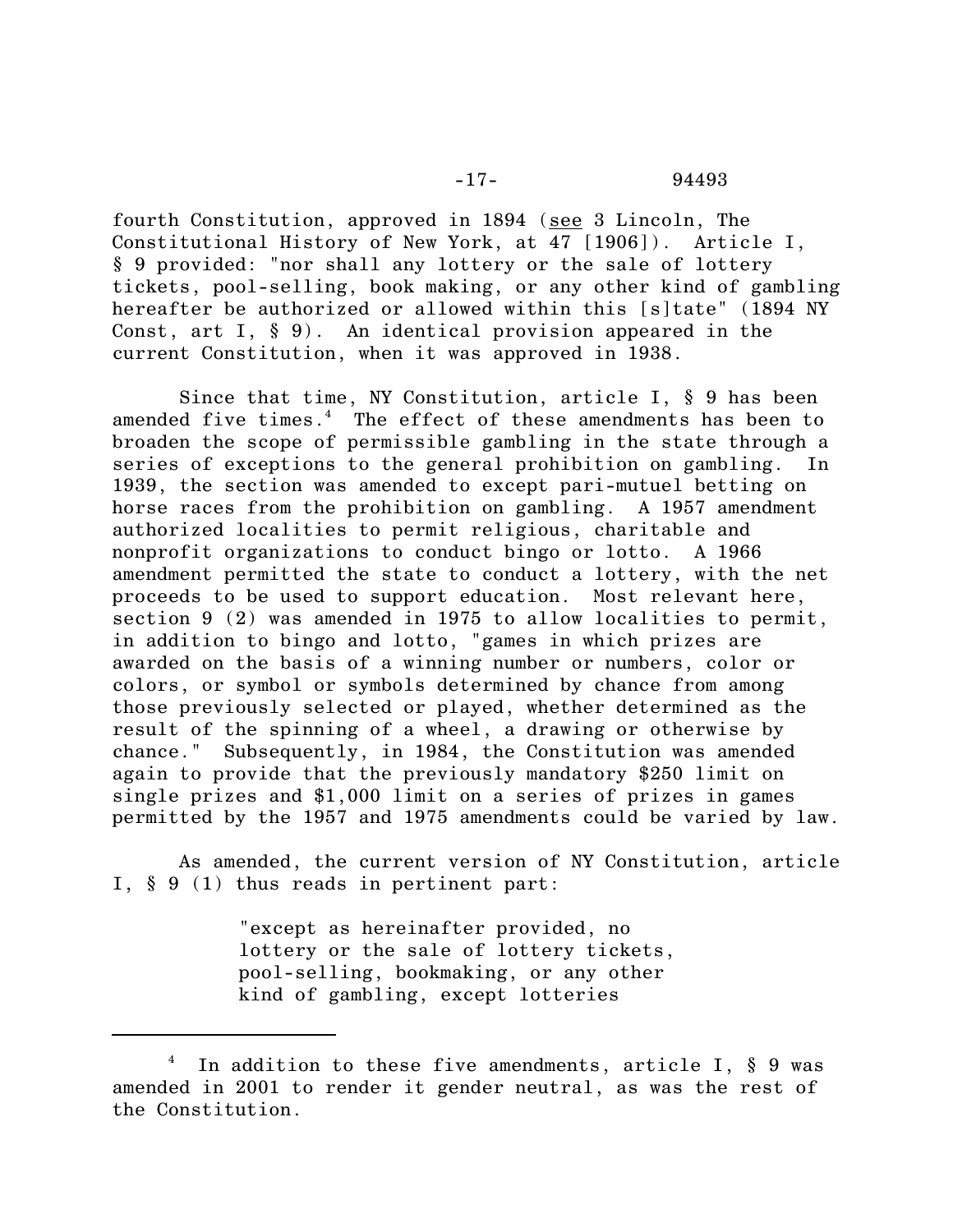operated by the state and the sale of lottery tickets in connection therewith as may be authorized and prescribed by the [L]egislature, the net proceeds of which shall be applied exclusively to or in aid or support of education in this state as the [L]egislature may prescribe, and except pari-mutuel betting on horse races as may be prescribed by the [L]egislature and from which the state shall derive a reasonable revenue for the support of government, shall hereafter be authorized or allowed within this state."

NY Constitution, article I, § 9 (2) provides:

"any city, town or village within the state may by an approving vote of the majority of the qualified electors \* \* \* authorize, subject to state legislative supervision and control, the conduct of one or both of the following categories of games of chance commonly known as: (a) bingo or lotto, in which prizes are awarded on the basis of designated numbers or symbols on a card conforming to numbers or symbols selected at random; (b) games in which prizes are awarded on the basis of a winning number or numbers, color or colors, or symbol or symbols determined by chance from among those previously selected or played, whether determined as the result of the spinning of a wheel, a drawing or otherwise by chance."

Subdivision two imposes a number of restrictions on permissible gaming, in addition to any others that the Legislature may prescribe. Specifically, subdivision two provides that "only bona fide religious, charitable or non-profit organizations of veterans, volunteer firefighter and similar nonprofit organizations shall be permitted to conduct such games;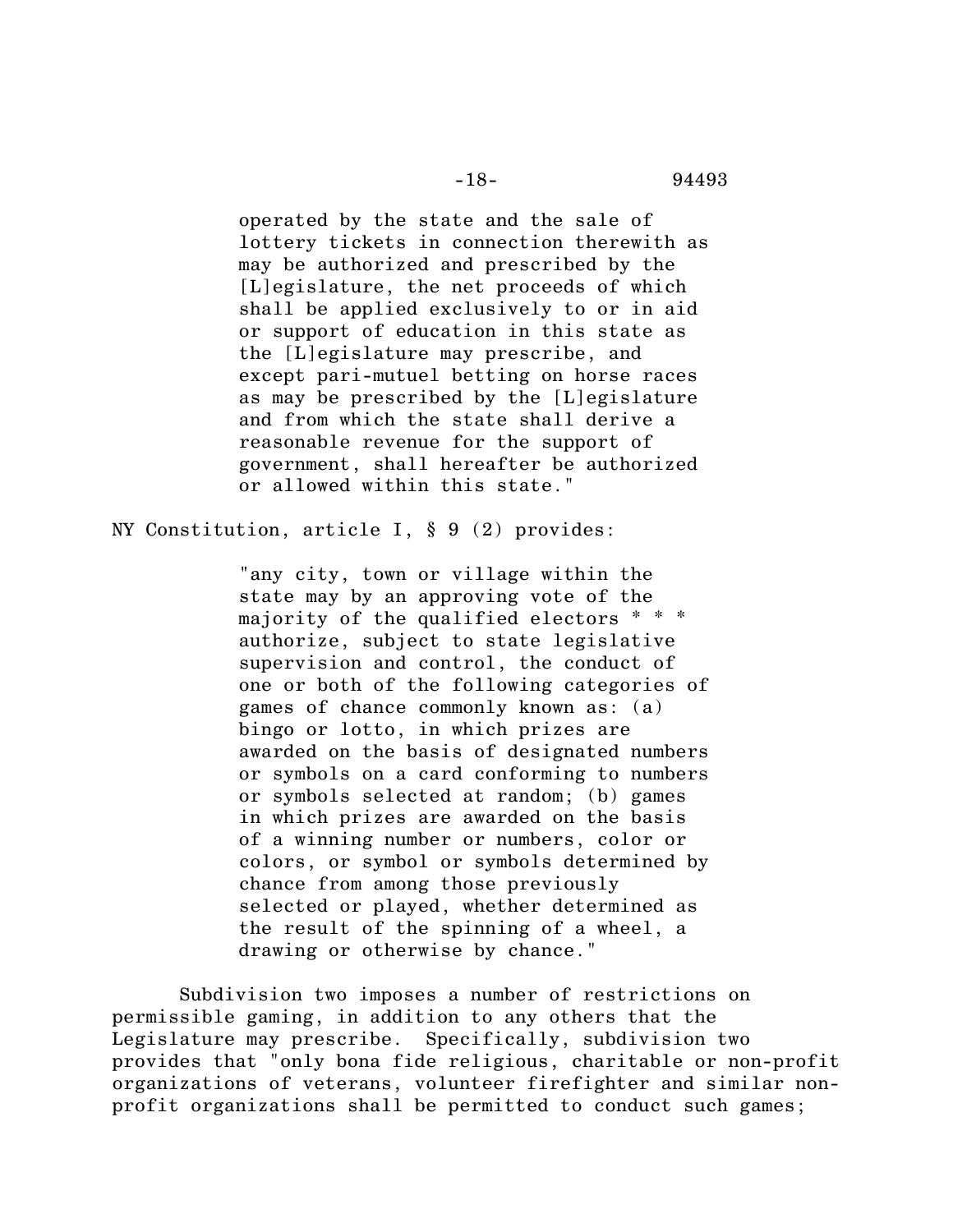\* \* \* the entire net proceeds of any game shall be exclusively devoted to the lawful purposes of such organizations; \* \* \* no person except a bona fide member of any such organization shall participate in the management or operation of such game; \* \* \* no person shall receive any remuneration for participating in the management or operation of any such game[; and u]nless otherwise provided by law, no single prize shall exceed [\$250], nor shall any series of prizes on one occasion aggregate more than [\$1,000]" (NY Const, art I, § 9 [2]). Subdivision two further directs the Legislature to "pass appropriate laws to effectuate the purposes of this subdivision [and to] ensure that such games are rigidly regulated to prevent commercialized gambling" (NY Const, art I, § 9 [2]). Notably, subdivision two expressly permits the Legislature to pass laws restricting the gambling permitted by that section (NY Const, art I, § 9 [2]).

The foregoing illustrates that while the NY Constitution generally bans gambling and evinces a strong policy against commercialized gambling, at least some form of gambling has been authorized throughout most of the state's history. Indeed, the NY Constitution contained a complete prohibition on gambling only from 1894 to 1939 and now permits several forms of gambling, some of which would be deemed class III gaming under IGRA (see 25 USC § 2703 [7], [8]). The legalization of certain forms of gambling "indicate[s] that the New York public does not consider authorized gambling a violation of 'some prevalent conception of good morals, [or] some deep-rooted tradition of the common weal'" (Intercontinental Hotels Corp. of Puerto Rico v Golden, 15 NY2d 9, 15 [1964], quoting Loucks v Standard Oil Co., 224 NY 99, 111 [1918]), as plaintiffs would have us hold. Instead, "[t]he trend in New York State demonstrates an acceptance of licensed gambling transactions as a morally acceptable activity, not objectionable under the prevailing standards of lawful and approved social conduct" (Intercontinental Hotels Corp. of Puerto Rico v Golden, supra at 15 [emphasis in original]; see generally Ramesar v State of New York, 224 AD2d 757, 759 [1996], lv denied 88 NY2d 811 [1996] [noting that public policy generally continues to disfavor gambling and, thus, regulations pertaining thereto must be strictly construed]).

Regarding "games of chance," the 1975 amendment permits, on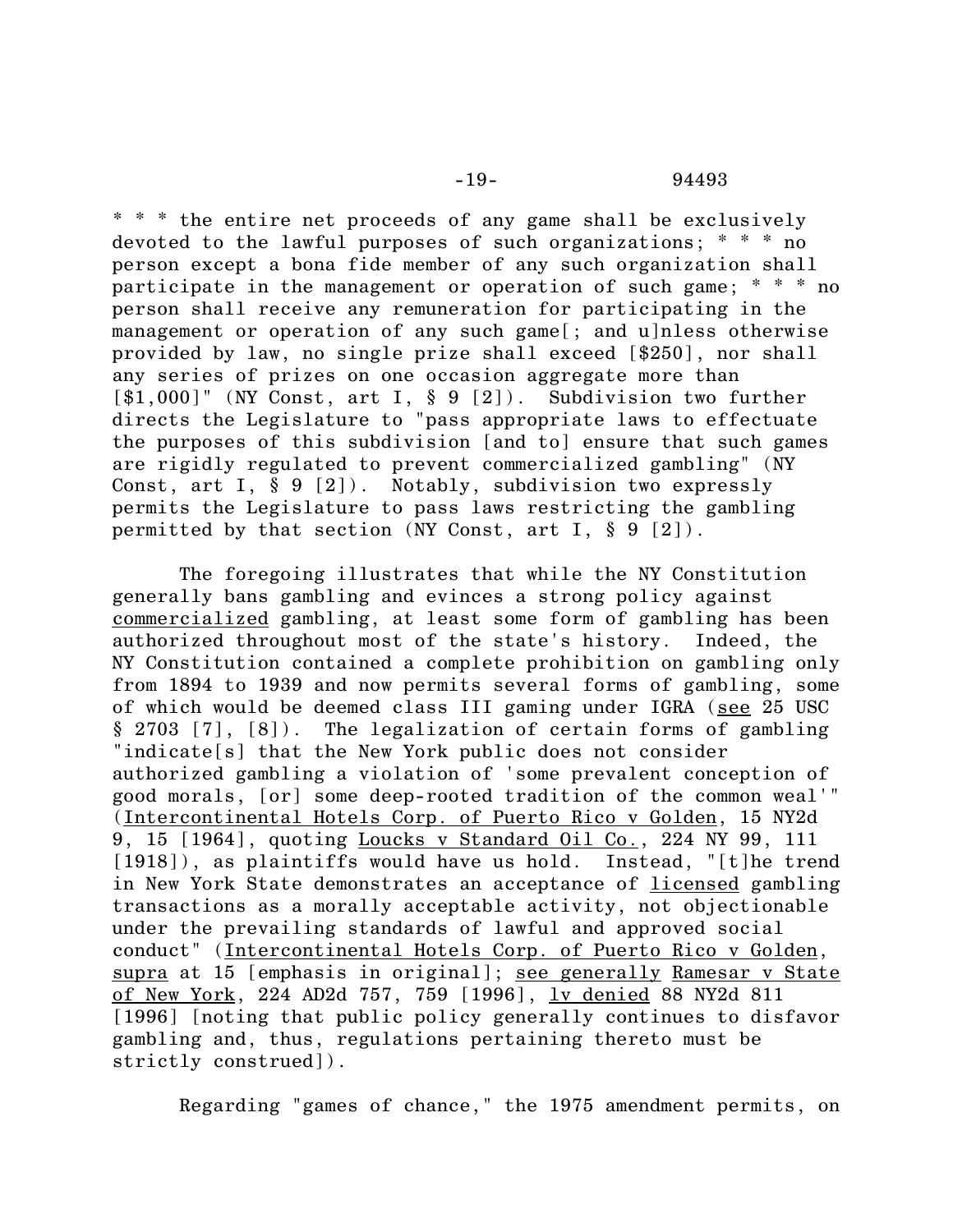-20- 94493

its face, "games in which prizes are awarded on the basis of a winning number or numbers, color or colors, or symbol or symbols determined by chance." Plaintiffs do not dispute that this provision allows Las Vegas or casino nights, subject to the limits imposed in NY Constitution, article I, § 9 (2), and that charities currently engage in millions of dollars worth of casino gambling per year (see Saratoga County Chamber of Commerce v Pataki, 100 NY2d 801, 844 [2003], supra [Read, J., dissenting]). Nor do plaintiffs assert that the state prohibits charities and nonprofit organizations, during their Las Vegas or casino nights, from engaging in any of the 31 games listed in the compact that the Governor executed with the Seneca Nation pursuant to part B of chapter 383 of the Laws of 2001. In this regard, we note that the 1975 Senate debate leading to this constitutional amendment indicates that the purpose of the amendment was to expand the types of games in which religious, charitable or nonprofit organizations could legally engage to include Las Vegas night casino-type gambling, such as roulette, blackjack and dice games (see New York State Senate Debate, June 19, 1975, at 8234-8235, 8239-8242, 8259, 8266-8268, 8271-8272) - games authorized in the Seneca Nation compact, as well.

For example, Senator B.C. Smith, in answering Senator Lewis's objection to the amendments allowing "Las Vegas night" and "roulette wheel[s]" in houses of worship (id. at 8234-8235), stated that "your synagogues, your churches and your fire departments in certain sections of the state are doing just this, just the very thing that is legalized by this proposition" (id. at 8239). He explained that many fire departments and churches could not survive without "their bazaars and fairs"  $(id.$  at 8241) and that, while people operating such fairs were arrested in certain counties  $(id.$  at 8239-8240), "when [he] was District Attorney of [his] county, \* \* \* [he] wouldn't arrest anybody that was running a firemen's affair \* \* \* [with] big six" (id. at 8241-8242). Indeed, Senator Lewis, who strongly opposed the amendment on the ground that it could potentially "make every one of the institutions, religious and eleemosynary, a pseudo or partial casino," conceded that roulette wheels "exist[] in my community and they have [them] in the fairs all around me, and the police, if they are involved, look the other way" (id. at 8245). Further, Senator Rollison, in explaining the bill,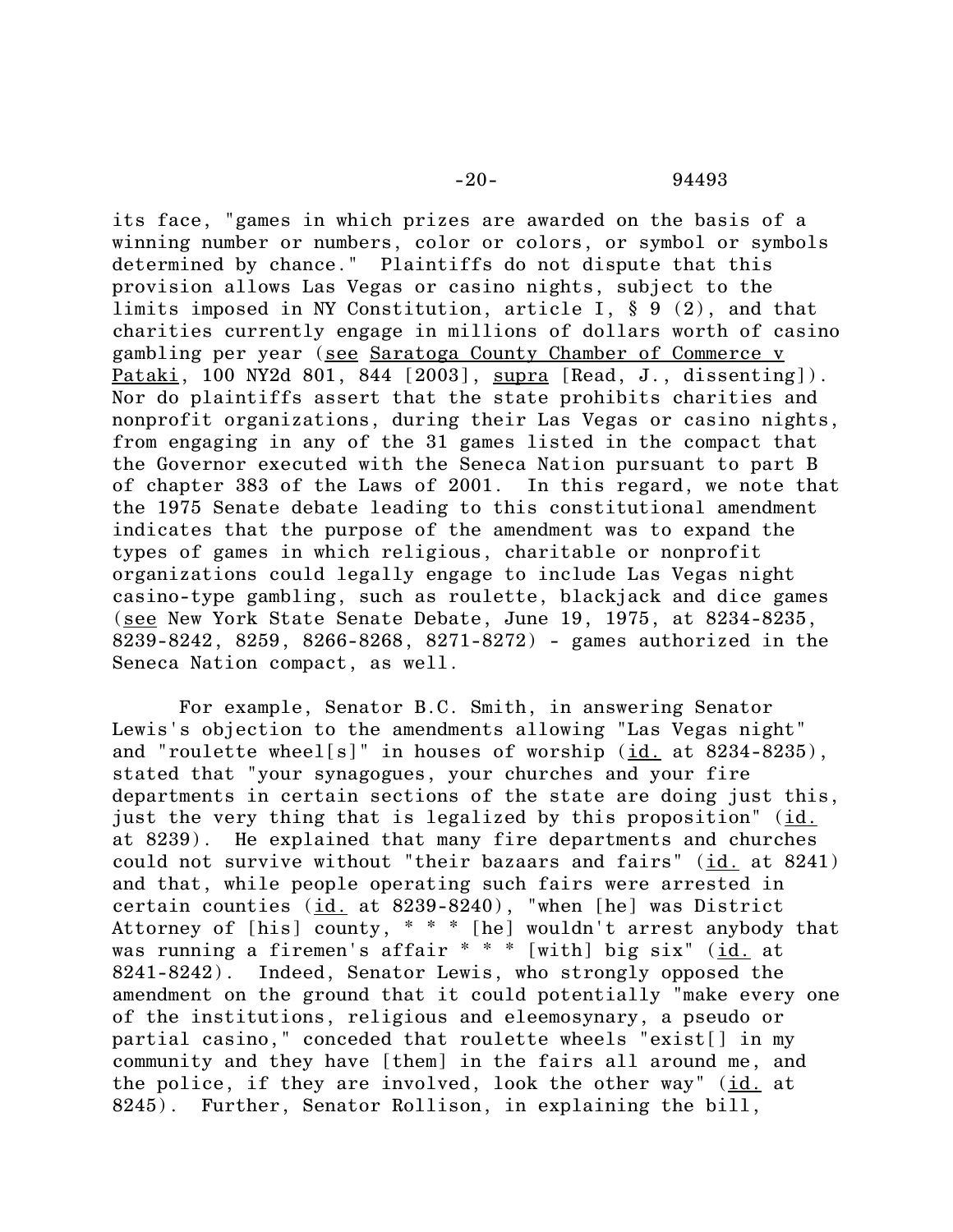indicated that dice games, such as craps, would be permitted under the amendment (id. at 8259). These excerpts from the debates demonstrate that the 1975 amendment was intended to except from the general prohibition on gambling the precise types of casino gaming contemplated by part B of chapter 383 of the Laws of 2001, provided that such gaming was conducted for charitable purposes.

This conclusion is further supported by reference to the text and history of General Municipal Law article 9-A, which the Legislature enacted pursuant to the 1975 amendment and which codifies the definition of permissible games of chance. At the time it was enacted, General Municipal Law former § 186 (3) provided:

> "'Games of chance' shall mean and include only the games known as 'merchandise wheels,' 'coin boards,' 'merchandise boards,' 'seal cards,' 'raffles,' and 'bell jars' and such other specific games as may be authorized by the [Racing and Wagering Board], in which prizes are awarded on the basis of a designated winning number or numbers, color or colors, symbol or symbols determined by chance, but not including games commonly known as 'bingo or lotto' which are controlled under article [14-h] of this chapter and also not including 'slot machines,' 'bookmaking,' 'policy or numbers games' and 'lottery' as defined in [Penal Law § 225.00]. No game of chance shall involve wagering of money by one player against another player."

The legislative debates and history regarding the enactment of General Municipal Law article 9-A similarly evince an acknowledgement that the definition contained in section 186 was intended to include casino-type games (see e.g. New York State Senate Debate, June 26, 1976, at 9649-9651 [stating that dice games, blackjack and baccarat are among the games permitted under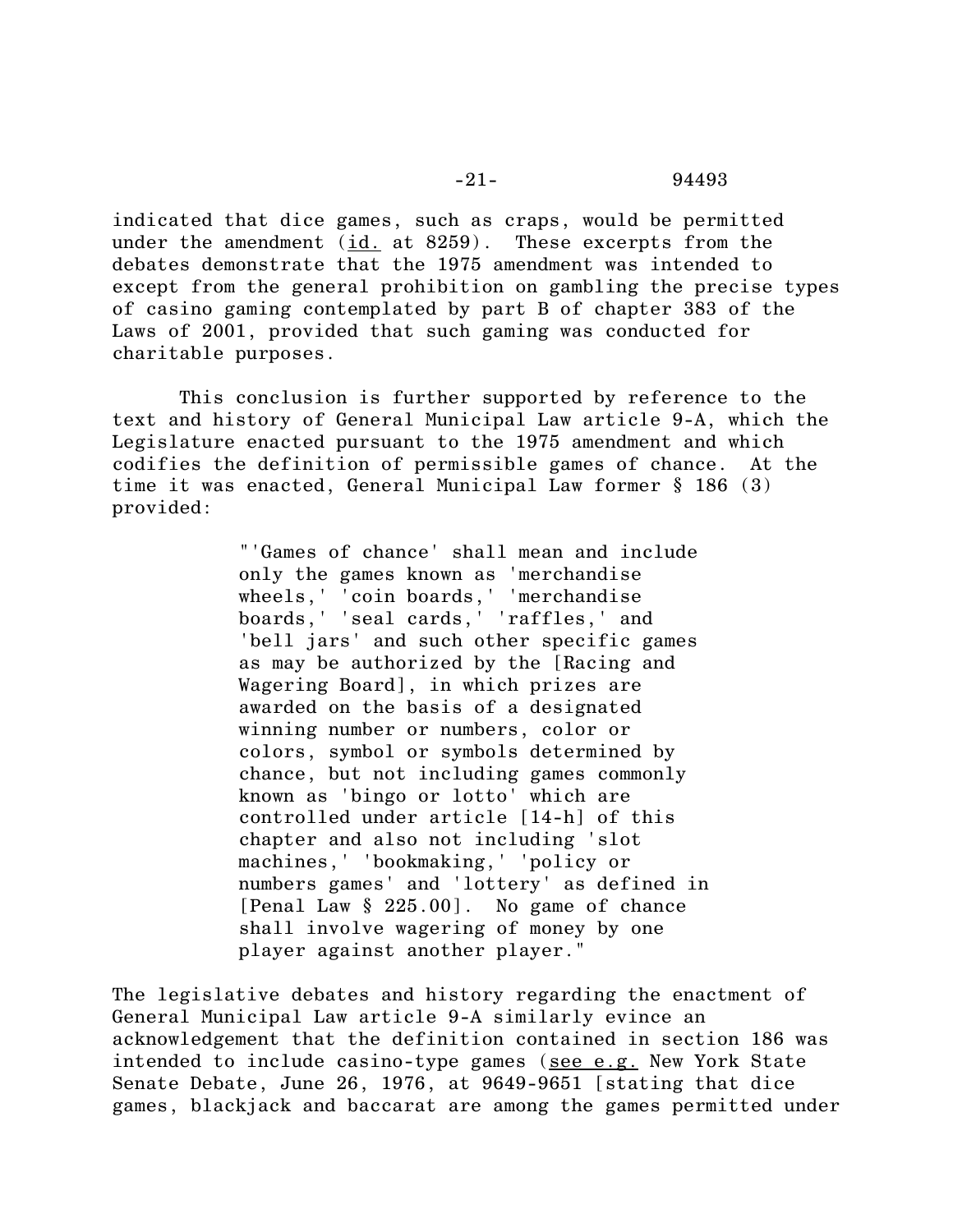the statute]; Mem of State Racing and Wagering Board, at 2, Bill Jacket, L 1976, ch 960 [indicating that "roulette, dealer blackjack and baccarat" would be permissible]). $^5$  These games, such as blackjack, craps, roulette and baccarat, generally would be considered class III gaming under IGRA (see 25 USC § 2703 [8]). Pursuant to General Municipal Law § 186 (3), the Racing and Wagering Board lists a number of casino-type games, such as craps, roulette, blackjack and big six, that may be conducted in this state (see 9 NYCRR 5620.1). Again, these games fall into the category of class III gaming under IGRA (see 25 USC § 2703  $[8]$ .

In sum, despite a ban on commercialized gambling, a general prohibition on all gambling except that expressly authorized and a history that includes a 45-year period during which gambling was banned completely, New York now constitutionally permits a substantial amount of gambling. The 1975 amendment to the Constitution and implementing legislation and regulations (see General Municipal Law § 186 [3]; 9 NYCRR 5620.1), in particular, were intended to permit charities, religious organizations and other nonprofit groups to conduct the types of gaming categorized as class III by IGRA.

Inasmuch as the state permits, subject to heavy regulation and various restrictions, others to engage in the type of gaming activities at issue here, it merely regulates, as opposed to

 $5$  It is worth noting that the Legislature was not unfamiliar with the term "game of chance" or "contest of chance" at the time that the 1975 amendment was approved and the General Municipal Law was enacted (see Penal Law § 225.00; Donnino, Practice Commentaries, McKinney's Cons Laws of NY, Book 39, Penal Law art 225, at 196-197). In fact, the term has an extensive legal history (see People ex rel. Ellison v Lavin, 179 NY 164, 168-171 [1904]) and has been interpreted to include such games as "stud" poker (see People v Dubinsky, 31 NYS2d 234, 237 [Ct of Special Sessions  $1941$ ]) – a class III game under IGRA (see 25 USC  $§ 2703 [8]$ .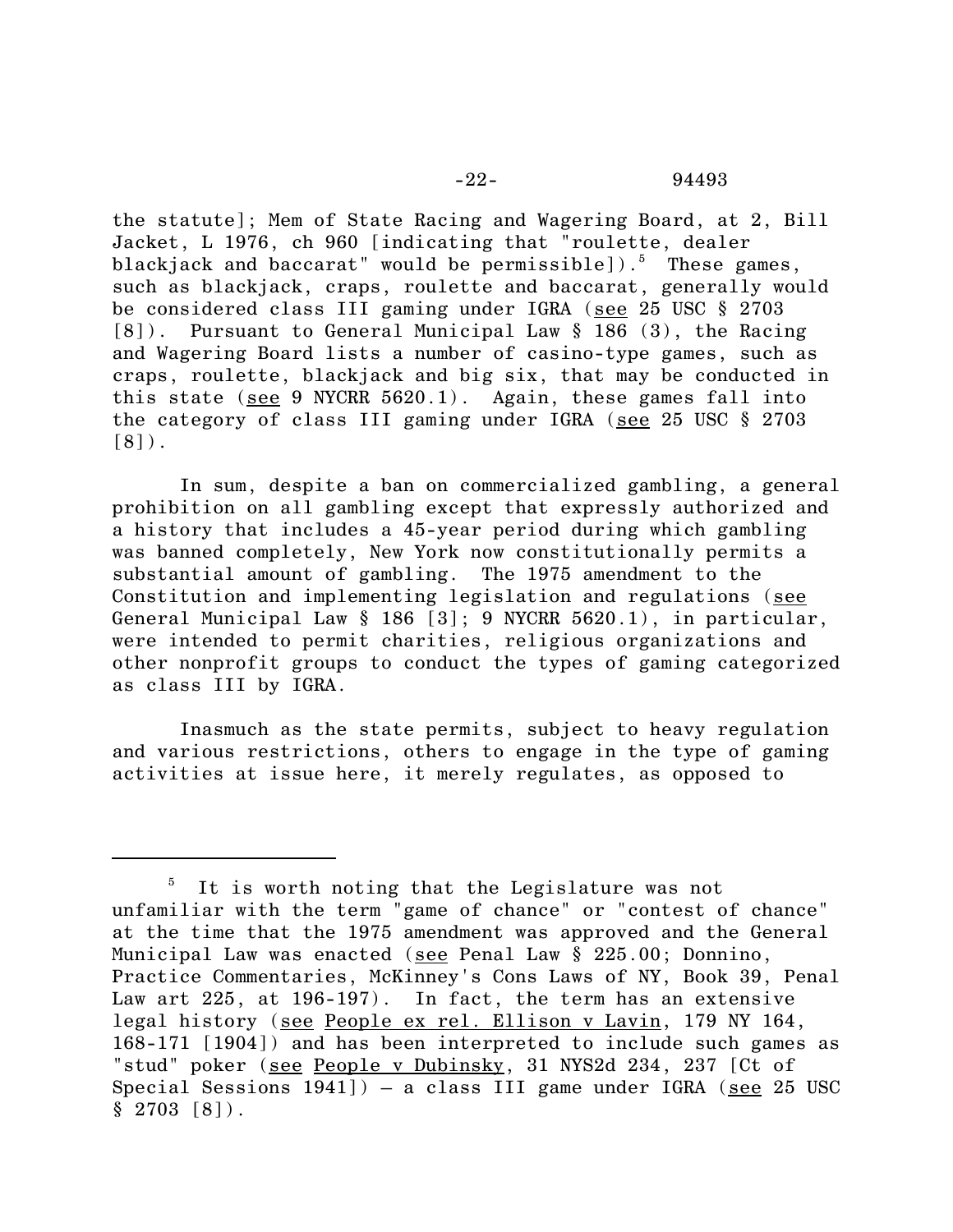-23- 94493

completely bars, those gaming activities. $6$  For purposes of IGRA, then, the state "permits such gaming for any purpose by any person, organization or entity" (25 USC § 2710 [d] [1] [B]). Accordingly, the class III gaming at issue is properly the subject of a tribal-state compact and part B of chapter 383 of the Laws of 2001 authorizing the Governor to enter into such compacts is consistent with both IGRA and NY Constitution, article I,  $\S$  9.<sup>7</sup>

 $6$  Because plaintiffs do not challenge the constitutionality of any of the specific games contemplated by the Seneca Nation compact and none of the parties provides any analysis of how each game is played in their briefs before us, we do not address whether any particular game listed, as opposed to class III gaming in general, is a "game of chance" within the meaning of NY Constitution, article I, § 9 or General Municipal Law article 9-A. Although we recognize that the determination of whether a state "permits such gaming" should be made on a game-by-game basis (see Saratoga County Chamber of Commerce v Pataki, 100 NY2d 801, 843 n 10 [2003], supra [Read, J., dissenting]), in the absence of any challenge or analysis by the parties, we assume that the particular class III games in the compact are constitutional for the purposes of this decision only and confine our ruling to the issue advanced before us – whether the ban in NY Constitution, article I, § 9 on "commercialized gambling" amounts to a prohibition of all class III gaming for purposes of IGRA.

7 Plaintiffs make much of our statement in Saratoga County Chamber of Commerce v Pataki (293 AD2d 20 [2002], affd 100 NY2d 801 [2003], cert denied \_\_\_ US \_\_\_, 124 S Ct 570 [2003]) that "the commercialized Las Vegas style gambling authorized by the compact is the antithesis of the highly restricted and 'rigidly regulated' forms of gambling permitted by the NY Constitution \* \* \* and New York's established public policy disfavoring gambling" (id. at 24, quoting NY Const, art I, § 9 [2]). In Saratoga, we addressed only the issue of whether the Governor had the authority to execute tribal-state compacts in the absence of legislative approval (id. at 21). Thus, the statement on which defendants rely was dictum and their reliance is misplaced. In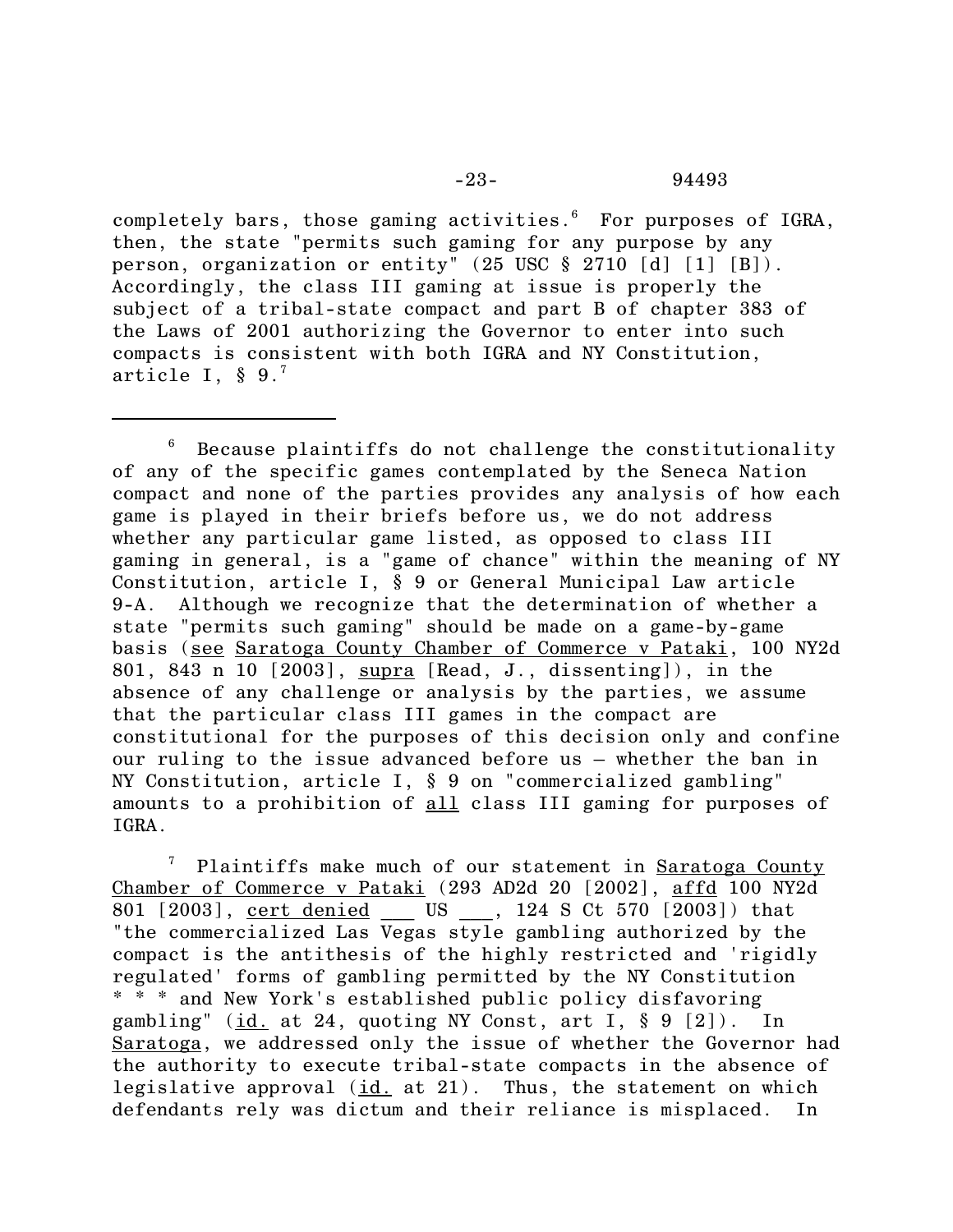We similarly conclude that part B is consistent with the requirement in NY Constitution, article I, § 9 that the Legislature "pass appropriate laws to \* \* \* ensure that such games are rigidly regulated to prevent commercialized gambling." Plaintiffs' argument that part B violates this requirement is premised on their incorrect belief that New York laws relating to gaming activities apply with the same force and effect on Indian lands as they do elsewhere within the state. As explained above, because Indian tribes retain attributes of sovereignty, state law applies on Indian lands only if Congress so provides or state law is not preempted (see California v Cabazon Band of Mission Indians, 480 US 202, 207, 215-216 [1987], supra). In the context of casino gaming on Indian lands, IGRA both determines the extent to which state law applies to gaming on Indian lands (see Seminole Tribe of Fla. v Florida, 517 US 44, 58 [1996], supra; see also Artichoke Joe's California Grand Casino v Norton, 353 F3d 712, 716 [2003], supra; Keweenaw Bay Indian Community v United States, 136 F3d 469, 472 [1998], cert denied 525 US 929 [1998]) and "preempt[s] the field in the governance of gaming activities on Indian lands" (S Rep No. 100-446, 100th Cong, 2d Sess, at 6).

States do not have the authority to regulate class III gaming on Indian lands other than through the compacting procedure outlined in IGRA. States are not required by IGRA to agree to compacts (see 25 USC  $\S$  2710 [d] [7] [B] [vi], [vii]), although they may choose to enter, via the compacting process, an otherwise preempted field if their actions are in compliance with the federal standards embodied in IGRA. Should a state refuse to participate in the negotiation process, the result would be only that the state would lose its ability to influence the terms on which gaming will occur, with such authority reverting to the Secretary of the Interior (see 25 USC § 2710 [d] [7] [B] [vii];

any event, we also noted in that case that the state's "restrictive statutes and constitutional provisions \* \* \*, although generally banning gambling and at all times evidencing a strong policy against commercialized gambling, may have unwittingly opened the door to Indian casino gaming through the subsequently enacted IGRA"  $(id.$  at  $25)$ .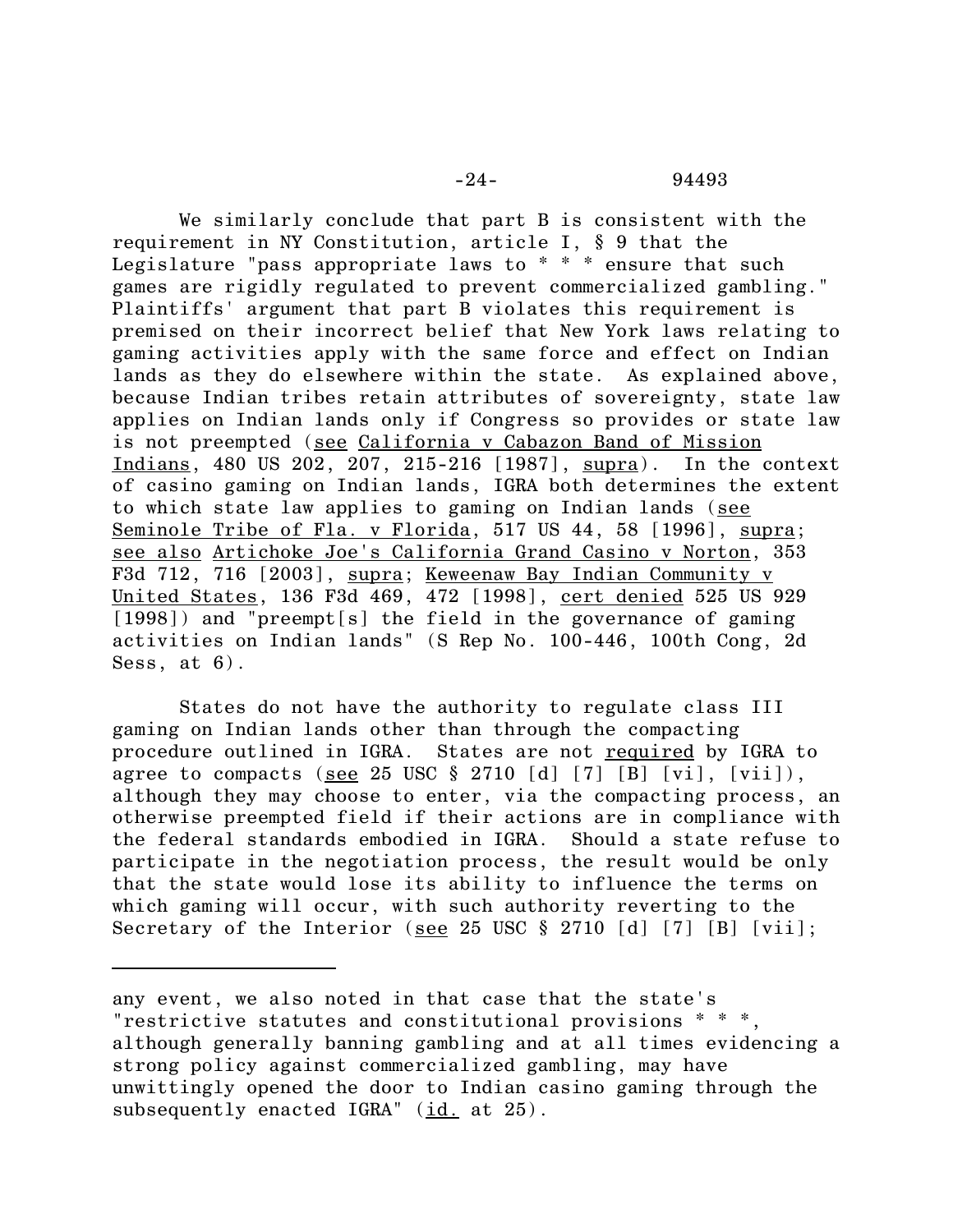25 CFR part 291). Thus, IGRA cannot be interpreted as a federal directive that requires states to assume a regulatory role in violation of the anti-commandeering principle contained in the 10th Amendment of the US Constitution (see Ponca Tribe of Oklahoma v State of Oklahoma, 37 F3d 1422, 1432-1435 [1994], revd on other grounds 517 US 1129 [1996]; Yavapai-Prescott Indian Tribe v State of Arizona, 796 F Supp 1292, 1297 [1992]; see generally Printz v United States, 521 US 898, 926 [1997]). Instead, the IGRA compacting process is best understood as providing states with the opportunity to establish "some measure of authority over gaming on Indian lands[,] a power withheld from them by the Constitution" (Seminole Tribe of Fla. v Florida, supra at  $58$ .

Stated differently, IGRA does not force New York to accept a particular compact. It simply affords the state the opportunity to assert authority over gaming on Indian lands, a power that the state otherwise lacks. Because part B of chapter 383 of the Laws of 2001 permits the Governor to enter into tribal-state compacts extending state regulatory authority to commercialized casino gambling on Indian lands – where such authority would not otherwise exist – we cannot say that the Legislature has violated the constitutional mandate to pass laws limiting commercialized gambling.<sup>8</sup> Rather, part B permits the Governor to assume a role in setting the terms and restrictions pursuant to which Indian gaming will occur, and thereby limit such gaming in a manner consistent with the state's interests.

<sup>8</sup> Plaintiffs observe that 25 USC §§ 232 and 233 grant New York criminal and civil jurisdiction over Indian lands and suggest that this authority extends to gaming activities on Indian lands. To the extent that 25 USC §§ 232 and 233 conflict with IGRA – i.e., insofar as those statutes provide that the state retains authority over gaming other than that agreed to in a tribal-state compact – we conclude that IGRA impliedly repealed those statutes (see generally State of Rhode Island v Narragansett Indian Tribe, 19 F3d 685, 703-705 [1994], cert denied 513 US 919 [1994], abrogated by statute as stated in Narragansett Indian Tribe v National Indian Gaming Commn., 158 F3d 1335, 1337-1338 [1998]).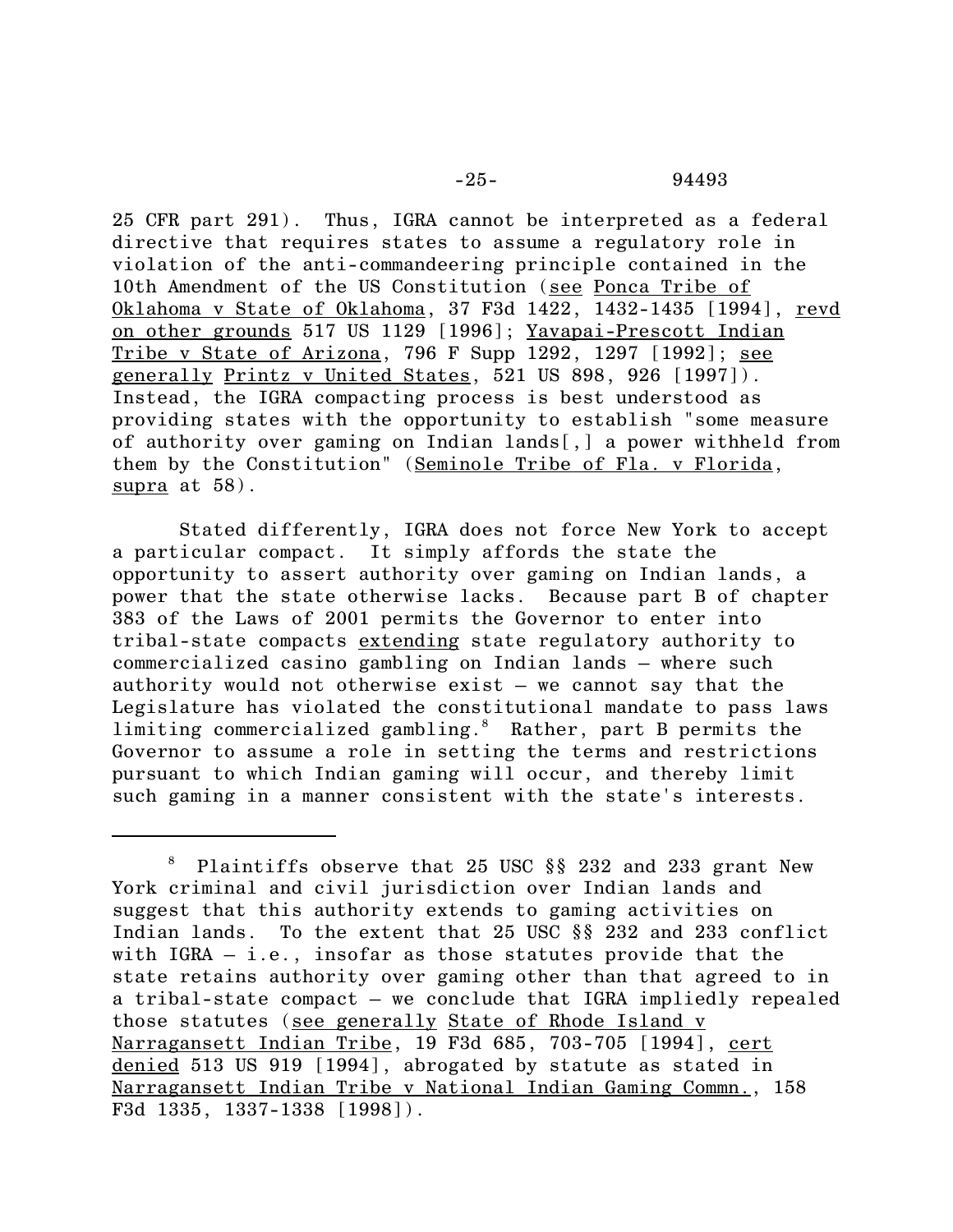-26- 94493

Plaintiffs' remaining arguments regarding part B of chapter 383 require little discussion. Plaintiffs contend that the Governor cannot, consistent with New York public policy as set forth in the NY Constitution, concur with the Secretary of the Interior that gaming on Indian lands other than an existing reservation would not be detrimental to surrounding communities. Plaintiffs' argument is unpersuasive. Before gaming may occur on lands held in trust by the federal government for the benefit of Indian tribes, the Governor's concurrence is required (see 25 USC § 2719 [b] [1] [A]). We note that the statute leaves the decision to the Governor whether, in his judgment, gaming on Indian lands would be detrimental – i.e., have adverse social and economic consequences – on the surrounding communities (see  $25$ USC § 2719 [b] [1] [A]). It does not require a determination that the gaming would fall within one of the constitutional exceptions to the state's general prohibition on gambling or that the gaming would be lawful if conducted on state land. Second, while New York does have a strong policy against commercialized gambling, "the New York public does not consider authorized gambling a violation of 'some prevalent conception of good morals, [or] some deep-rooted tradition of the common weal'" (Intercontinental Hotels Corp. of Puerto Rico v Golden, 15 NY2d 9, 15 [1964], supra [citation omitted]). Hence, the Governor's concurrence cannot be said to violate New York public policy.

Finally, we reject plaintiffs' argument that part B of chapter 383 represents an unlawful delegation of power to the Governor because it provides no legislative guidance with respect to future compacts in Ulster and Sullivan Counties. Part B adequately sets forth the parameters for compacts between New York and Indian tribes. It indicates the number of casinos permitted, the general location of those casinos, and a number of provisions that must be included in the compacts regarding, among other things, access of labor unions for purposes of soliciting employee support for representation, binding arbitration of labor disputes, assurances that the tribes have adequate civil recovery systems to protect the rights of visitors and guests, and assurances that the tribes will maintain sufficient liability insurance to compensate visitors and guests for injuries that might occur. We conclude that in part B, "'the basic policy decisions underlying the [executive action] have been made and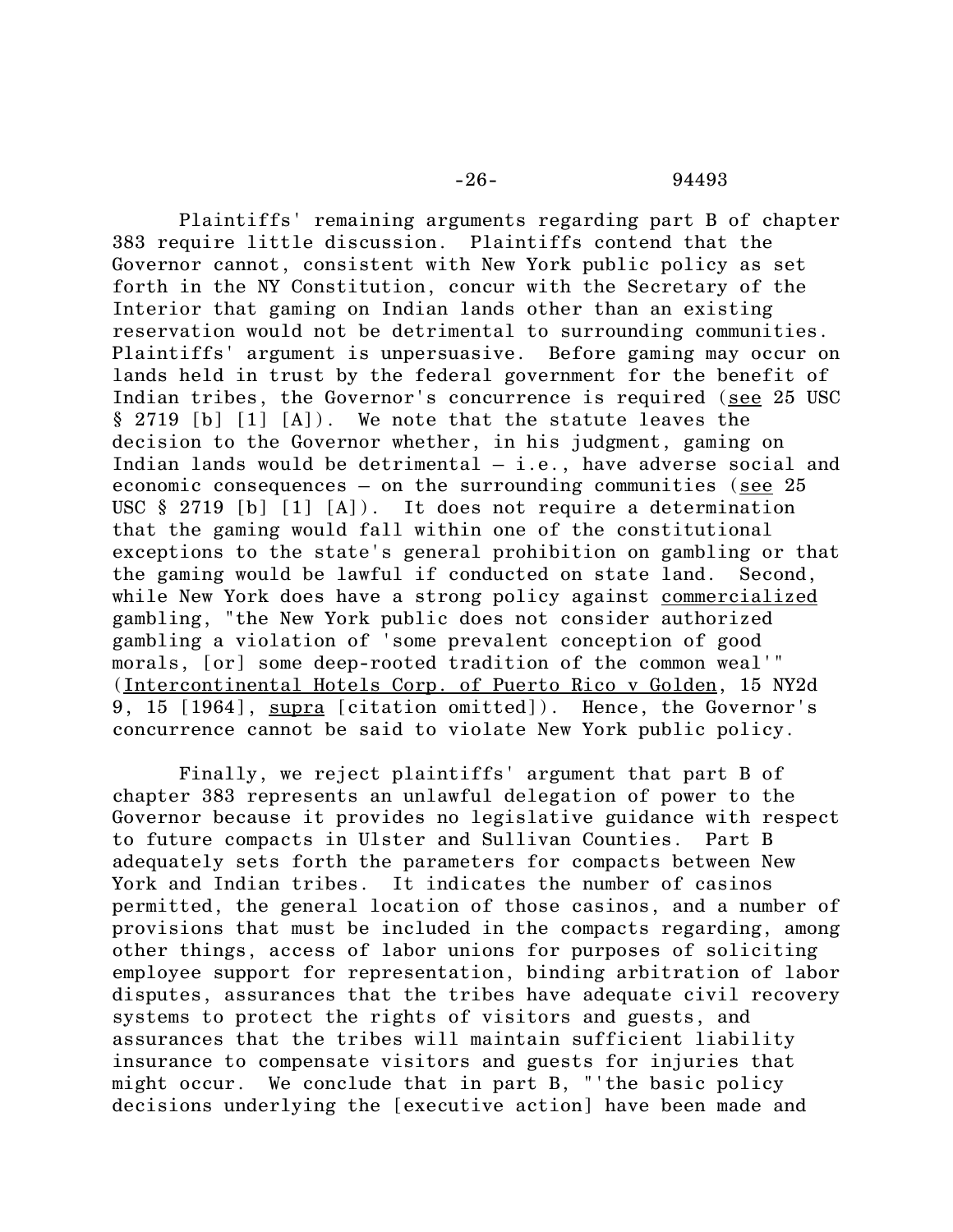articulated by the Legislature'" (Bourquin v Cuomo, 85 NY2d 781, 785 [1995] [citation omitted]). That part B leaves discretion to the Governor in negotiating compacts with Indian tribes merely permits compliance with the state's obligation to engage in goodfaith negotiations (see 25 USC § 2710 [d] [3] [A]) and does not render the provision an unlawful delegation of authority.

#### II. VLTs

Part C of chapter 383 of the Laws of 2001 authorizes the Division to license and operate VLTs at eight licensed parimutuel racetracks. Pursuant to the statute, five racetracks – Aqueduct, Monticello, Yonkers, Finger Lakes and Vernon Downs – are automatically eligible to apply for a license to install VLTs (see L 2001, ch 383, part C, § 1; Tax Law § 1617-a [a]). Upon approval from the governing body of the appropriate counties, certain harness racetracks – Saratoga Equine Sportscenter, Batavia and Buffalo – may also install VLTs (see L 2001, ch 383, part C, § 1; Tax Law § 1617-a [a]; Racing, Pari-Mutuel Wagering & Breeding Law art  $3)$ . $^{9}$  Three other racetracks - Belmont Park, Saratoga Thoroughbred Racetrack and the New York State Exposition in Onondaga County – are not eligible to install VLTs (see L 2001, ch 383, part C, § 1; Tax Law § 1617-a [a]). The statute directs that the payout for prizes is to be 90% of sales (see L 2001, ch 383, part C, § 2; Tax Law § 1612 [c] [3]). As originally enacted, part C provided that the balance of the total revenue was to be paid to education after deducting 15% for the Division's operating and administrative costs and a "vendor's fee" of between 12% and 25% to be paid to the racetrack (see L 2001, ch 383, part C, § 2). The statute required that each racetrack reinvest a percentage of its vendor fee to support higher purses and the appropriate breeding fund at the racetrack (see L 2001, ch 383, part C,  $\S 2$ ).<sup>10</sup>

<sup>9</sup> The parties indicate that each of the jurisdictions authorized to approve the operation of VLTs at local racetracks has now done so.

 $10$  As amended, the Tax Law caps the operational and administrative costs for the Division at 10% and sets the vendor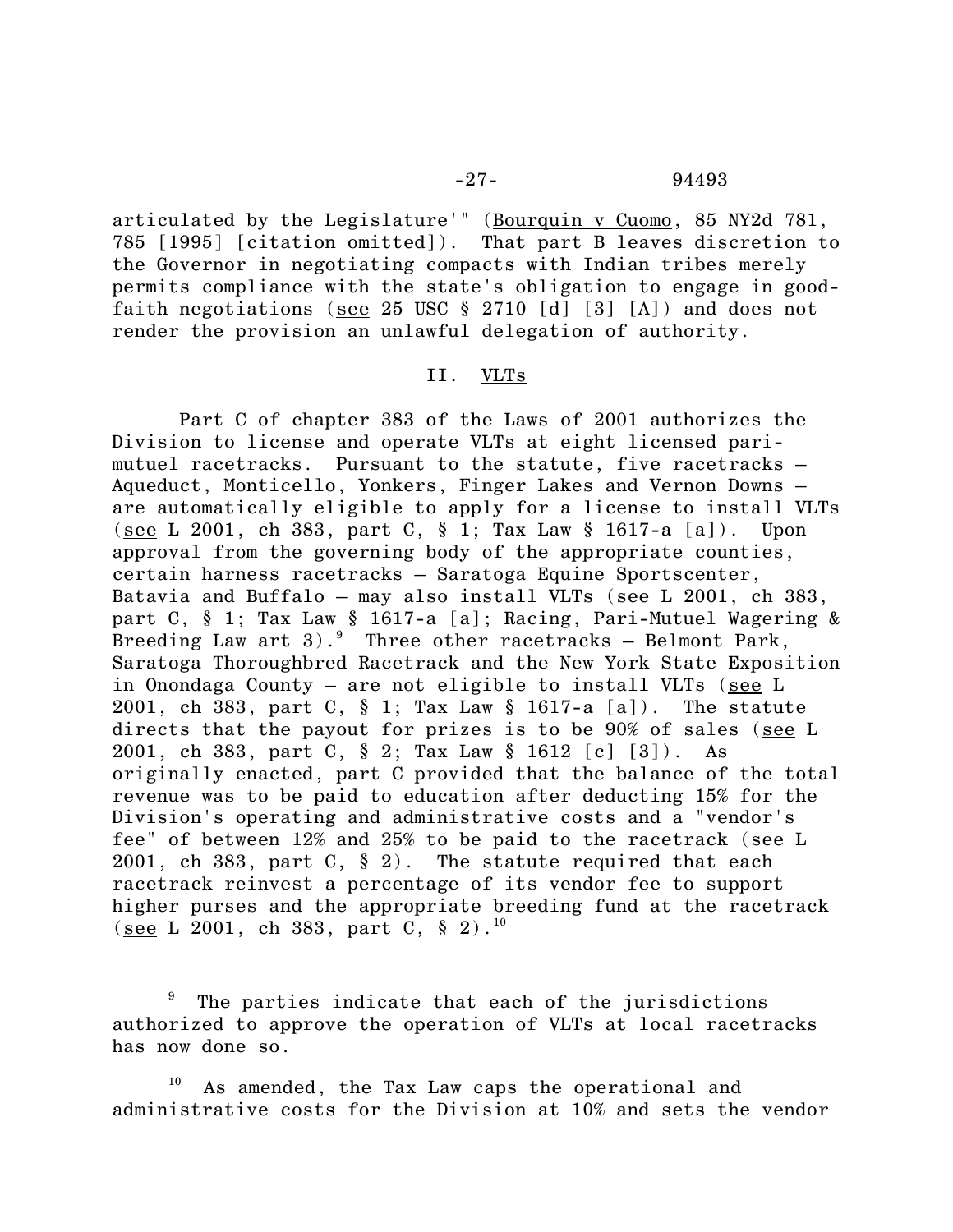-28- 94493

The operation of VLTs is described in Requests for Proposals (hereinafter RFPs) issued by the Division inviting potential vendors to submit proposals for the implementation and operation of a VLT system. The system is to be comprised of three components: (1) video display terminals that accept players' paper currency, credit or account cards, game identifier and price selections, and permit players to view the results of their purchased electronic instant lottery tickets; (2) site controllers that link a number of video display terminals to a central system, store and manage unpurchased electronic ticket series and are programmed to dispense electronic lottery tickets in the sequence received from and determined by the central system; and (3) a central system that randomly shuffles and stores electronic ticket series, distributes the tickets to site controllers, monitors all system activity, and performs accounting and security functions. The RFPs contemplate participation by multiple VLT players who will compete against each other by purchasing electronic instant lottery tickets from a finite depleting pool of tickets in a given series. Indeed, video display terminals must be linked electronically to allow players to compete against other players for a chance to purchase winning electronic lottery tickets. An electronic ticket series consists of a finite set of tickets from a particular instant game pool and, upon creation, is intermixed to ensure randomness. The ticket series is stored in the central system until divided into smaller quantities and sent to site controllers.

To play video lottery, a player inserts paper currency or another Division-approved representative of value into a video

fee at a flat rate of 29% (see Tax Law  $\S$  1612 [b]). The statute has also been amended to alter the reinvestment percentages for purses and breeding funds. Reinvestment was initially set at 35% in the first year and 45% in subsequent years for purses, and at no less than 5% for breeding funds (see L 2001, ch 383, part C, § 2). Reinvestment percentages for purses are now set at 25.9% for the first three years, 26.7% in the fourth and fifth years and 34.5% in subsequent years; for breeding funds, the rate is set at 4.3% in the first five years and 5.2% for subsequent years (see Tax Law  $\S$  1612 [c] [1]).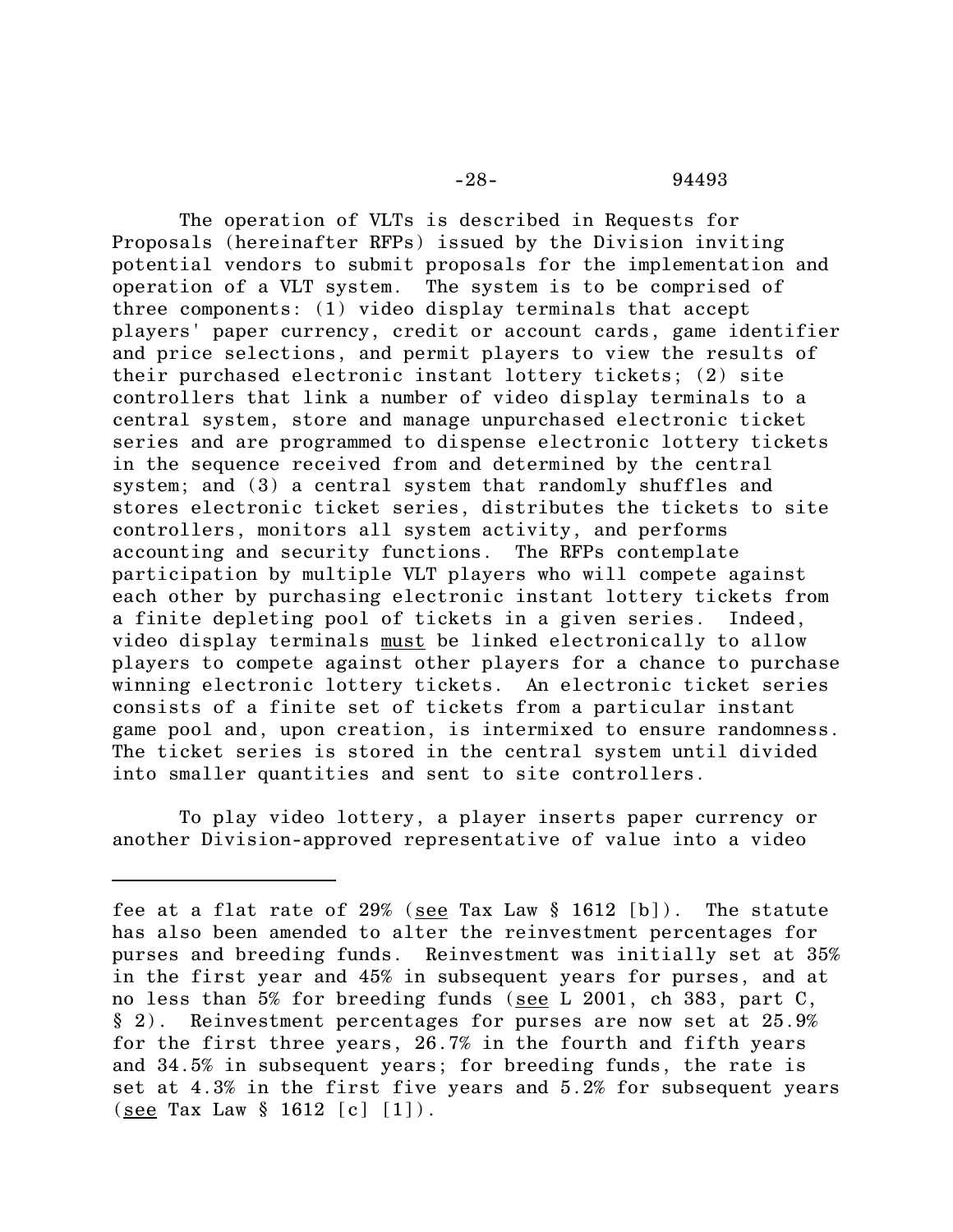display terminal to purchase one or more electronic instant lottery tickets. The player determines the particular game and amount to be wagered. The next situated electronic ticket is then dispensed from the site controller to the display terminal, which shows the outcome associated with that ticket. The player cannot affect the outcome associated with the ticket beyond selecting the type of game to be played; the tickets are predetermined to be either winners or losers before the time of purchase. Once a player has purchased a ticket, it is removed from the pool of available electronic tickets in a given series and cannot be selected or dispensed again. Upon completion of play, the player receives a redemption ticket that can be used for wagering at another display terminal or presented for verification and payment at a validation terminal.

VLTs thus may be understood as presenting electronic versions of the instant-ticket lottery games conducted by the Division. As with "scratch-off" tickets, an electronic instant lottery ticket is a winning or nonwinning ticket at the time of its creation and no skill on the part of the player is involved in the game. The distribution of electronic tickets, like scratch-off tickets, is random. In both paper and electronic instant lottery games, players compete against each other in the sense that once an instant ticket is removed from a series, the finite pool of tickets in that series shrinks for all players. The only other game permitted on VLTs is electronic keno, in which players compete against each other by choosing a series of numbers, colors or symbols from a finite pool in the hope that their selections will match those later randomly drawn by the central system.

Plaintiffs challenge part C of chapter 383 on two primary grounds. First, they argue that VLTs are slot machines and, thus, do not fit within the exception of state-run lotteries from the general ban on gambling in NY Constitution, article I, § 9. Second, plaintiffs assert that the directive in part C that racetracks reinvest a percentage of their vendor fees in purses and breeding funds violates the constitutional mandate that the net proceeds of state-operated lotteries "be applied exclusively to or in aid or support of education in this state as the [L]egislature may prescribe" (NY Const, art I, § 9 [1]). We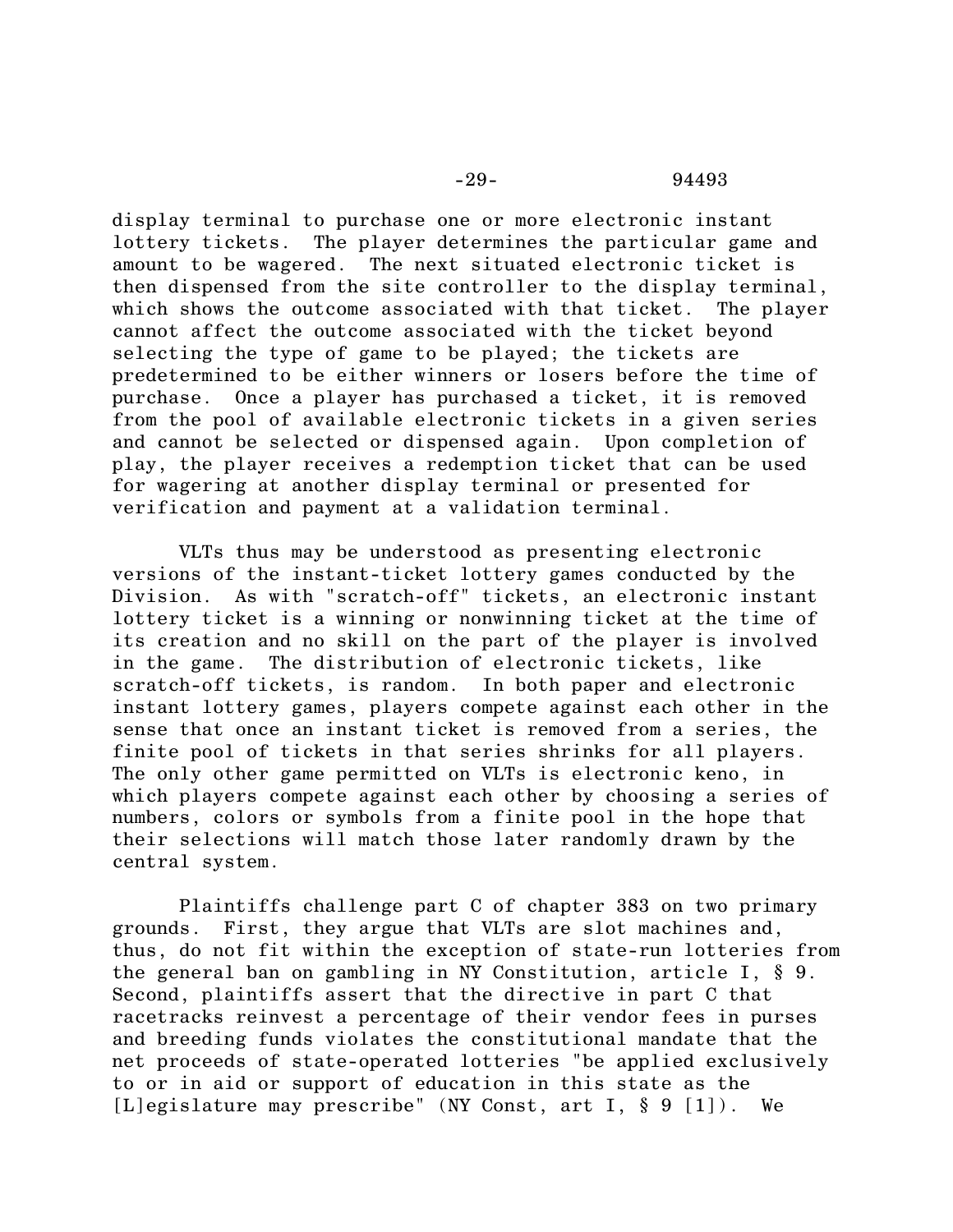address each of these arguments in turn.

### A. VLTs and Slot Machines

Plaintiffs contend that VLTs are, in reality, slot machines. They assert that slot machines cannot be "lotteries" within the meaning of that term in NY Constitution, article I, § 9 (1) and, thus, part C of chapter 383 of the Laws of 2001 is unconstitutional. Plaintiffs compare the description of the video display terminals used in video lottery gaming that is found in the Division's RFPs to the definition of "[s]lot machine" contained in Penal Law § 225.00 (8), which states in relevant part: "'Slot machine' means a gambling device which, as a result of the insertion of a coin or other object, operates, either completely automatically or with the aid of some physical act by the player, in such manner that, depending upon elements of chance, it may eject something of value."

Plaintiffs aver that the 1966 amendment to NY Constitution, article I, § 9 authorizing the state to conduct lotteries permits only traditional sweepstakes lotteries with periodic drawings. Specifically, they assert that the NY Constitution permits only those types of lotteries in which licensed vendors sell tickets for later drawings to occur with extremely limited frequency and at which winning numbers would be selected at some central headquarters. If the lottery ticket purchased by the consumer contained the winning number, that consumer would collect a pool of winnings that depended on the total number of tickets purchased. Plaintiffs contend that machines or gaming systems, such as VLTs, that permit games to be played with infinite frequency are slot machines and therefore cannot be considered to offer "lottery" games. Alternatively, plaintiffs contend that under the definition in General Municipal Law § 186 (3), as amended by part B, § 5 of chapter 383 of the Laws of 2001, video lottery cannot be a "lottery." We disagree.

In determining whether games offered on the VLTs implemented by the Division pursuant to part C constitute "lotteries," we are mindful of the rule that a legislative enactment may be found unconstitutional only upon a "demonstrat[ion of] the statute's invalidity 'beyond a reasonable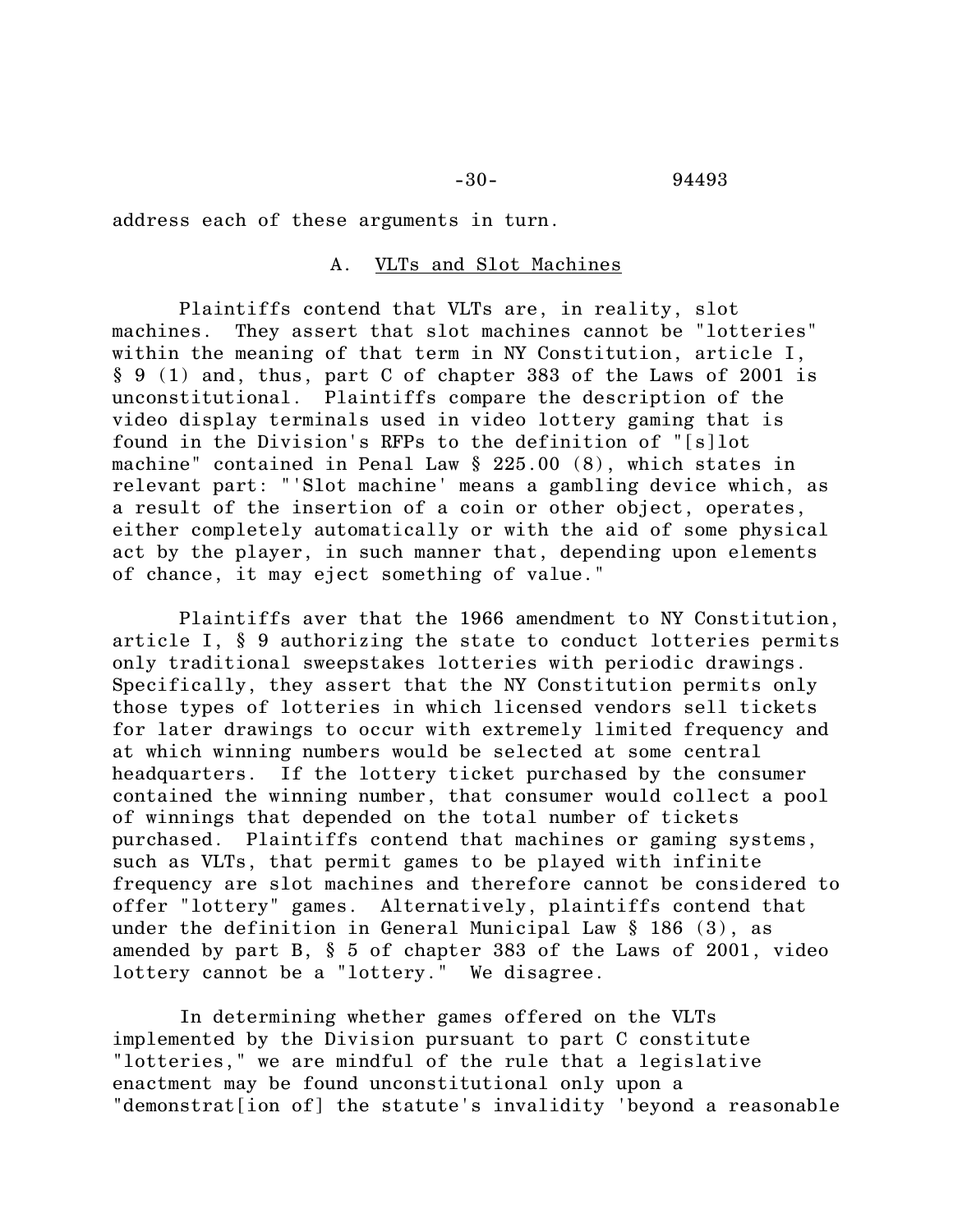-31- 94493

doubt'" (La Valle v Hayden, 98 NY2d 155, 161 [2002], quoting People v Tichenor, 89 NY2d 769, 773 [1997], cert denied 522 US 918 [1997]). Defendants note that the NY Constitution does not define the term "lotteries." They urge us to adopt a broad definition of that term, used by the courts primarily in interpreting the penal statutes, that a game is a lottery if it involves the three elements of consideration, chance and prize (see e.g. People v Hines, 284 NY 93, 101-103 [1940]; People v Miller, 271 NY 44, 47 [1936]; see also Trump v Perlee, 228 AD2d 367, 368 [1996] [defining lottery as containing those three elements in a taxpayers' action seeking to enjoin the defendants from operating the game known as "Quick Draw"]; Harris v Economic Opportunity Commn. of Nassau County, 171 AD2d 223, 227 [1991] [holding that, in an action by the winner of a raffle to recover a prize, a raffle had elements of consideration, chance and prize and was therefore an illegal lottery]). Inasmuch as play on VLTs indisputably involves those three elements, defendants argue that part C of chapter 383 is constitutional.

We agree with defendants that VLTs are simply a new method of presenting lottery games to the public and, therefore, the operation of VLTs by the state falls within the constitutional exception to the general ban on gambling. We conclude, however, that the 1966 amendment creating the exception that authorized a state-run lottery – pursuant to which part C was enacted – must be strictly construed to ensure that the exception does not swallow the rule (see generally Molina v Games Mgt. Servs., 58 NY2d 523, 529 [1983]; Matter of New York Racing Assn. v Hoblock, 270 AD2d 31, 33-34 [2000]; People v Kim, 154 Misc 2d 346, 351 [1992]; see also McKinney's Cons Laws of NY, Book 1, Statutes § 213, at 372).

The elements of consideration, chance and prize are present in all forms of gambling or games of chance (see generally Penal Law § 225.00 [2] [defining "gambling"]). Pursuant to the definition advanced by defendants,  $\frac{any}{any}$  game of chance - including such casino games as poker, blackjack, craps and roulette – could be a lottery if operated by the state. Such a broad interpretation would expand the constitutional exception permitting state-run lotteries to such an extent that it would swallow the general constitutional prohibition on gambling (see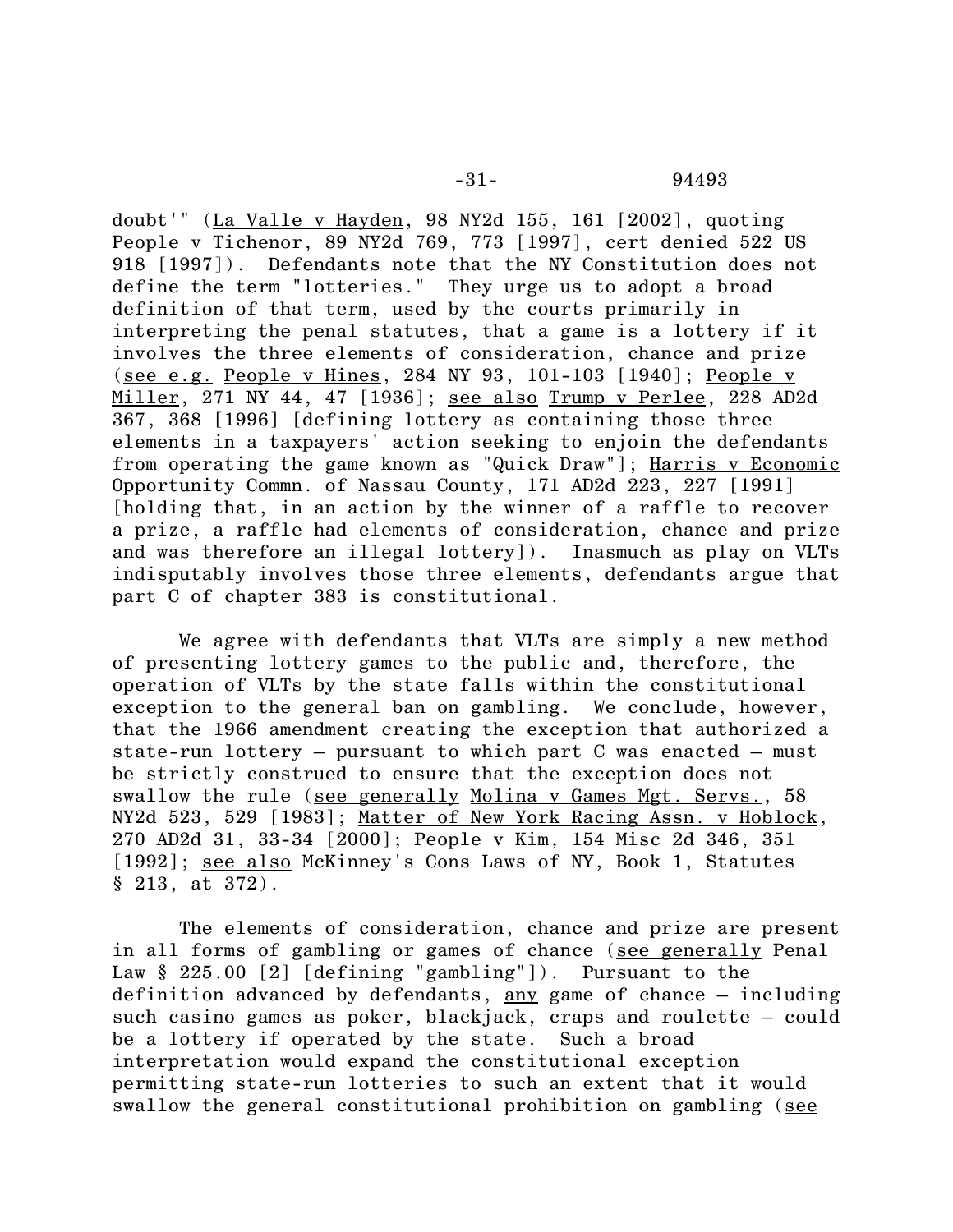1984 Ops Atty Gen No. 94, at 19-24; 1981 Ops Atty Gen No. 68, at 12). NY Constitution, article I, § 9 cannot support such a broad reading. Nevertheless, we conclude that even pursuant to a stricter reading of the term "lotteries," video lottery gaming passes muster.

The term "lotteries" must be interpreted with reference to the language of the constitutional exception itself and the legislative history of the amendment, as well as related statutory and constitutional provisions. In its general prohibition, NY Constitution, article I, § 9 refers to a lottery as one of several forms of gambling, stating that "except as hereinafter provided, no lottery or the sale of lottery tickets, pool-selling, bookmaking, or any other kind of gambling \* \* \* shall hereafter be authorized or allowed within this state" (NY Const, art I,  $\S 9 [1]$ ). "Lottery," as used in article I,  $\S 9$ , can thus be understood to mean a distinct, narrower form of the broad term "gambling," which is defined by the three elements of consideration, chance and prize (see Penal Law § 225.00 [2] [defining "gambling" as "stak(ing) or risk(ing) something of value upon the outcome of a contest of chance<sup>11</sup> or a future contingent event not under (one's) control or influence, upon an agreement or understanding that he (or she) will receive something of value in the event of a certain outcome"]; see also Johnson v Collins Entertainment Co., 333 SC 96, 101, 508 SE2d 575, 577-578 [1998] [concluding that where a state constitution distinguishes between lottery and gambling or other games of chance, lottery must be defined in a narrow sense]; Poppen v Walker, 520 NW2d 238, 244-245 [1994] [same]; Eisenrauch, Video Poker and the Lottery Clause: Where Common Law and Common Sense Collide, 49 SC L Rev 549, 567-572 [1998] [same]).

The lottery exception itself authorizes "lotteries operated by the state and the sale of lottery tickets in connection

 $11$  "Contest of chance" is defined as "any contest, game, gaming scheme or gaming device in which the outcome depends in a material degree upon an element of chance, notwithstanding that skill of the contestants may also be a factor therein" (Penal Law  $§ 225.00 [1]).$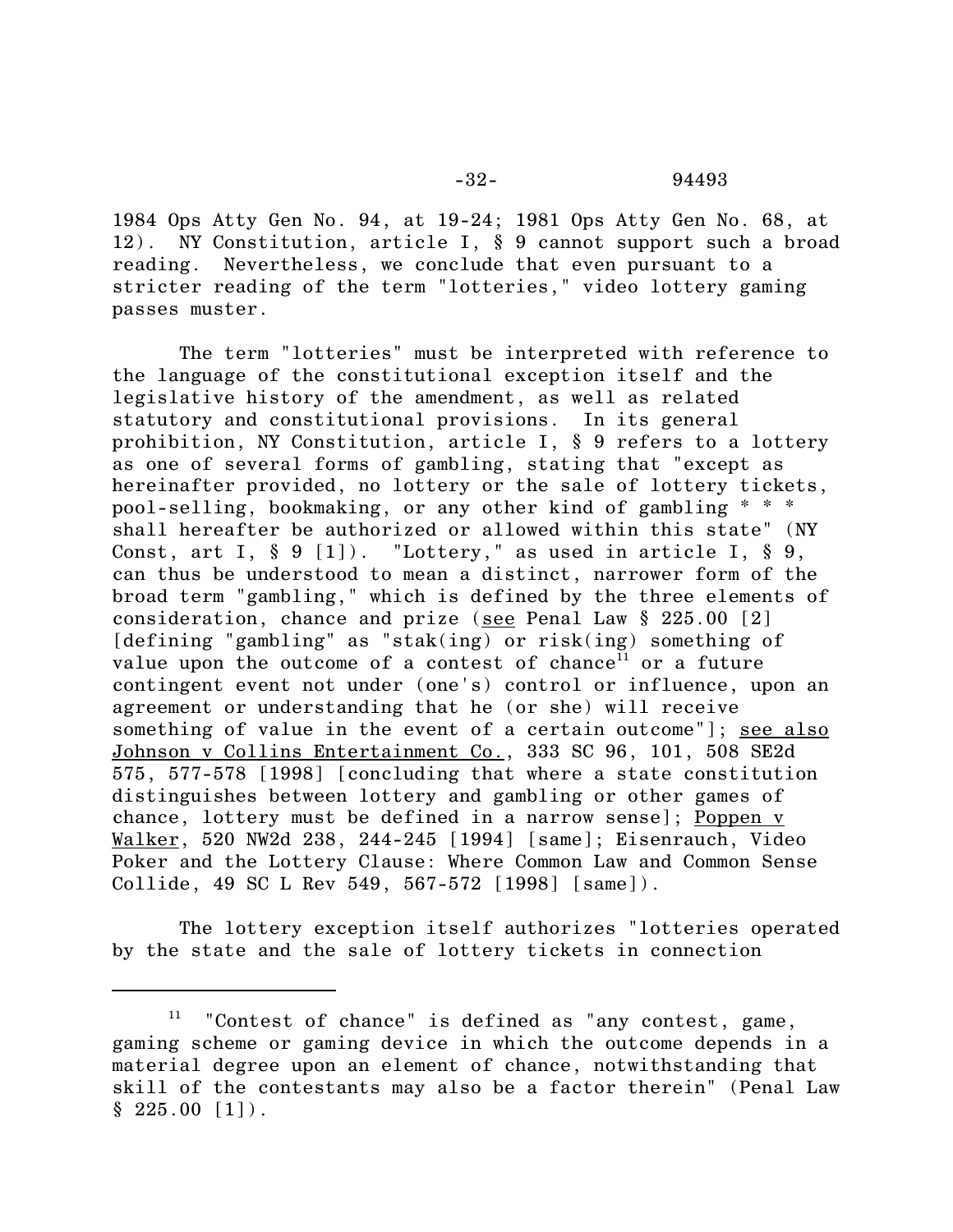therewith" (NY Const, art I,  $\S 9$  [1]). On its face, the constitutional exception contemplates that state-run lotteries involve the sale of tickets, i.e., lots or chances (see NY Const, art I,  $\S 9$  [1]; see also 1981 Ops Atty Gen No. 68, at 13). The Senate debates on the lottery amendment<sup>12</sup> also indicate that the Legislature conceived of the sale of tickets and multiple participation as integral elements of lotteries (see New York State Senate Debate, June 14, 1965, at 4808 ["[L]ottery is \* \* \* a prize, a consideration and multiple participation."]; see also New York State Senate Debate, June 14, 1965, at 4764-4765, 4796- 4800; New York State Senate Debate, Feb. 7, 1966, at 290, 298, 309, 311, 360-361). Indeed, one of the sponsors of the amendment, Senator Brownstein, predicted that millions of tickets would be sold (New York State Senate Debate, June 14, 1965, at 4769).

Moreover, while the debates reflect an intent to leave the amendment deliberately vague with respect to the mechanics of the lottery (see New York State Senate Debate, Feb. 7, 1966, at 319 ["[W]hen we passed the pari-mutuel betting amendment in 1939, \* \* \* it did not include the mechanics of how it was to be worked. What we are only involved with here is the question of whether or not we should allow the general practice of lottery."]; see also New York State Senate Debate, Feb. 7, 1966, at 331-332, 341-342, 351, 363; New York State Senate Debate, June 14, 1965, at 4796, 4807-4809), the amendment does expressly refer to the sale of tickets. This explicit reference to tickets emphasizes that, despite an intent to leave to the Legislature's discretion the details of the operation of the lottery, the use of randomly-drawn tickets to determine a winner or winners is a necessary component of any state-run lottery authorized pursuant to the NY Constitution. Similarly, the implementing legislation, enacted contemporaneously in 1967, refers to the sale of tickets and multiple players (see L 1967, ch 278, § 1 [creating Tax Law former § 1305 (a), (b)]). Hence, we conclude that in addition to

 $12$  The debate of the Assembly on the amendment evidently was not transcribed (see 1981 Ops Atty Gen No. 68, at 20-21).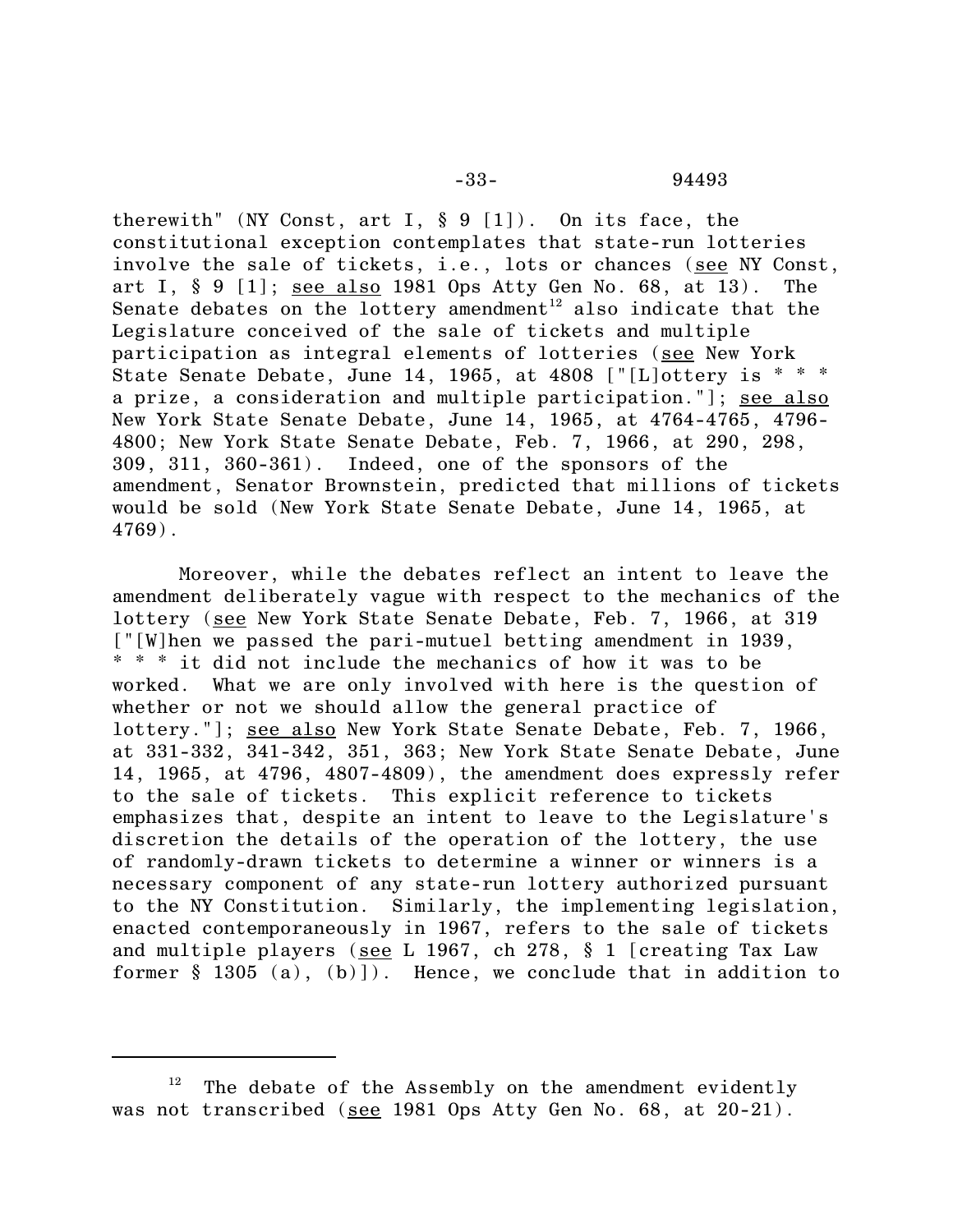the elements of consideration, chance<sup>13</sup> and prize traditionally employed by this state's case law in defining the term "lottery" for law enforcement purposes (see e.g. People v Hines, 284 NY 93, 101-103 [1940], supra; People v Miller, 271 NY 44, 47 [1936], supra), NY Constitution, article I, § 9 (1) sanctions only those state-run lotteries that involve tickets and multiple participation.

Support for our conclusion that a lottery is defined by the elements of consideration, chance, prize, tickets and multiple participation may also be found in the Penal Law. The requirement that a lottery involve multiple participation can be found in the definition of lottery contained in the 1965 Penal Law revision, enacted by the same Legislature that drafted and initially approved the lottery amendment. Although the scope of the constitutional amendment authorizing lotteries is not determined by the Penal Law, we note that the Legislature had before it the new definition of lottery contained in that statute when crafting the lottery exception and, thus, that definition informs our reading of the amendment. The relevant statutory language has not been altered since the 1965 revision. Specifically, Penal Law § 225.00 (10) defines "lottery" as:

> "an unlawful gambling scheme in which (a) the players pay or agree to pay something of value for chances, represented and differentiated by numbers or by combinations of numbers or by some other media, one or more of which chances are to be designated the winning ones; and (b) the winning chances are to be determined

The parties do not dispute that the games offered on VLTs involve pure chance, in the sense that electronic tickets are randomly drawn with no element of skill involved. Therefore, it is not necessary for us to decide whether a lottery may incorporate any element of skill (see generally People ex rel. Ellison v Lavin, 179 NY 164, 170-171 [1904]; Donnino, Practice Commentaries, McKinney's Cons Laws of NY, Book 39, Penal Law art 225, at 196).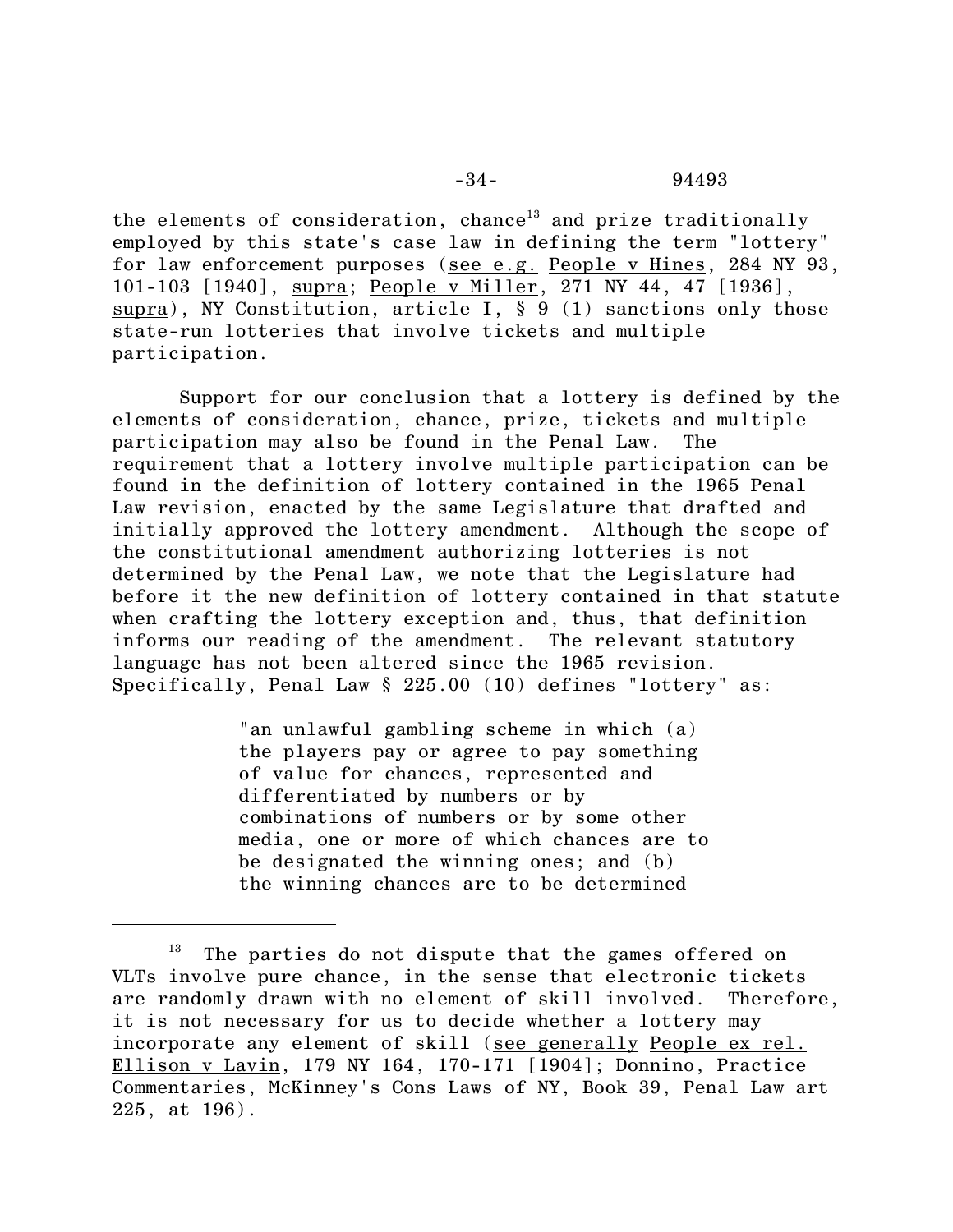by a drawing or by some other method based upon the element of chance; and (c) the holders of the winning chances are to receive something of value."

In referring to "players" participating in a "drawing" or some other random event, the statute contemplates multiple participation, as opposed to a single player competing against a single machine. The statute also refers to consideration in the form of "something of value" paid by players, determination of winners by a method based on chance, and a prize to be paid to the holders of the winning "chances," or lots (see Penal Law § 225.00 [10]; <u>see also</u> 1981 Ops Atty Gen No. 68, at 16-19).

Pursuant to the definition of lottery contemplated by NY Constitution, article I, § 9, the video lottery gaming offered on VLTs authorized by part C of chapter 383 of the Laws of 2001, as described in the Division's RFPs, is permissible. As explained above, to play video lottery on VLTs, players give consideration – paper currency or another lottery-approved representative of value inserted into a display terminal – and, after selecting the game identifier and price per ticket, receive an electronic ticket from a series in which winning tickets are selected in advance and randomly distributed among all tickets to be sold. To play electronic keno, players select numbers, colors or symbols in the hope of matching those randomly drawn by the central system from a larger finite pool of numbers, colors or symbols. The player's success is a matter of pure chance, dependent only on the random distribution of predetermined winning tickets by the central system to site controllers or randomly drawn keno numbers, colors or symbols. If the player wins, he or she receives a prize which may be redeemed by printing an electronically encoded instrument that can be presented for payment at a validation terminal or used for play at another display terminal. The element of multiple participation is present because players compete against each other by purchasing tickets from a finite depleting pool of electronic instant lottery tickets, with a set number of predetermined winning tickets, or in choosing a series of keno numbers, colors or symbols from a finite pool in the hope that they, as opposed to other players, will have matched those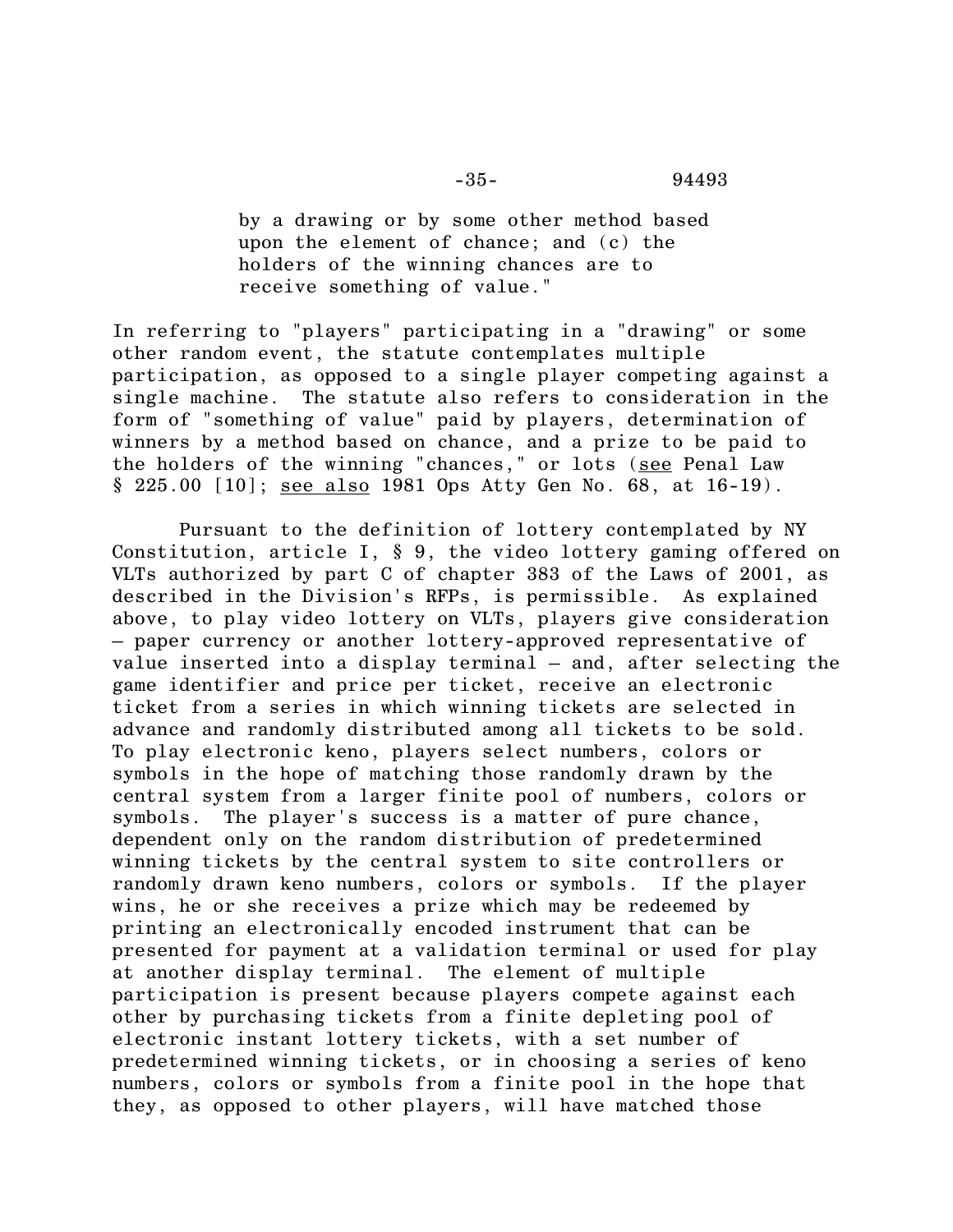-36- 94493

colors, numbers or symbols later drawn.

Further, play on VLTs involves tickets, albeit electronic tickets, which are transferred from the central system to site controllers and then to display terminals upon purchase, but which are not printed or reduced to paper. These electronic tickets are the functional equivalent of paper tickets – they are "evidence of one's entitlement to a prize over claims by competing ticket holders" (Johnson v Collins Entertainment Co., 333 SC 96, 104 n 10, 508 SE2d 575, 579 n 10 [1998], supra). Similarly, the player's recorded keno choices to be played in a later drawing are also the functional equivalent of a paper ticket. Indeed, keno is no different from current lottery games, such as "Quick Draw," which have been upheld as constitutional under NY Constitution, article I,  $\S 9$  (1) (see Trump v Perlee, 228 AD2d 367, 368 [1996], supra). To play Quick Draw, individuals select a subset of numbers, in the hope of matching numbers drawn by the Division.

In our view, the fact that the tickets used in VLT play are electronic, as opposed to paper, does not defeat a finding that VLTs are permissible within the meaning of NY Constitution, article I, § 9. In short, play on VLTs involves the elements of consideration, chance, prize, multiple participation and tickets and, thus, the operation of VLTs by the state falls within the constitutional exception to the general ban on gambling.

We reject plaintiffs' argument that VLTs are slot machines within the meaning of the Penal Law and, thus, the games offered on VLTs cannot be "lotteries." As noted above, the Penal Law defines a slot machine as "a gambling device which, as a result of the insertion of a coin or other object, operates, either completely automatically or with the aid of some physical act by the player, in such [a] manner that, depending upon elements of chance, it may eject something of value" (Penal Law § 225.00 [8] [emphasis added]). A "gambling device," however, is defined to exclude "lottery tickets \* \* \* and other items used in the playing phases of lottery" (Penal Law § 225.00 [7]). Because VLTs are devices used in the playing phases of a lottery, they cannot be considered slot machines as a matter of law, regardless of their outward resemblance to such machines (see People v Kim,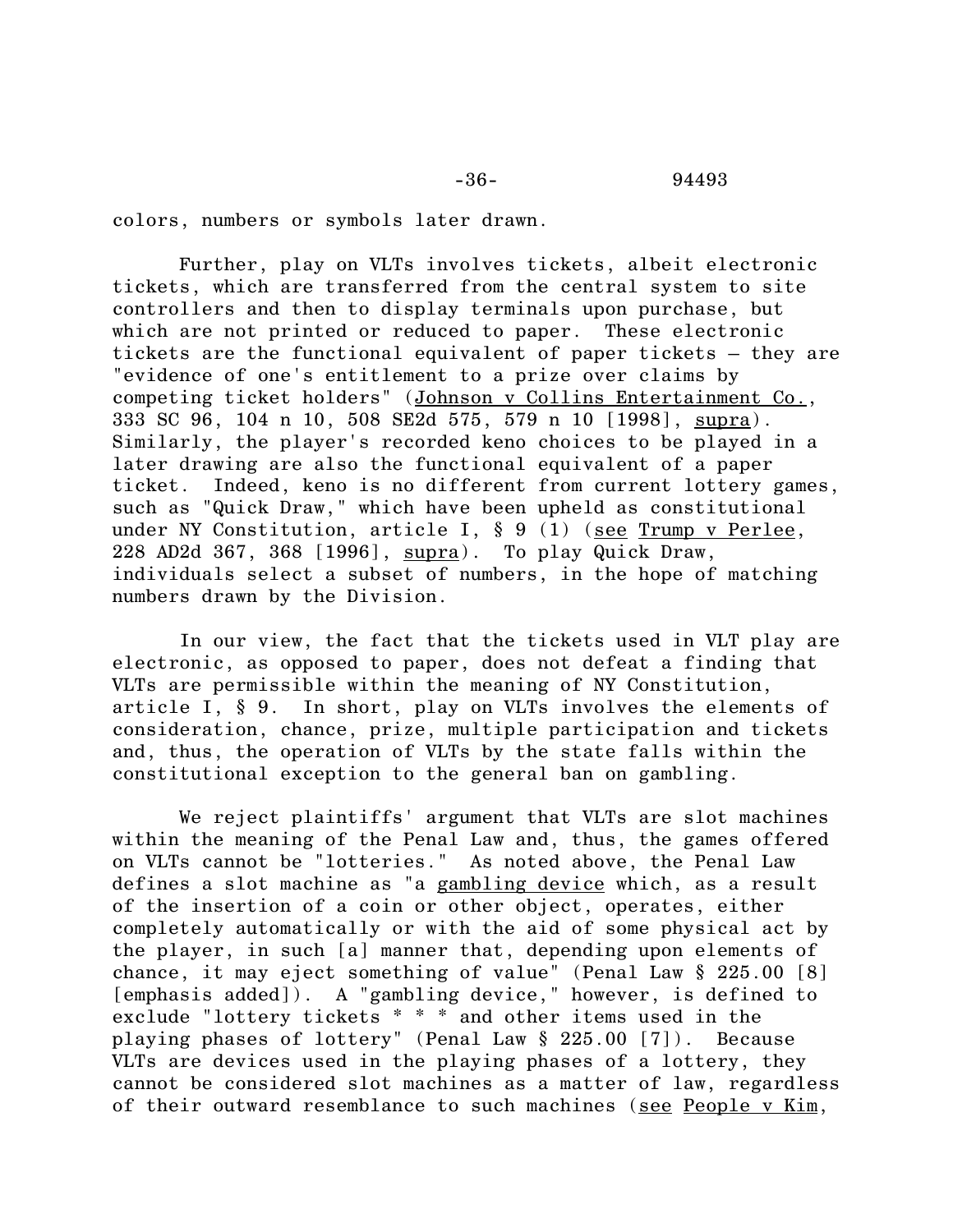154 Misc 2d 346, 353-354 [1992], supra [concluding that a lotto machine used for play in a lottery did not qualify as a gambling device]; cf. Matter of Black N. Assoc. v Kelly, 281 AD2d 974, 975-976 [2001] [vending machine that dispensed calling cards and sweepstakes game pieces and instantly displayed the results in a slot machine-like video display, in the absence of a finding that the game was a lottery, was a slot machine]).

Plaintiffs' reliance on General Municipal Law § 186 (3) for the proposition that VLTs are impermissible slot machines is misplaced. While General Municipal Law § 186 (3), as originally enacted, defined "games of chance" to exclude both "slot machines" and lotteries, the statute was amended pursuant to part B of chapter 383 to remove the exclusion of slot machines from the definition of "games of chance" (see L 2001, ch 383, part B, § 5). Inasmuch as slot machines now fall within the statutory definition of "games of chance" while lotteries do not, plaintiffs reason that the two games are mutually exclusive. Plaintiffs then argue that because VLTs resemble impermissible slot machines, they cannot be "lotteries." This mutual exclusivity, however, does not advance plaintiffs' argument that VLTs are impermissible slot machines. Again, a slot machine is a type of "gambling device" (Penal Law § 225.00 [8]) and gambling devices are defined to exclude "items used in the playing phases of lottery" (Penal Law § 225.00 [7]). Although display terminals outwardly resemble slot machines, VLT play involves the elements of a lottery – consideration, chance, prize, multiple participation and tickets – and, therefore, VLTs do not fulfill the legal definition of slot machine (see Penal Law § 225.00 [7],  $[8]$ .

Moreover, there is no merit to plaintiffs' argument that because video lottery gaming is not the precise type of lottery contemplated by the 1966 Legislature in drafting the constitutional amendment, it is impermissible. Although, as plaintiffs assert, the Senate debates on the amendment include references to sweepstakes lotteries with infrequent drawings (see e.g. New York State Senate Debate, June 14, 1965, at 4755, 4777, 4807; New York State Senate Debate, Feb. 7, 1966, at 315), the 1966 amendment authorizing lotteries neither refers to any particular kind of lottery nor places limits on the number of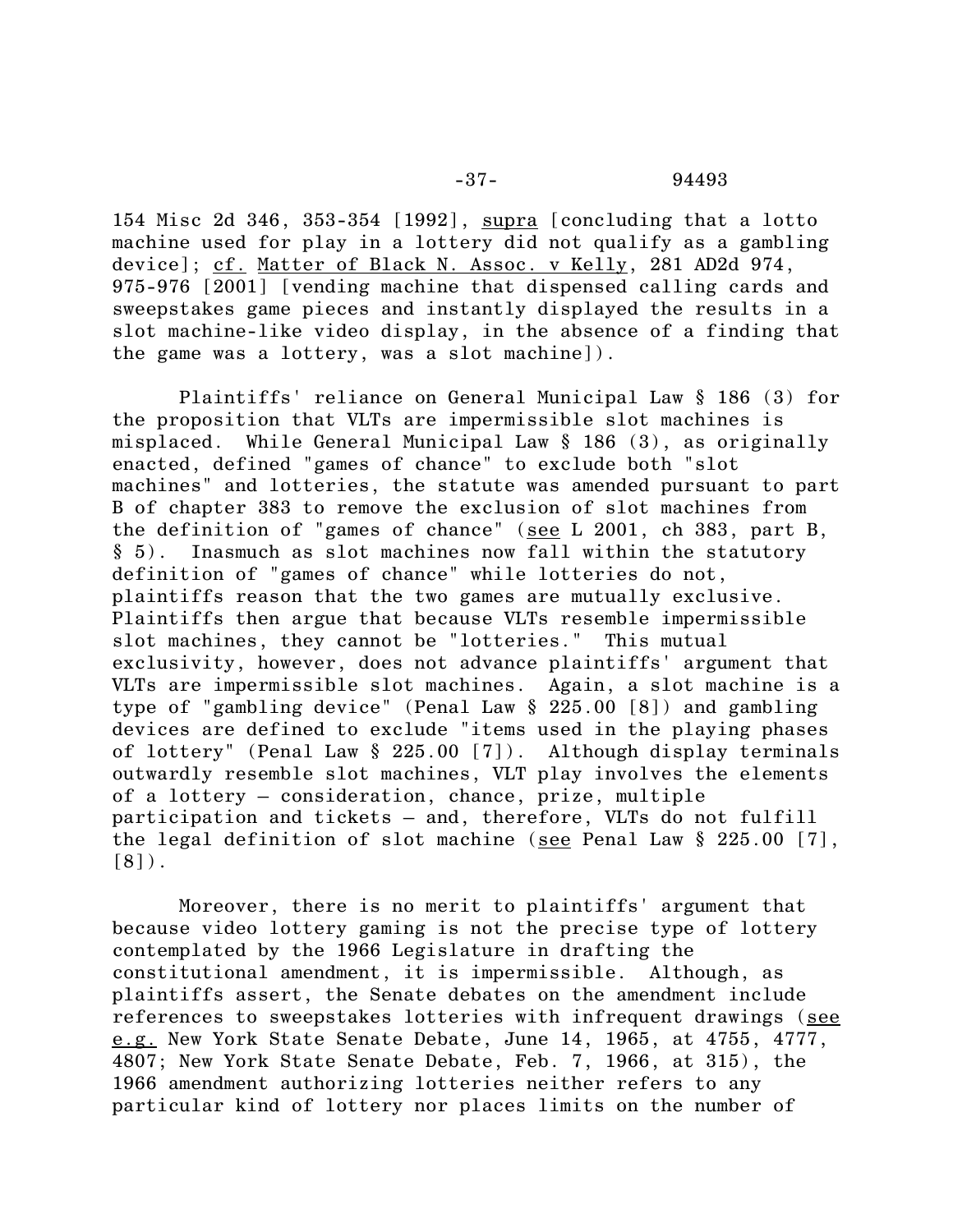drawings or methods of operating a lottery. Indeed, although certain senators opposed the amendment on the ground that the constitutional language was "indefinite," had no limit on the number of drawings to be held in a given year and did not specify the type of lottery authorized (see New York State Senate Debate, June 14, 1965, at 4796-4797, 4814; New York State Senate Debate, Feb. 7, 1966, at 315, 335-336, 341), the amendment, as passed, left these issues to the Legislature's discretion.

We conclude that the NY Constitution contains no bar to the modernization of the lottery or the introduction of new technological methods of delivering lottery tickets to the public. Nor is the state limited to the precise types of lotteries familiar to the public in 1966. Indeed, we note again that "Quick Draw," a nontraditional form of lottery, has been upheld as constitutional (see Trump v Perlee, 228 AD2d 367, 368 [1996], supra). Similarly here, the fact that video lottery was not contemplated at the time of the amendment does not render it unconstitutional.

Plaintiffs' reliance on 1981 and 1984 New York Attorney General opinions in arguing that the video lottery games offered on VLTs are not lotteries is similarly unwarranted. Those opinions were given in regard to games that are distinguishable. The 1981 opinion addressed proposed video games, such as computer poker and blackjack, that did not involve multiple participation or electronic tickets (see 1981 Ops Atty Gen No. 68). Instead, the games there involved a single player pitting his or her skill against a machine (see id. at 13-20). The 1984 opinion involved a proposal by the Division to permit betting on the outcome of professional sports events (see 1984 Ops Atty Gen No. 94). The Attorney General concluded that such betting is more in the nature of pool-selling and book making than a lottery and, thus, did not fall within the exception of state-run lotteries from the general ban on gambling (see  $id.$  at 3-4). While those opinions do indicate that the 1966 Senate Debates on the lottery amendment refer to traditional sweepstakes lotteries (see 1984 Ops Atty Gen No. 94, at 19-24; 1981 Ops Atty Gen No. 68, at 21), nothing in the opinions suggests that the constitutional authorization was limited to those types of lotteries. Further, although the opinions conclude that the lottery exception must be interpreted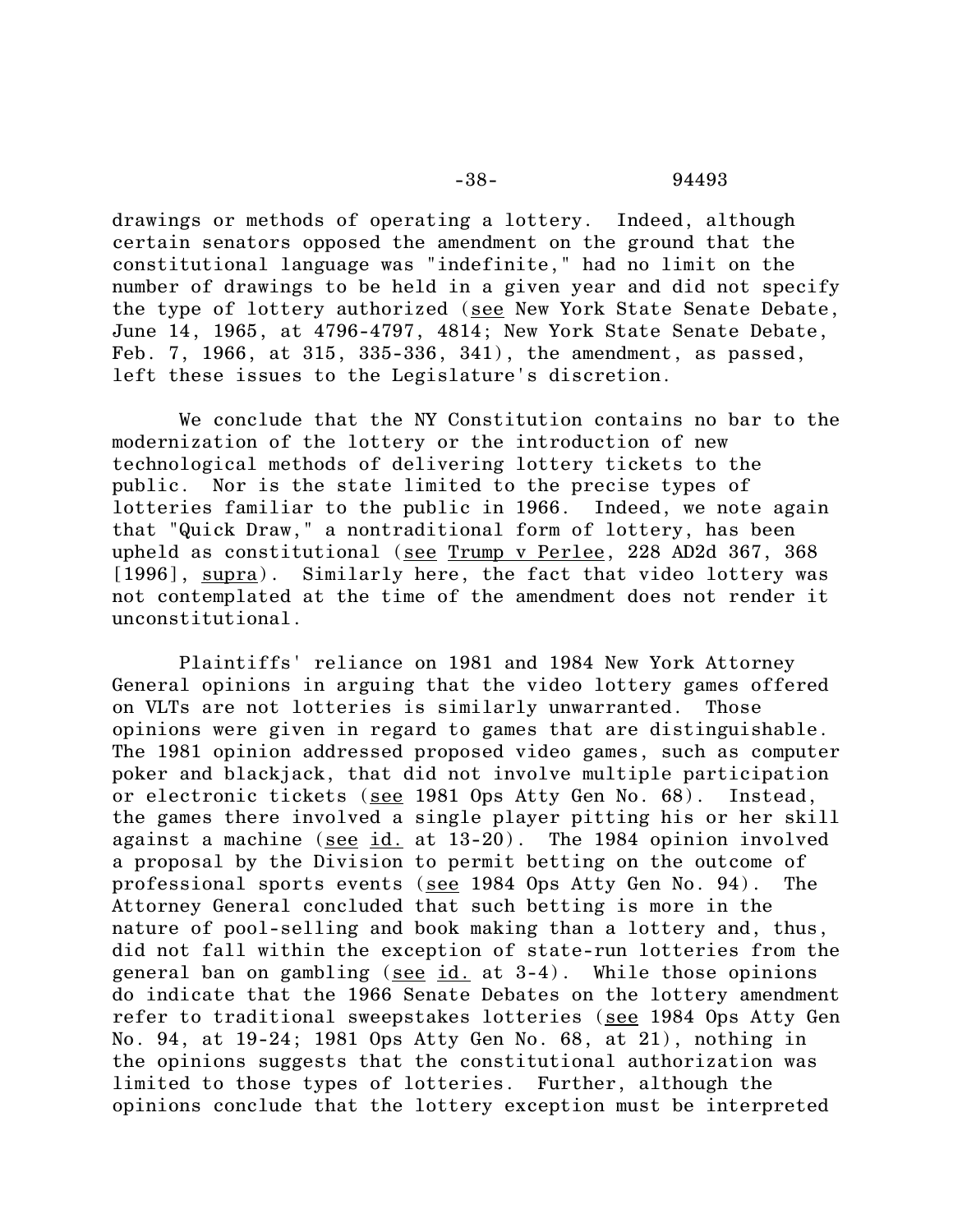narrowly and that lotteries must include the elements of consideration, chance, prize, tickets and multiple participation, there is no indication that electronic games meeting those criteria would be impermissible (see 1984 Opns Atty Gen No. 94, at 19-24; 1981 Ops Atty Gen No. 68, at  $3-20$ ).<sup>14</sup>

Finally, we reject plaintiffs' assertion that part C of chapter 383 violates plaintiff Lee Karr's rights to equal protection because it does not give his local legislative body the opportunity to disapprove the siting of VLTs at the Monticello racetrack, despite requiring the approval of the relevant local legislatures to permit VLTs to be operated at the Saratoga Equine Sportscenter, Batavia and Buffalo harness racetracks. Plaintiffs assert that part C infringes upon Karr's right to vote. Even assuming that part C, in drawing a geographic distinction among different racetracks, somehow implicates an individual citizen's right to vote, "a [s]tate is not prohibited from recognizing the distinctive interests of the residents of its political subdivisions" even in reference to voter classification (City of New York v State of New York, 76 NY2d 479, 486 [1990]; see Town of Lockport v Citizens for Community Action at the Local Level, 430 US 259, 269-273 [1977]). Here, the difference in classification could have been justified by a legislative conclusion that while the racetracks that needed no further approval had poor attendance records and would benefit the most from the installation of VLTs, the need for assistance at other tracks was not as critical even though those tracks

 $14$  Similarly, the cases from other states relied upon by plaintiffs involve gaming that is distinguishable from VLTs, such as video poker and other games that did not involve multipleparticipant drawings or tickets (see Johnson v Collins Entertainment Co., 333 SC 96, 104, 508 SE2d 575, 579 [1998], supra; Crochet v Priest, 326 Ark 338, 345-347, 931 SW2d 128, 132- 133 [1996]; Poppen v Walker, 520 NW2d 238, 247-248 [1994], supra) or do not address the merits of the issue (see State of West Virginia ex rel. Mountaineer Park v Polan, 190 W Va 276, 283-285, 438 SE2d 308, 315-317 [1993]; cf. People ex rel. City of Charleston v West Virginia <u>Econ. Dev. Auth.</u>, 214 W Va 277,  $\,$ 588 SE2d 655, 665-670 [2003]).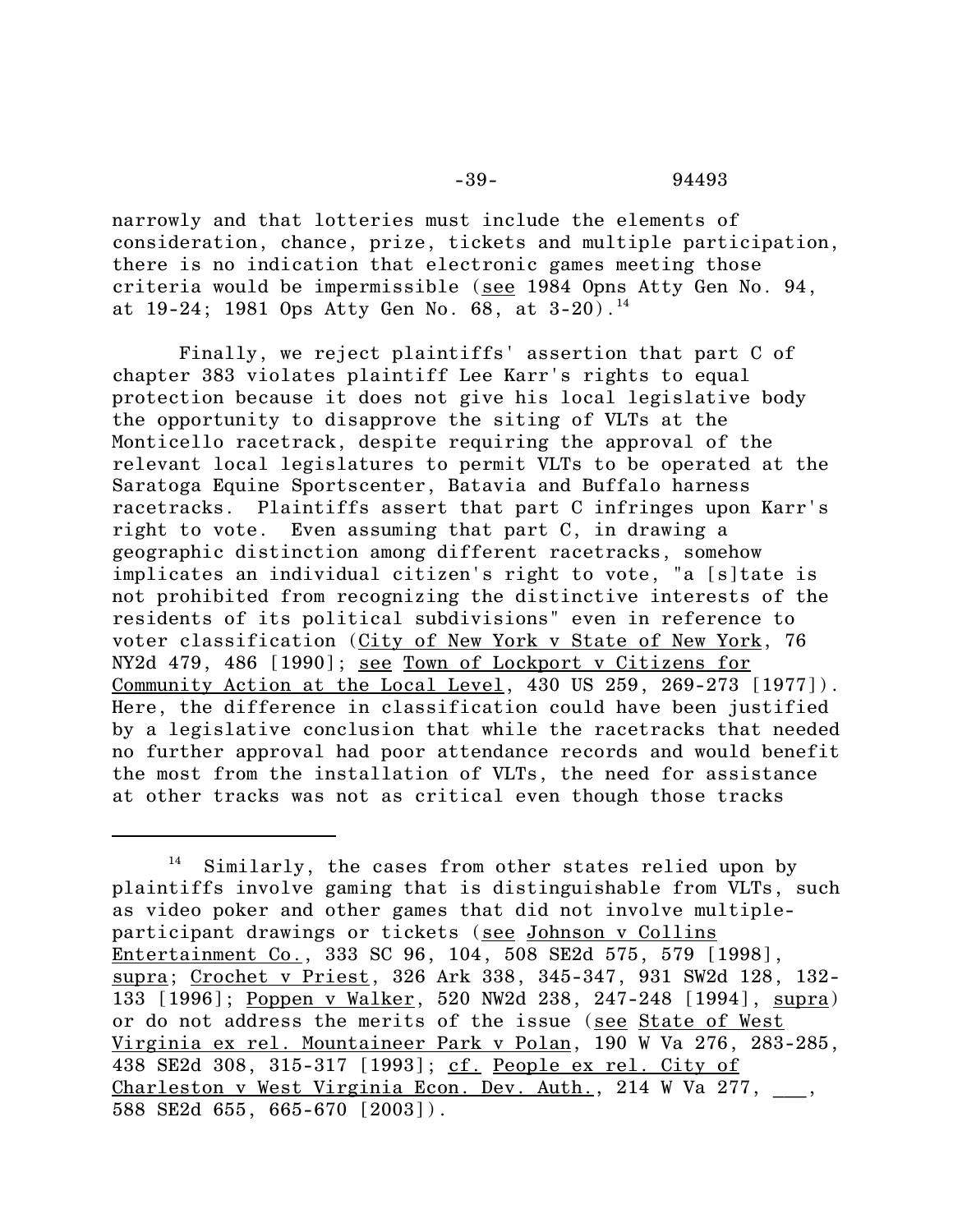could benefit from the additional business that VLTs would bring (see generally Matter of Roosevelt Raceway v County of Nassau, 18 NY2d 30, 40-41 [1966], appeal dismissed 385 US 453 [1967]). This justification forecloses plaintiffs' equal protection challenge.

## B. Application of Lottery Revenues to Education

Plaintiffs argue that part C of chapter 383 of the Laws of 2001, in requiring vendors to dedicate a portion of their fees to breeding funds and for the purpose of enhancing purses at the racetracks where VLTs are located (see L 2001, ch 383, part C, § 2; Tax Law § 1612 [c] [1]), violates the constitutional mandate that "the net proceeds" of state-run lotteries "be applied exclusively to or in aid or support of education in this state" (NY Const, art I, § 9 [1]). Plaintiffs concede that a vendor fee is a legitimate cost of operating a lottery and may be deducted from net lottery proceeds consistent with NY Constitution, article I, § 9. Nevertheless, they challenge the vendor fee here on the ground that it is not based solely on the cost of housing VLTs because a portion of that fee is set aside for reinvestment in enhanced purses and breeding funds. $15$ 

Defendants contend that the reinvestment requirement cannot be considered a deduction from the "net proceeds" within the meaning of NY Constitution, article I, § 9 because the reinvestment comes from the vendor fee and the ultimate disposition of that fee is not subject to the constitutional limitation that net proceeds be applied to support education. We

 $15$  Breeding funds are public benefit corporations that are statutorily required to distribute assets to a variety of entities, including 4-H societies, New York State exposition breeding farms, and county and town agricultural societies (see Racing, Pari-Mutuel Wagering and Breeding Law § 332). The vendor fee originally was set by the Division at 25% of the total sales remaining after payout of prizes (see L 2001, ch 383, part C, § 2 [permitting the Division to establish a vendor's fee of 12%-25% of the revenue remaining after payout for prizes]). The statute has been amended to set the vendor fee at 29% (see Tax Law § 1612  $[b]$ .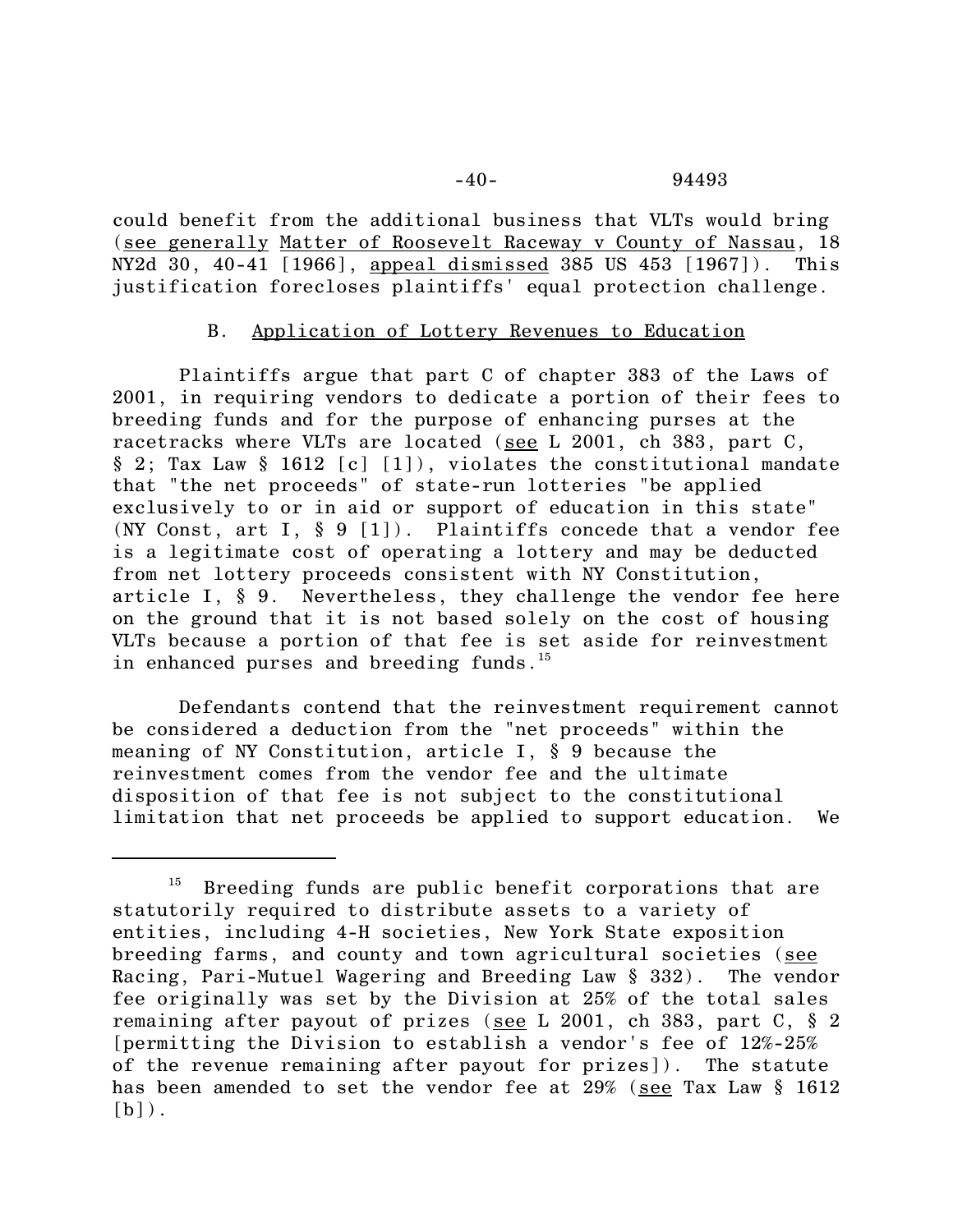disagree and hold instead that the Legislature lacks the discretion to direct that lottery revenues may be used for noneducational purposes.

As defendants observe, the NY Constitution does not define "net proceeds," but the term is generally defined by the courts as gross proceeds less any expenses or costs that may be properly deducted (see Matter of Boerner, 58 Misc 2d 144, 147 [1968]; Matter of Estate of von Seidlitz, 6 Misc 2d 583, 584 [1957]; see also Black's Law Dictionary 1222 [7th ed 1999] [defining "net proceeds" as "[t]he amount received in a transaction minus the costs of the transaction (such as expenses and commissions)"]). While we agree with the parties that vendor fees generally constitute a necessary administrative cost of housing and installing VLTs, those fees may not be artificially inflated to include expenses that are not necessary administrative costs. We are unpersuaded that reinvestment in breeding funds and enhanced purses is a necessary expense of the vendors housing VLTs, unlike such costs as space, staffing and security needs. In our view, by providing that 40%-50% of the vendor fee is to be reinvested in breeding funds and enhanced purses, the Legislature has signaled that the vendors themselves do not require that portion of the fee as compensation. Simply put, reinvestment in breeding funds and enhanced purses is not a reasonable, necessary expense or cost of maintaining VLTs and, thus, funds dedicated for that purpose cannot be deducted from the net proceeds of the lottery without violating the requirement in NY Constitution, article I, § 9 (1) that lottery revenues be used to support education.

Fundamentally, defendants err in asserting that this allocation of revenue is a permissive legislative judgment. To be sure, the NY Constitution provides that "the net proceeds of [state-run lotteries] shall be applied exclusively to or in aid or support of education in this state as the [L]egislature may prescribe" (NY Const, art I, § 9 [1] [emphasis added]). The phrase "as the [L]egislature may prescribe" does give the Legislature discretion in the allocation of the "net proceeds" of lottery revenues. This discretion, however, is subject to the limitation that net proceeds must go "exclusively to or in aid or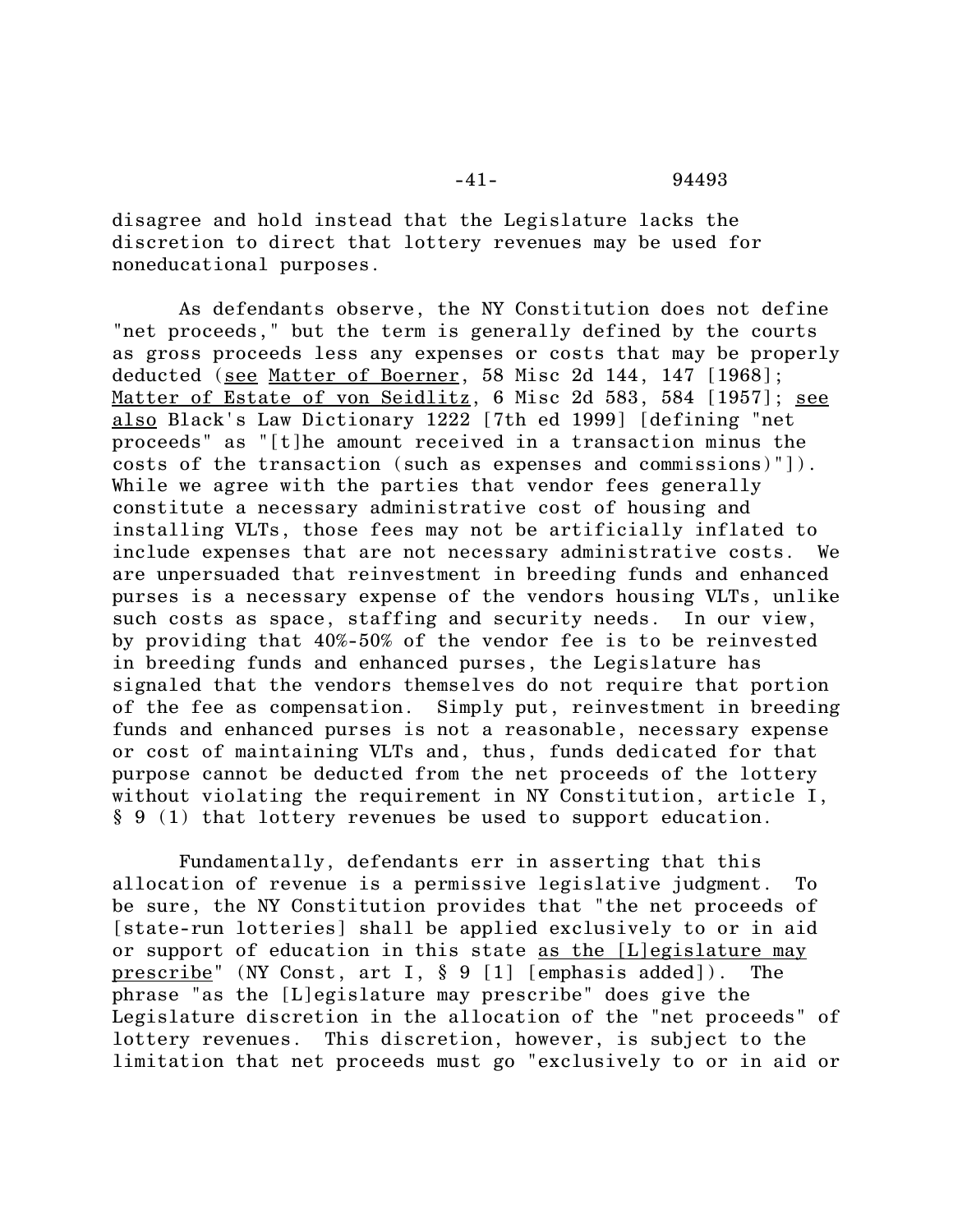support of education" (NY Const, art I,  $\S$  9 [1]).<sup>16</sup> Here, defendants make no argument that the reinvestment in breeding funds and enhanced purses somehow aids or supports education, except to the extent that such reinvestment may draw more people to racetracks who might, in turn, use VLTs and generate more lottery revenues. Such a tenuous, incidental connection between the reinvestment requirement and education simply does not satisfy the constitutional requirement that net proceeds be devoted to educational purposes.

Indeed, the Senate and Assembly debates on part C of chapter 383 indicate that the purpose of the reinvestment requirement was not to benefit education, but to contribute to the enhancement of horse racing, specifically, and agriculture, generally (see New York State Senate Debate, Oct. 24, 2001, at 11599; New York State Assembly Debate, Oct. 25, 2001, at 22-23). Contrary to defendants' argument, the racing industry is not merely an indirect beneficiary of part C of chapter 383; instead, the racing industry is a direct recipient of lottery revenues via the reinvestment requirement. In our view, a holding that the Legislature has the discretion to divert a portion of lottery revenues to noneducational purposes, regardless of the laudable nature of those purposes, would defeat the requirement that the amendment authorizing state-run lotteries be construed narrowly, as an exception to the general ban on gambling (see generally Molina v Games Mgt. Servs., 58 NY2d 523, 529 [1983], supra; Matter of New York Racing Assn. v Hoblock, 270 AD2d 31, 33-34 [2000], supra; People v Kim, 154 Misc 2d 346, 351 [1992], supra), as well as the spirit of the amendment, which requires that lottery revenues be earmarked for the support of education (see New York State Senate Debate, June 14, 1965, at 4764, 4787-4788; New York State Senate Debate, Feb. 7, 1966, at 251, 290, 300- 301).

The cases relied upon by defendants in arguing that the

 $16$  In this regard, Tax Law § 1612 (b) provides that lottery revenues are to be paid into the state treasury to the credit of the state lottery fund created by State Finance Law § 92-c, which then earmarks the funds for educational purposes.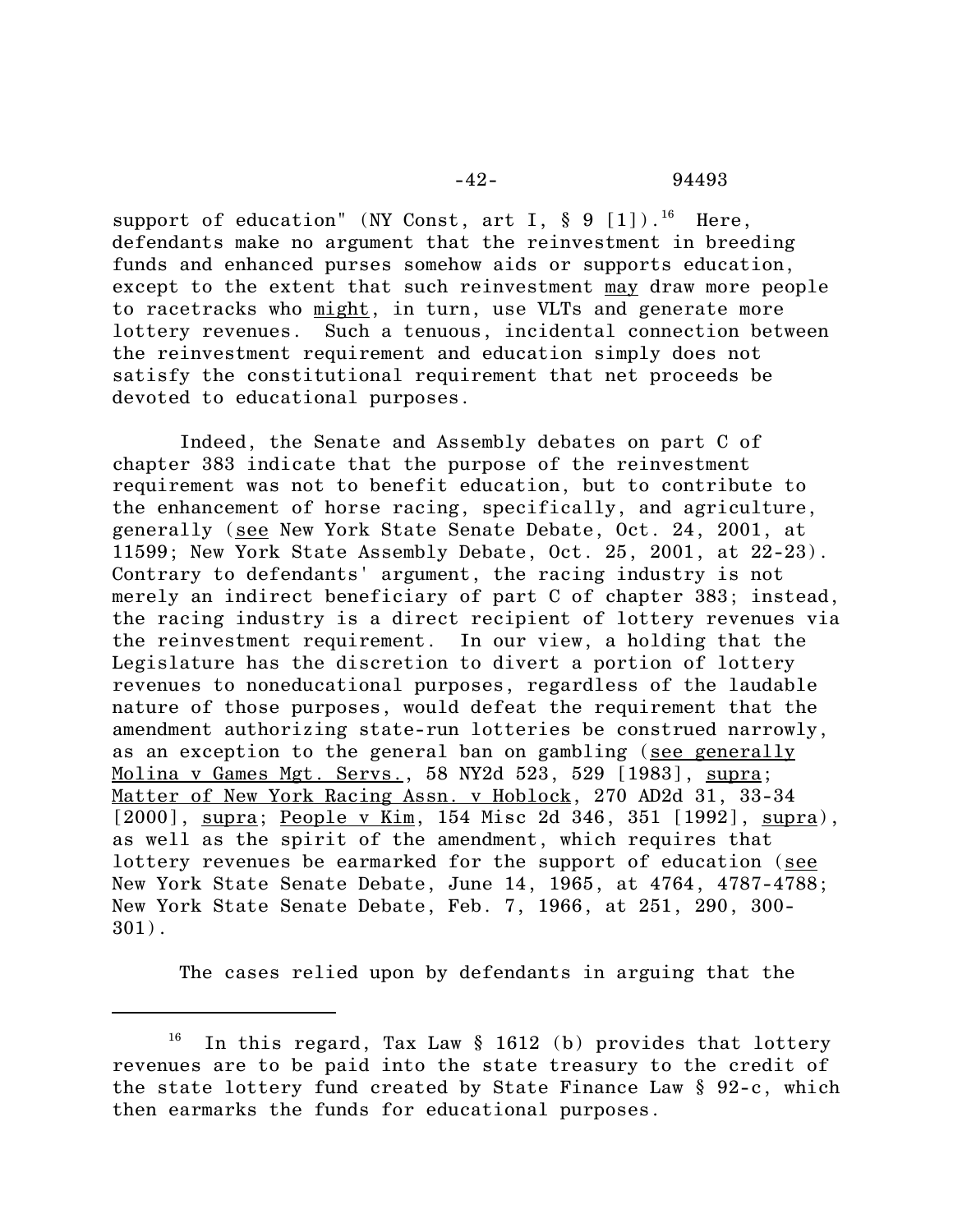reinvestment of revenues in breeding funds and enhanced purses does not violate NY Constitution, article I, § 9 are distinguishable (see Finger Lakes Racing Assn. v New York State Off-Track Pari-Mutuel Betting Commn., 30 NY2d 207, 217 [1972], supra; Saratoga Harness Racing Assn. v Agriculture & N.Y. State Horse Breeding Dev. Fund, 22 NY2d 119, 122-123 [1968]). Those cases were decided pursuant to the 1939 constitutional amendment permitting pari-mutuel betting on horse racing. Specifically, that amendment authorizes "pari-mutuel betting on horse races as may be prescribed by the [L]egislature and from which the state shall derive a reasonable revenue for the support of government" (NY Const, art I, § 9 [1] [emphasis added]). The cases interpret the language "reasonable revenue for the support of government" (NY Const, art I, § 9 [1]; see Finger Lakes Racing Assn. v New York State Off-Track Pari-Mutuel Betting Commn., supra at 217 [concluding that distribution of a portion of horse racing revenues to municipalities constituted reasonable revenue for political subdivisions of state government]; Saratoga Harness Racing Assn. v Agriculture & N.Y. State Horse Breeding Dev. Fund, supra at 122-123 [concluding that the statute does not require that all revenue in excess of expenses be devoted to the direct support of the government]). They do not involve the constitutional requirement that "net proceeds" from state-run lotteries "be applied exclusively to or in aid or support of education" (NY Const, art I, § 9 [1] [emphasis added]).

We note that if the amendment had been intended to require that only such portion of lottery revenues as the Legislature deemed reasonable be dedicated to education, it could have included the same "reasonable revenue" language used in the 1939 amendment permitting pari-mutuel betting on horse racing. The lottery amendment, however, refers to net proceeds, not reasonable revenue. Moreover, although the breeding funds are "the instrument through which the Legislature has chosen to effectuate [the] legitimate public interest and purpose" of applying a certain portion of the revenues from racing to the "general improvement of the sport and the facilities used" (Saratoga Harness Racing Assn. v Agriculture & N.Y. State Horse Breeding Dev. Fund, supra at 123), the distribution of lottery revenues to these breeding funds or to enhanced purses cannot be said to aid or support education, as required by the amendment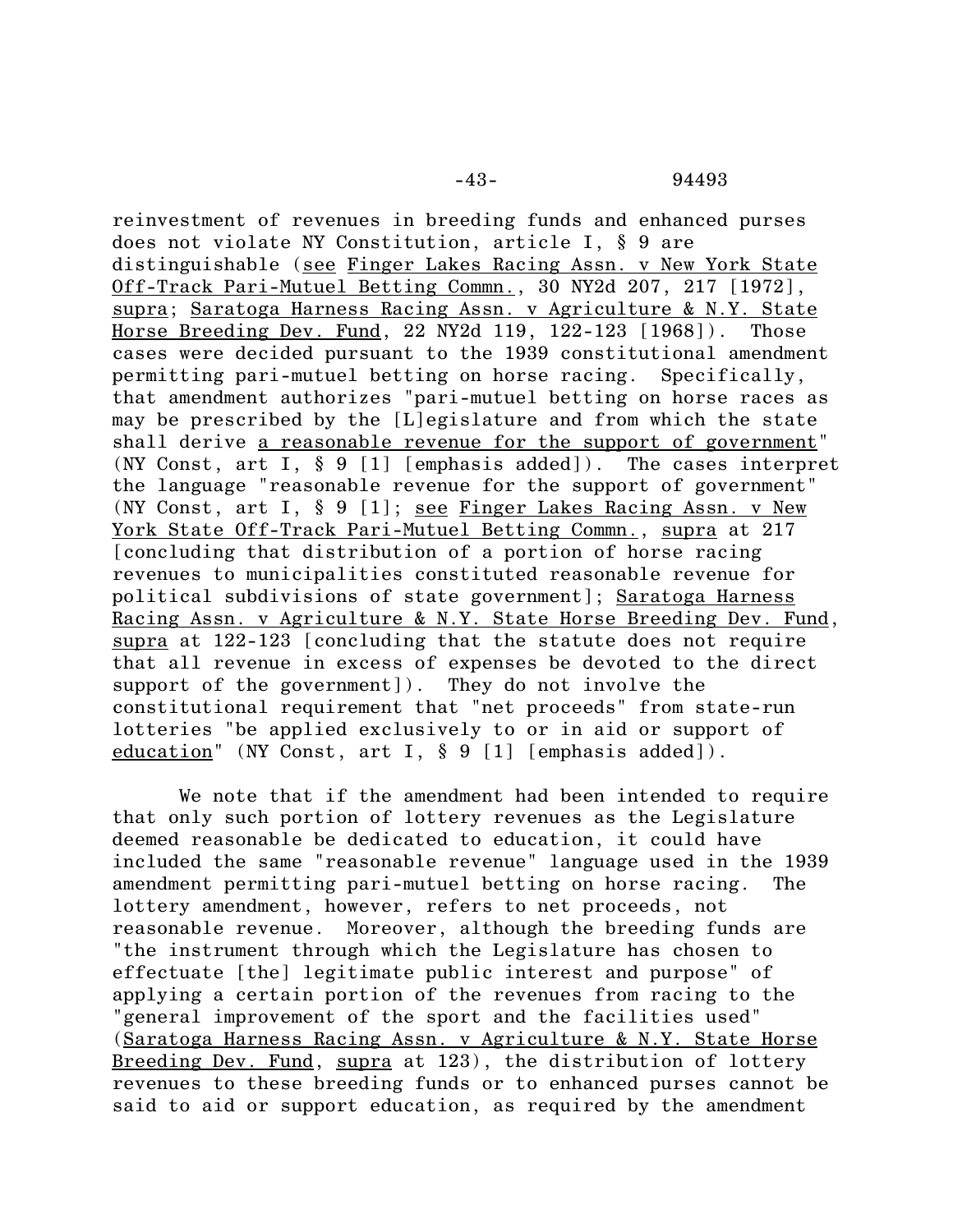authorizing state-run lotteries. Hence, to the extent that the statute artificially inflates vendor fees and then requires that a portion of those fees be applied to noneducational purposes, part C of chapter 383 of the Laws of 2001 violates NY Constitution, article I,  $\S 9 (1).$ <sup>17</sup>

Defendants assert that even if racetracks may not be directed to transfer a portion of their vendor fees to purses and breeding funds under NY Constitution, article I, § 9, the invalid portion of part C should be severed. As defendants observe, part C provides that "[i]f any clause, sentence, provision, paragraph, subdivision, section, or part of this act" is found invalid, the remainder of the act "shall not be affected" (L 2001, ch 383, part C, § 3). Defendants urge us, in the event of a holding that part C violates NY Constitution, article I, § 9, to sever only the invalid reinvestment portion of the legislation.

In determining whether an invalid portion may be severed and the remainder of the statute preserved, the test is "'whether the [L]egislature, if partial invalidity had been foreseen, would have wished the statute to be enforced with the invalid part exscinded, or rejected altogether. The answer must be reached pragmatically, by the exercise of good sense and sound judgment, by considering how the statutory rule will function if the knife is laid to the branch instead of at the roots'" (Matter of

 $17$  Our analysis is not dependent on the particular percentages of the vendor fee to be reinvested. Instead, we conclude that the Legislature lacks the authority to direct any reinvestment in purses or breeding funds under NY Constitution, article I, § 9. Thus, the Legislature's amendments to Tax Law § 1612 modifying the percentages of the vendor fee to be reinvested and the amount of the vendor fee itself (see Tax Law § 1612 [c] [1]; L 2003, ch 63, part W, §§ 2, 3; L 2003, ch 62, part Z3, § 1) do not render the issue moot or materially alter our analysis (cf. Flanders Assoc. v Town of Southampton, 198 AD2d 328, 328 [1993]; Matter of Schulz v State of New York, 182 AD2d 3, 4-5 [1992], appeal dismissed 80 NY2d 924 [1992], lv denied 80 NY2d 761 [1992]; Lake v Regan, 135 AD2d 312, 316 [1988], appeal dismissed 72 NY2d 840 [1988], lv denied 72 NY2d 807 [1988]).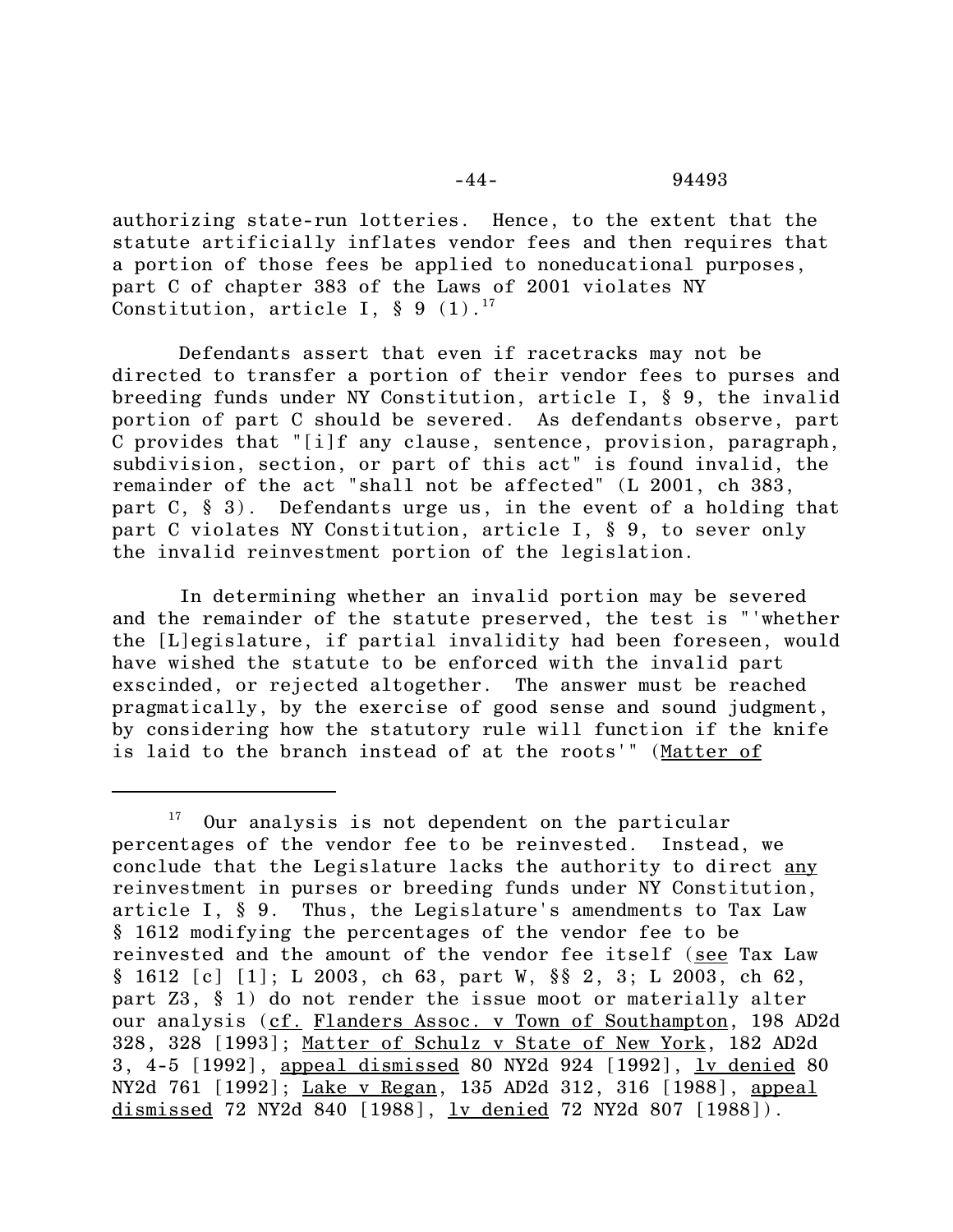Westinghouse Elec. Corp. v Tully, 63 NY2d 191, 196 [1984], quoting People ex rel. Alpha Portland Cement Co. v Knapp, 230 NY 48, 60 [1920], cert denied 256 US 702 [1921]). Here, the inclusion of the severability clause indicates that the Legislature would have wished the statute enforced with the invalid portion severed (see L 2001, ch 383, part  $C$ ,  $\S$  3; Matter of New York State Superfund Coalition v New York State Dept. of Envtl. Conservation, 75 NY2d 88, 94 [1989]). Were we to excise only the reinvestment portion of part C, however, the vendors would simply retain the inflated fee. That is, if the portion of part C, § 2 imposing the reinvestment requirement were struck from the statute, the revenues dedicated to enhanced purses and breeding funds would not be paid into the state treasury to the credit of the state lottery fund created by State Finance Law § 92-c and earmarked for education, along with the balance of revenue generated by VLTs. Instead, under the remaining language of part C, the vendors would retain a fee that the Legislature, in directing that a portion should be reinvested elsewhere, has determined those vendors do not require to assure the availability of VLTs for public convenience (see generally Tax Law  $§$  1604 [a] [9]). Such a result cannot stand.

In short, merely severing the reinvestment portion of the legislation does not cure the constitutional defect because the statute was drafted in such a way that severance would result in distributing to vendors the funds that are constitutionally required to be earmarked for education. Nor can we substitute our judgment for that of the Legislature by establishing a fee percentage that we would deem reasonable. We conclude that the first two paragraphs of part C, § 2 of chapter 383 of the Laws of 2001, amending Tax Law former § 1612 by adding paragraphs (a) (5) (A) and (B) and setting forth the distribution of VLT revenue and directing vendors to reinvest a portion of their fee are inextricably intertwined. As a practical matter, the language of the statute regarding reinvestment cannot be removed so as to permit the statute to operate in a constitutional manner. Further, severing the entire revenue distribution scheme as set forth in Tax Law former  $\S$  1612 (a) (5) (A) and (B), while leaving the remainder of the statute intact, would essentially leave the statute inoperable – the result of severance would be either an inflated vendor fee or no fee at all. Under these circumstances,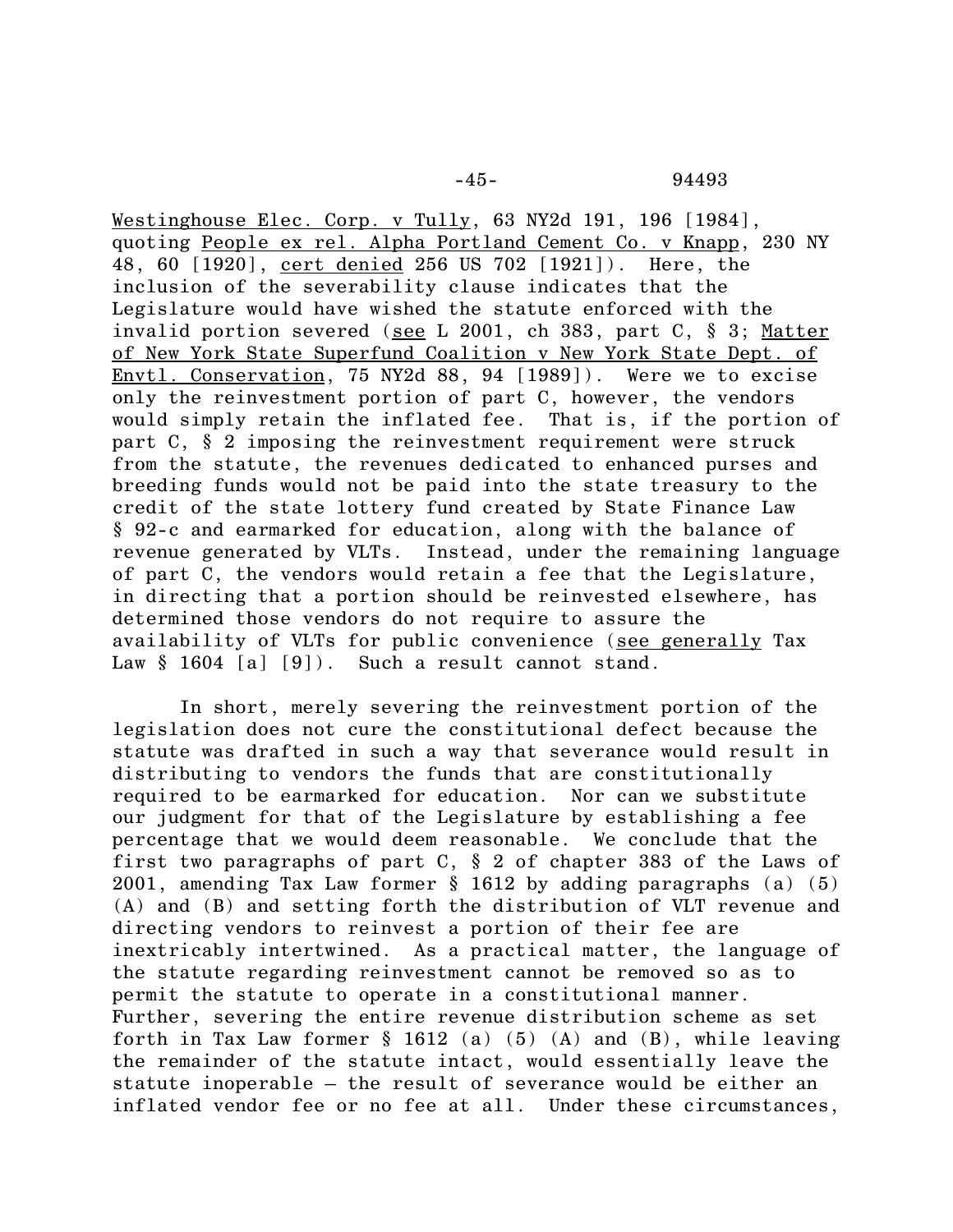severance is inappropriate. "'It would be pragmatically impossible, as well as jurisprudentially unsound, for us to attempt to identify and excise particular provisions while leaving the remainder \* \* \* intact since the product of such an effort would be a regulatory scheme that \* \* \* the Legislature \* \* \* [never] intended'" (Matter of New York State Superfund Coalition v New York State Dept. of Envtl. Conservation, supra at 94, quoting Boreali v Axelrod, 71 NY2d 1, 14 [1987]). We therefore must modify Supreme Court's order to declare the entirety of part C of chapter 383 unconstitutional.

#### III. Multistate Lottery

Part D of chapter 383 of the Laws of 2001 directs the Division to operate and administer within the state a multijurisdiction and out-of-state lottery in cooperation with a government-authorized lottery of one or more jurisdictions (see L 2001, ch 383, part D, § 1; Tax Law § 1604 [a]). Part D further authorizes the Director of the Lottery to enter into agreements for a multistate game, which may include "a combined drawing, a combined prize pool, the transfer of sales and prize monies to other jurisdictions as may be necessary, and such other cooperative arrangements as the director deems necessary or desirable" (L 2001, ch 383, part D, § 3; Tax Law § 1617). Pursuant to the statute, the Division entered into an agreement (hereinafter the Mega Millions agreement), along with the operators of lotteries in nine other states, $^{18}$  for the joint operation of a multistate lottery game known as Mega Millions or other games that may be offered from time to time. Under the Mega Millions agreement, the parties share operating costs equally, liability for prize payments is determined by the percentage of the state's Mega Millions sales as a proportion of the total sales, and revenues generated within each state that are not allocated to prizes or joint operating expenses remain within the state for distribution in accordance with the state's constitutional, statutory and regulatory requirements.

The other states participating at the time were Georgia, Illinois, Maryland, Massachusetts, Michigan, New Jersey, Ohio, Virginia and Washington.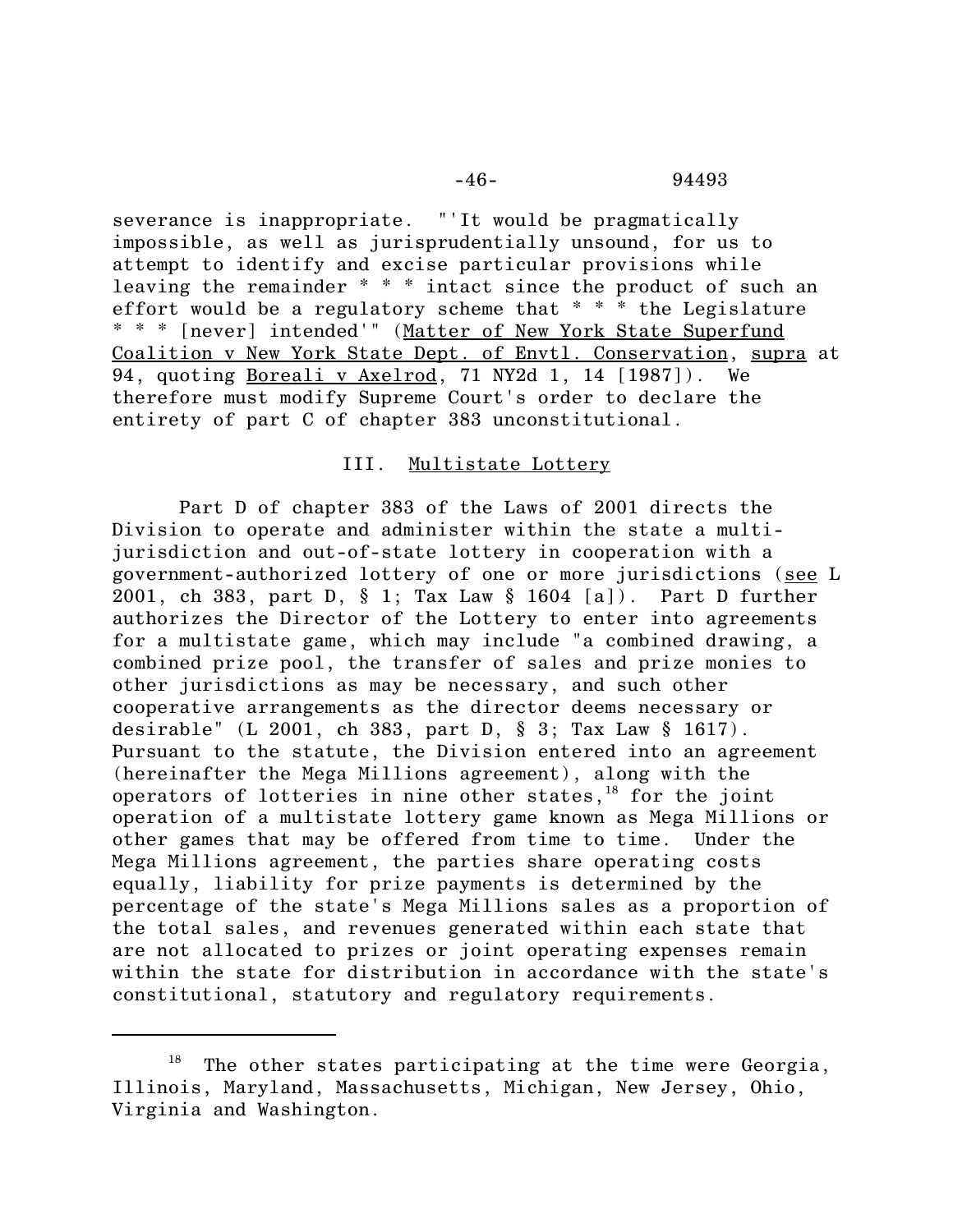Plaintiffs assert that part D, as implemented by the Mega Millions agreement, violates NY Constitution, article I, § 9 because the multistate game is not "operated" by New York alone, but by several states. Further, plaintiffs challenge part D on the ground that the "net proceeds," within the meaning of article I, § 9, raised by other states participating in the multistate lottery cannot be dedicated exclusively to education within this state. We are not persuaded by plaintiffs' arguments.

As discussed above, NY Constitution, article I, § 9 (1) generally prohibits gambling, but exempts state-run lotteries, among other things, from the ban. The NY Constitution permits "lotteries operated by the state and the sale of lottery tickets in connection therewith as may be authorized and prescribed by the [L]egislature, the net proceeds of which shall be applied exclusively to or in aid or support of education in this state as the [L]egislature may prescribe" (NY Const, art I, § 9 [1] [emphasis added]). Under the Mega Millions agreement, while certain joint functions and necessary operating costs are shared, New York controls the operation of the lottery within its borders. New York determines the allocation of net proceeds raised within the state, the manner in which Mega Millions tickets are sold and distributed within the state, the commissions paid for the sale of tickets, and the advertising and marketing of Mega Millions. The agreement expressly provides that "[i]n the event of [a] conflict between this [a]greement and the constitution, statutes, rules or regulations of any [p]arty [l]ottery, the [p]arty [l]ottery's constitution, statutes, rules and regulations shall control." That is, New York law will control in the state should there be a conflict with a provision of the agreement. Further, all claims regarding tickets purchased in New York must be resolved according to New York law and the state is not responsible for the negligent acts or omission of the officers, appointed officials, employees or agents of any other state.

Under these circumstances, it cannot be said that New York has ceded control of the multistate lottery. Although New York has contracted in the Mega Millions agreement to reimburse other states for the performance of administrative functions such as possession and transfer of grand prize funds and the actual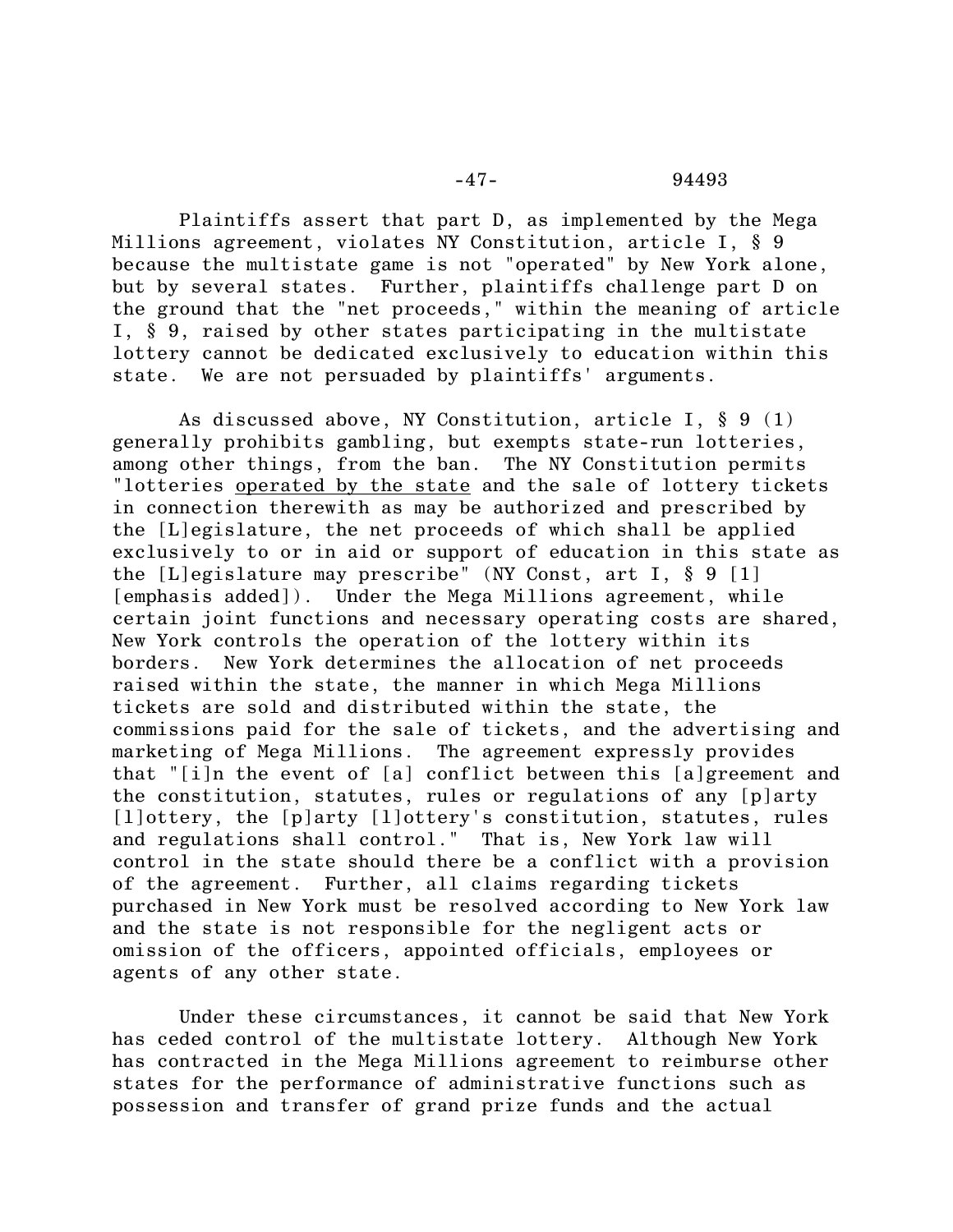drawing of the multistate lottery numbers, nothing in the NY Constitution forbids the Division from contracting with outside parties to perform administrative functions. NY Constitution, article I, § 9 (1) requires only that authorized lotteries be "operated by the state," i.e., supervised or controlled by the state, as opposed to a private entity (see generally 3 Lincoln, The Constitutional History of New York, at 34-37 [discussing the historical distinction between public and private lotteries]); it does not mandate that the state alone must perform all aspects of lottery operation (cf. 2002 SC Ops Atty Gen, 2002 WL 735341, 2002 SC AG LEXIS 56 [Mar. 25, 2002] [Where the South Carolina Constitution provides that "[o]nly the [s]tate may conduct lotteries" (see SC Const, art XVII, § 7 [emphasis added]), the state may not delegate any functions in operation of lottery to private entities or other states.]). Indeed, the Division routinely contracts for equipment, technology and services needed in the operation of other lottery games and plaintiffs do not dispute that such delegation of administrative functions in other games is proper.

Contrary to plaintiffs' argument, we perceive no significant distinction between the state's contracting with private parties to perform administrative functions and similar contracts with other states (see State ex rel. Ohio Roundtable v Taft, \_\_\_ NE2d \_\_\_, 2003 WL 21470307, \*5-\*6, 2003 Ohio App LEXIS 3042, \*15-\*18 [2003], appeal denied 100 Ohio St 3d 1484, 798 NE2d 1093 [2003]). Although plaintiffs assert that New York may not treat its coequal sovereigns in the same manner that it treats private vendors, we note that New York may withdraw from the Mega Millions agreement upon six months' notice or at any time if the multistate game is conducted in a manner that violates New York law. We conclude that even under a narrow interpretation of the constitutional provision, New York retains sufficient supervision over the multistate lottery, through the Mega Millions agreement and regulations issued pursuant to that agreement (see 21 NYCRR part 2806), to satisfy the constitutional requirement that a lottery be "operated by the state" (NY Const, art I, § 9 [1]; see generally Tichenor v Missouri State Lottery Commn., 742 SW2d 170, 174 [1988] [Multistate lottery is permissible under a constitutional provision authorizing establishment of a "Missouri state lottery."]; 1990 Del Ops Atty Gen No. 90-I019, 1990 WL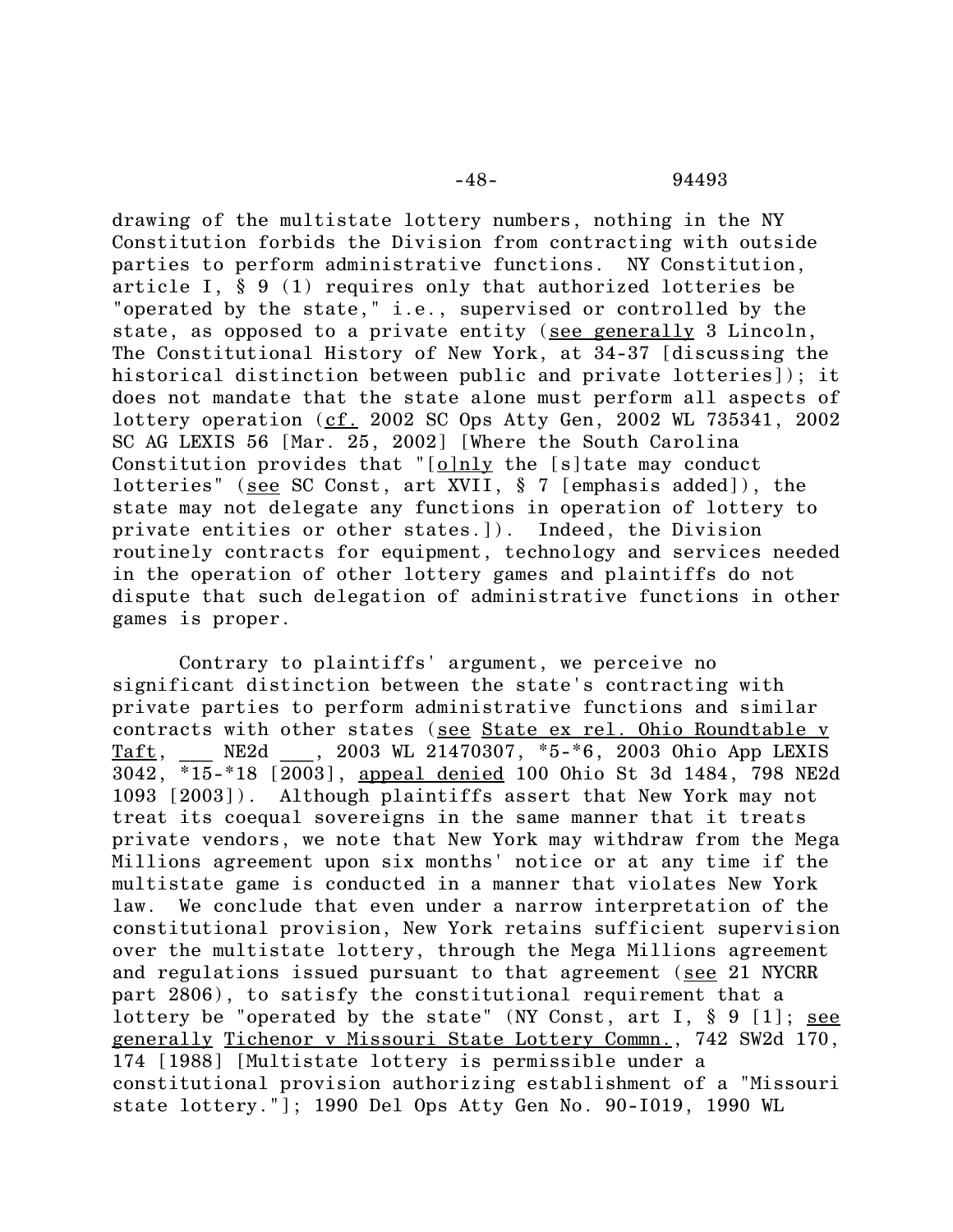482340, 1990 Del AG LEXIS 3 [Nov. 19, 1990] [Multistate lottery, as conducted by unincorporated association of state agencies through member lotteries' on-line systems is in accordance with Delaware constitutional requirement that lotteries be "under [s]tate control" (Del Const, art II, § 17 [a]).]; 1987 Kan Ops Atty Gen No. 87-16, 1987 WL 290413, 1987 Kan AG LEXIS 178 [Jan. 29, 1987] [Multistate lottery is not precluded by Kansas constitutional provision allowing "state-owned and operated lottery" (Kan Const, art XV, § 3c).]). In sum, nothing in the NY Constitution mandates that the lottery be operated exclusively by New York. In fact, the legislative history of the amendment permitting a lottery indicates that the specific details of the operation of the lottery were to be determined by the Legislature (see e.g. New York State Senate Debate, Feb. 7, 1966, at 319, 331-332, 363; New York Senate Debate, June 14, 1965, at 4796, 4807-4809).

Similarly, plaintiffs err in asserting that New York has yielded an essential element of its sovereignty by agreeing to delegate administrative functions to other states' agencies. As explained above, New York law controls in the event of a conflict with a provision of the Mega Millions agreement. We note, in addition, that the Mega Millions agreement provides that New York "does not waive the defense of Sovereign Immunity \* \* \* which [states] may have relating to disputed ticket claims and/or player prize claims, nor does [it] pledge the credit (if applicable) of the respective states in relation to such disputed claims." The cases relied upon by plaintiffs in arguing that interstate entities, public authorities and public benefit corporations are not "the state" are inapposite because, here, the Mega Millions agreement creates no such entity (cf. Hess v Port Auth. Trans-Hudson Corp., 513 US 30, 40-51 [1994]; Collins v Manhattan & Bronx Surface Tr. Operating Auth., 62 NY2d 361, 366 [1984]; John Grace & Co. v State Univ. Constr. Fund, 44 NY2d 84, 88 [1978]; Braun v State of New York, 203 Misc 563, 564-565  $[1952]$ .

Finally, we reject plaintiffs' contention that the net proceeds from the multistate lottery are not devoted "exclusively to or in aid or support of education in this state" (NY Const, art I, § 9 [1]). Plaintiffs challenge the Mega Millions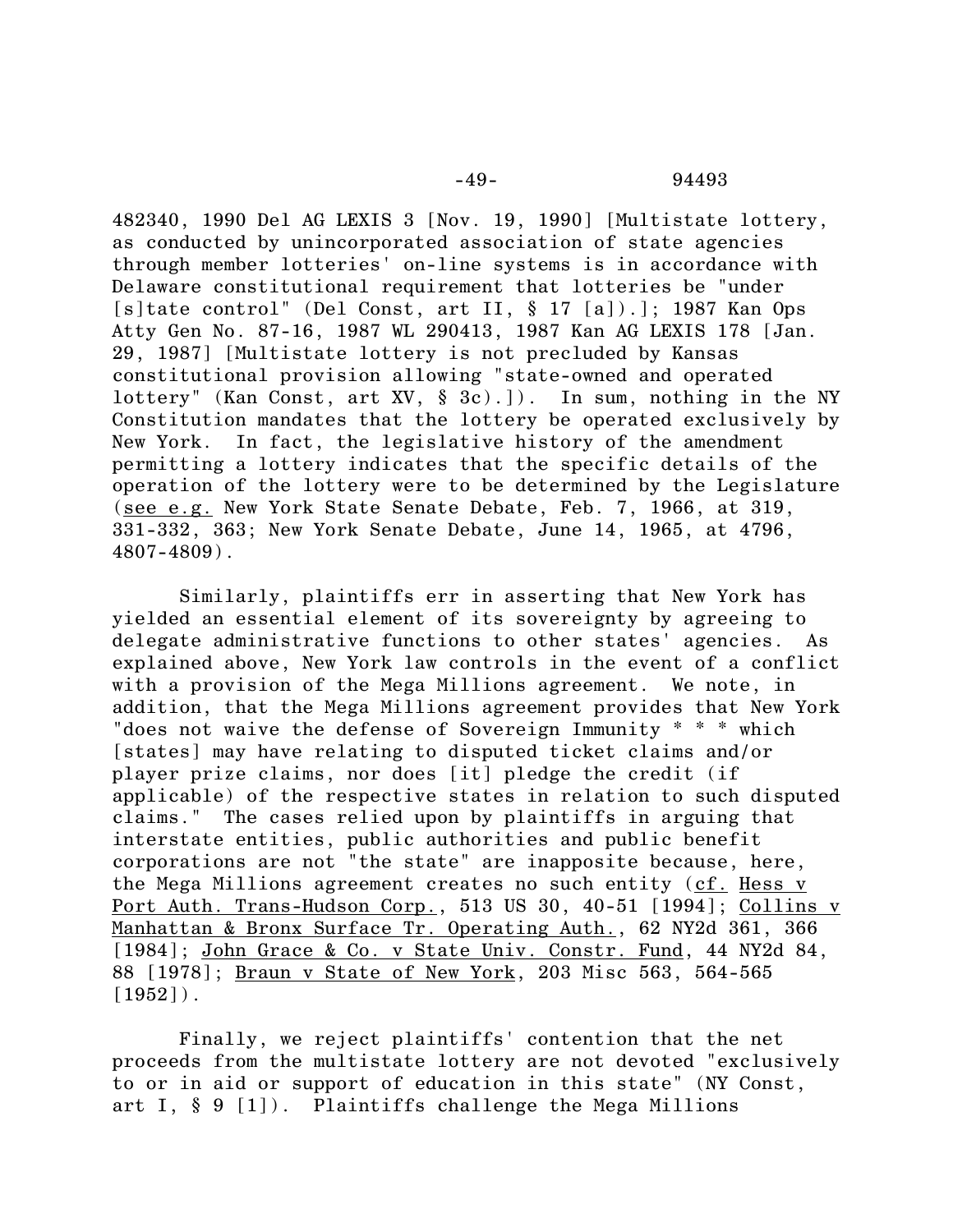agreement on the ground that monies transferred pursuant to it by New York for operational expenses and prizes promote the operation of lotteries in other states that generate funds for purposes other than education in this state. The central premise of this argument – that it is improper to deduct from net proceeds costs that are incurred by a "central administrative apparatus" operating the multistate lottery in other states – mischaracterizes the nature of the Mega Millions agreement. The administrative costs paid by New York do not go to a central administrative apparatus that promotes the lotteries in other states – there is no such central entity operating the multistate lottery. Instead, the funds in question are transferred by New York to other states to reimburse those states for actual operational expenses incurred in providing services to the Division in conjunction with the multistate game.

It bears emphasizing that the funds transferred by New York to other states may be used only for payment of jackpot prizes and reimbursement of preapproved operational expenses. New York funds simply are not used by other states to reduce their administrative costs or to fund their governmental purposes, as plaintiffs allege. Moreover, unlike the revenue distribution system established under part C of chapter 383 of the Laws of 2001, there is no evidence that the administrative expenses approved in connection with the multistate game are artificially inflated to include expenses that are not necessary for the operation of the game itself. Accordingly, given that the net revenues of the multistate game – the gross proceeds less expenses or costs that may be properly deducted (see Matter of Estate of Boerner, 58 Misc 2d 144, 147 [1968], supra; Matter of Estate of von Seidlitz, 6 Misc 2d 583, 584 [1957], supra; Black's Law Dictionary 1222  $\lceil 7^{th} \rceil$  ed 1999]) – remain in New York and are dedicated to education in this state, as required by the lottery exception in NY Constitution, article I, § 9, plaintiffs' challenges in this regard to part D of chapter 383 fail.

## Conclusion

We determine that parts B and D of chapter 383 of the Laws of 2001 are constitutional as challenged. While VLTs themselves constitute a valid "lottery" within the meaning of NY